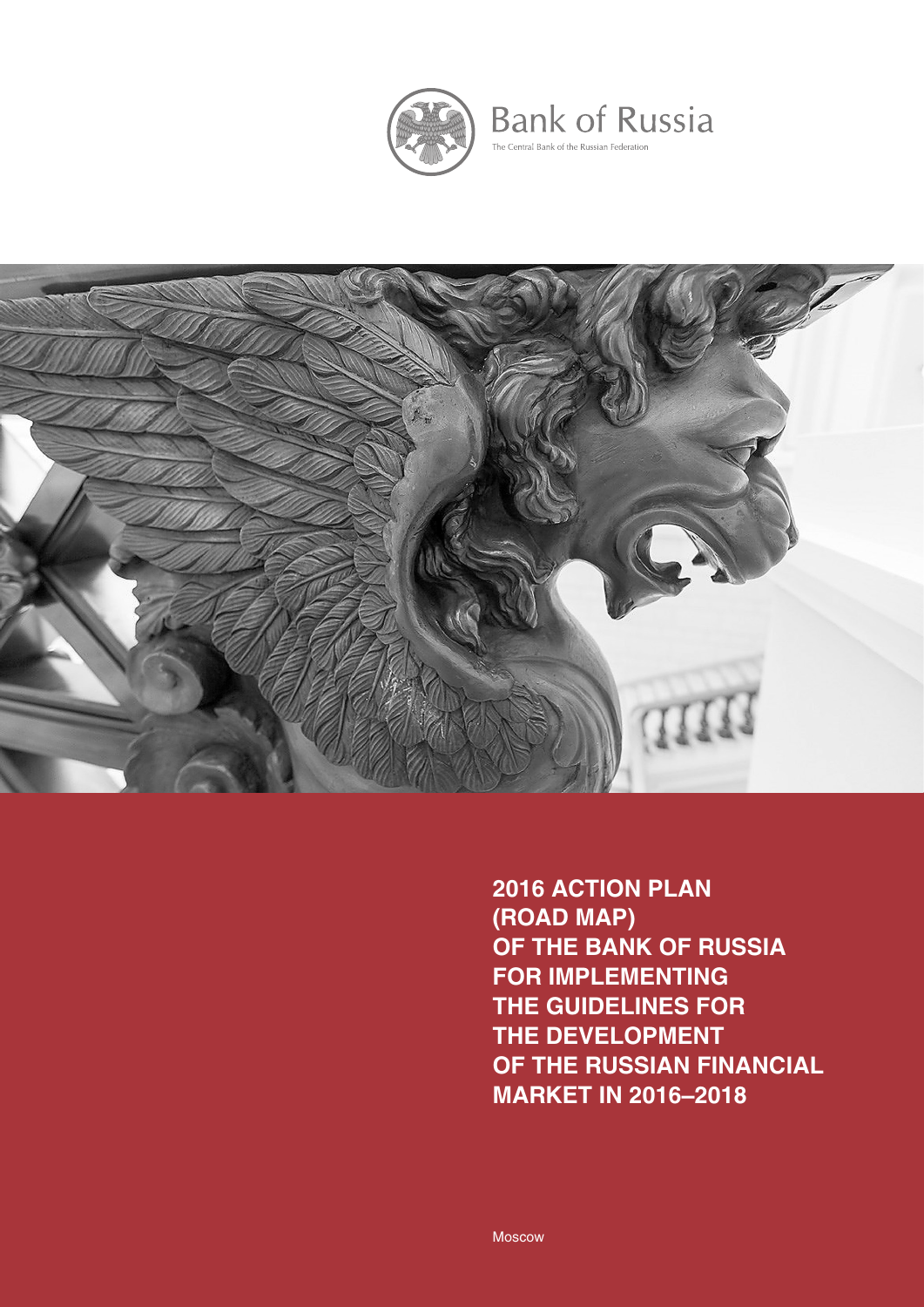## **ACTION PLAN OVERVIEW**

In the course of reforming the system of financial market regulation in 2013, the Bank of Russia was responsible for elaborating the principal lines of development of the financial market of the Russian Federation. Pursuant to Article 45.3 of Federal Law No. 86-FZ, dated 10 July 2002, 'On the Central Bank of the Russian Federation (Bank of Russia)', the Bank of Russia shall submit draft guidelines for the development of the financial market to the State Duma once every three years. The Bank of Russia shall submit the draft document to the President of the Russian Federation and the Government of the Russian Federation beforehand.

In this regard, the Bank of Russia has for the first time developed a cross-sectoral document covering the scheduled efforts of the Bank of Russia to expand all sectors of the financial market in the medium term, i.e. the Guidelines for the Development of the Russian Financial Market in 2016–2018. This document was approved by the Government of the Russian Federation on 3 March 2016 and reviewed by the State Duma at parliamentary proceedings on 14 April 2016, whereupon it was approved by the Bank of Russia Board of Directors on 26 May 2016.

As the implementation of the document involves the concerned ministries and agencies, the Bank of Russia and the Government of the Russian Federation have elaborated the Action Plan (Road Map) 'Key Measures for the Development of the Financial Market of the Russian Federation in 2016–2018', approved by Igor Shuvalov, First Deputy Chairman of the Government of the Russian Federation, on 28 June 2016, No. IS-P13-3745.

To enhance the information transparency and coherency of its activities and short-term plans to all financial market participants, the Bank of Russia has elaborated the 2016 Action Plan (Road Map) for implementing the Guidelines for the Development of the Russian Financial Market in 2016–2018. Thereby, the road map shall include specific objectives and actions of the Bank of Russia for the development of the financial market of the Russian Federation in the current calendar year (including those to be completed in 2017–2018 with preparation for implementation started in 2016).

The Bank of Russia shall release such road maps annually.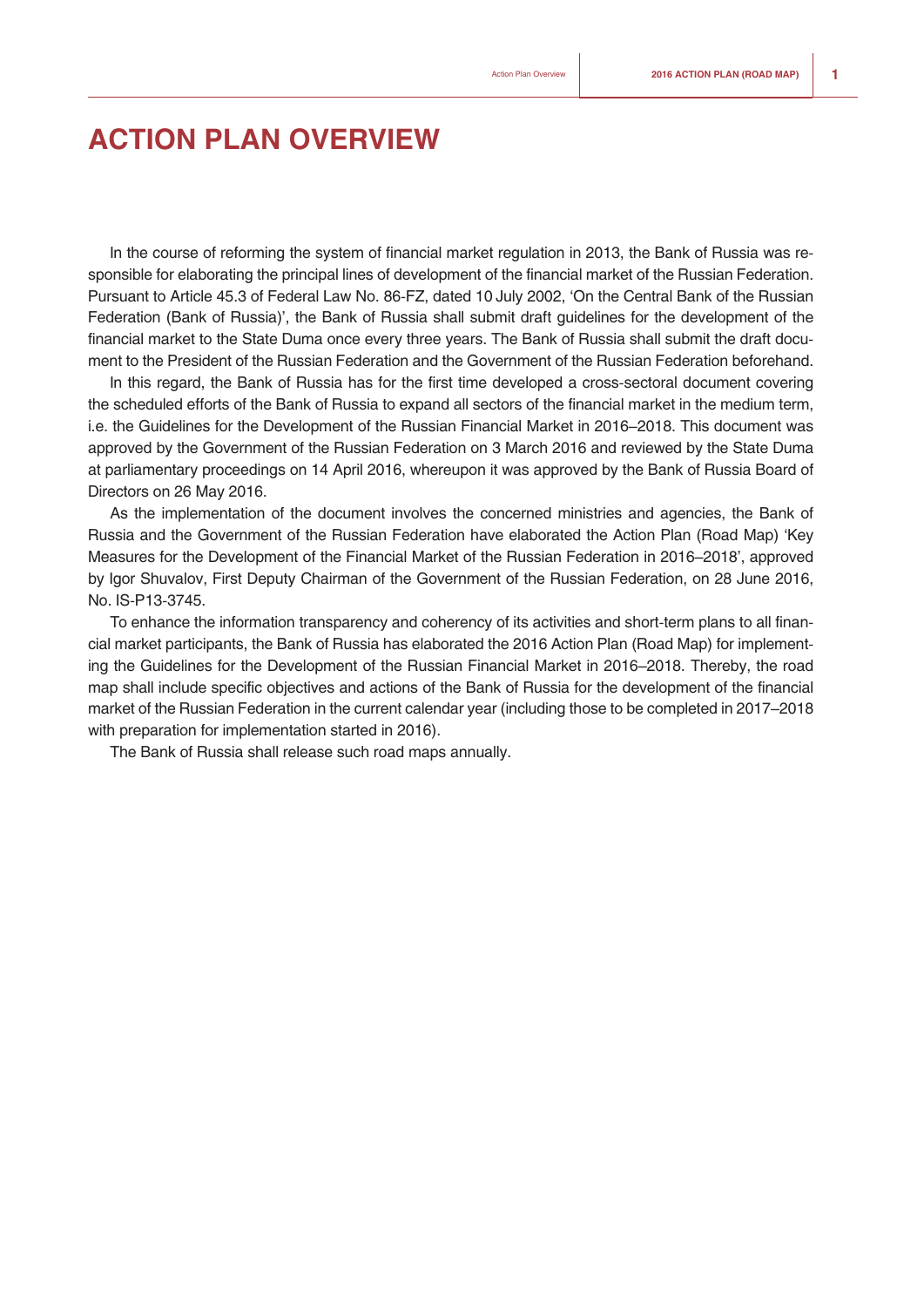| No.<br>Reference <sup>1</sup><br>Final imple-<br>mentation<br>date <sup>2</sup> | Expected result in accordance<br>with the Guidelines for the<br>Development of the Russian<br><b>Financial Market</b><br>in 2016-2018                                                                           | Measures and documents confirming their<br>implementation                                                                                                                                                                                                                                                                                                                      | Implementation<br>timeline                                              |
|---------------------------------------------------------------------------------|-----------------------------------------------------------------------------------------------------------------------------------------------------------------------------------------------------------------|--------------------------------------------------------------------------------------------------------------------------------------------------------------------------------------------------------------------------------------------------------------------------------------------------------------------------------------------------------------------------------|-------------------------------------------------------------------------|
|                                                                                 |                                                                                                                                                                                                                 | I. Key measures for developing the financial market                                                                                                                                                                                                                                                                                                                            |                                                                         |
|                                                                                 |                                                                                                                                                                                                                 | 1. Financial consumer protection and financial literacy of the population of the Russian Federation                                                                                                                                                                                                                                                                            |                                                                         |
| 1.1<br>1.5 AP<br>2017                                                           | Establishing a 'one-stop shop'<br>for accepting citizens' inquiries<br>in the Bank of Russia regarding<br>the activities of financial institu-                                                                  | 1.1.1. Introduce an inquiry processing platform                                                                                                                                                                                                                                                                                                                                | Implementation<br>deadlines in ac-<br>cordance with the<br>project plan |
|                                                                                 | tions; introducing an information<br>system for automated process-<br>ing of inquiries and expediting                                                                                                           | 1.1.2. Arrange for gathering of feedback and sub-<br>sequent analysis, and take appropriate measures<br>to improve the quality of conduct supervision                                                                                                                                                                                                                          | On an ongoing basis                                                     |
|                                                                                 | feedback to citizens' inquiries;<br>and obtaining feedback to<br>improve the quality of conduct<br>supervision                                                                                                  | 1.1.3. Elaborate services of the online reception<br>office of the Bank of Russia to improve com-<br>plaint handling, the procedure and form for filing<br>complaints and updating automatic answers                                                                                                                                                                           | Q3                                                                      |
|                                                                                 |                                                                                                                                                                                                                 | 1.1.4. Create a conceptual design for the Bank of<br>Russia Online Reception Office mobile app                                                                                                                                                                                                                                                                                 | Q4                                                                      |
| 1.2<br>1.6 AP                                                                   | Establishing the Bank of Rus-<br>sia public reception office for<br>interaction between financial                                                                                                               | 1.2.1. Arrange a public reception office within<br>the Bank of Russia, including elaboration of a<br>regulation on the public reception office                                                                                                                                                                                                                                 | Q4                                                                      |
| 2016                                                                            | service consumers and the Bank<br>of Russia and enhance the role<br>of the Bank of Russia's contact<br>centre in the interaction between<br>financial service consumers and<br>investors and the Bank of Russia | 1.2.2. Update answers to frequently asked ques-<br>tions of financial service consumers and inves-<br>tors to improve the quality of explanations given<br>through the Bank of Russia's contact centre                                                                                                                                                                         | On an ongoing basis                                                     |
|                                                                                 |                                                                                                                                                                                                                 | 1.2.3. Elaborate evaluation methods for expla-<br>nations given by the Bank of Russia's contact<br>centre to financial services consumers concern-<br>ing their questions                                                                                                                                                                                                      | H2                                                                      |
|                                                                                 |                                                                                                                                                                                                                 | 1.2.4. Social adjustment of standard answers to<br>financial service consumers                                                                                                                                                                                                                                                                                                 | H <sub>2</sub>                                                          |
| 1.3<br>1.7 AP<br>2017                                                           | Improving the requirements<br>for disclosed information and<br>advertising of financial products<br>and services                                                                                                | 1.3.1. Review the current requirements for<br>financial intermediaries, related to the disclosure<br>of information on financial products and services<br>and the risks inherent in their use, and prepare<br>proposals for improving them                                                                                                                                     | H2                                                                      |
|                                                                                 |                                                                                                                                                                                                                 | 1.3.2. Prepare a concept for reviewing the fea-<br>sibility of imposing any further requirements on<br>the promotion of financial products and services<br>with regard to exposure to risks related to their<br>use, for the purpose of elaborating proposals on<br>their improvement                                                                                          | H2                                                                      |
|                                                                                 |                                                                                                                                                                                                                 | 1.3.3. Improve the procedure for arranging<br>and performing by the Bank of Russia of work<br>toward raising public awareness of unscrupulous<br>financial intermediaries and financial pyramids<br>through the Bank of Russia website, the special-<br>ised website developed by the Bank of Russia in<br>accordance with Clause 1.6 of this Action Plan,<br>and social media | On an ongoing basis                                                     |
|                                                                                 |                                                                                                                                                                                                                 | 1.3.4. Improve the procedure for cooperation<br>between the Bank of Russia and the Federal<br>Antimonopoly Service of the Russian Federation<br>in terms of disclosing information related to any<br>suspected violations in the advertising sector by<br>professional participants of the securities market                                                                   | H2                                                                      |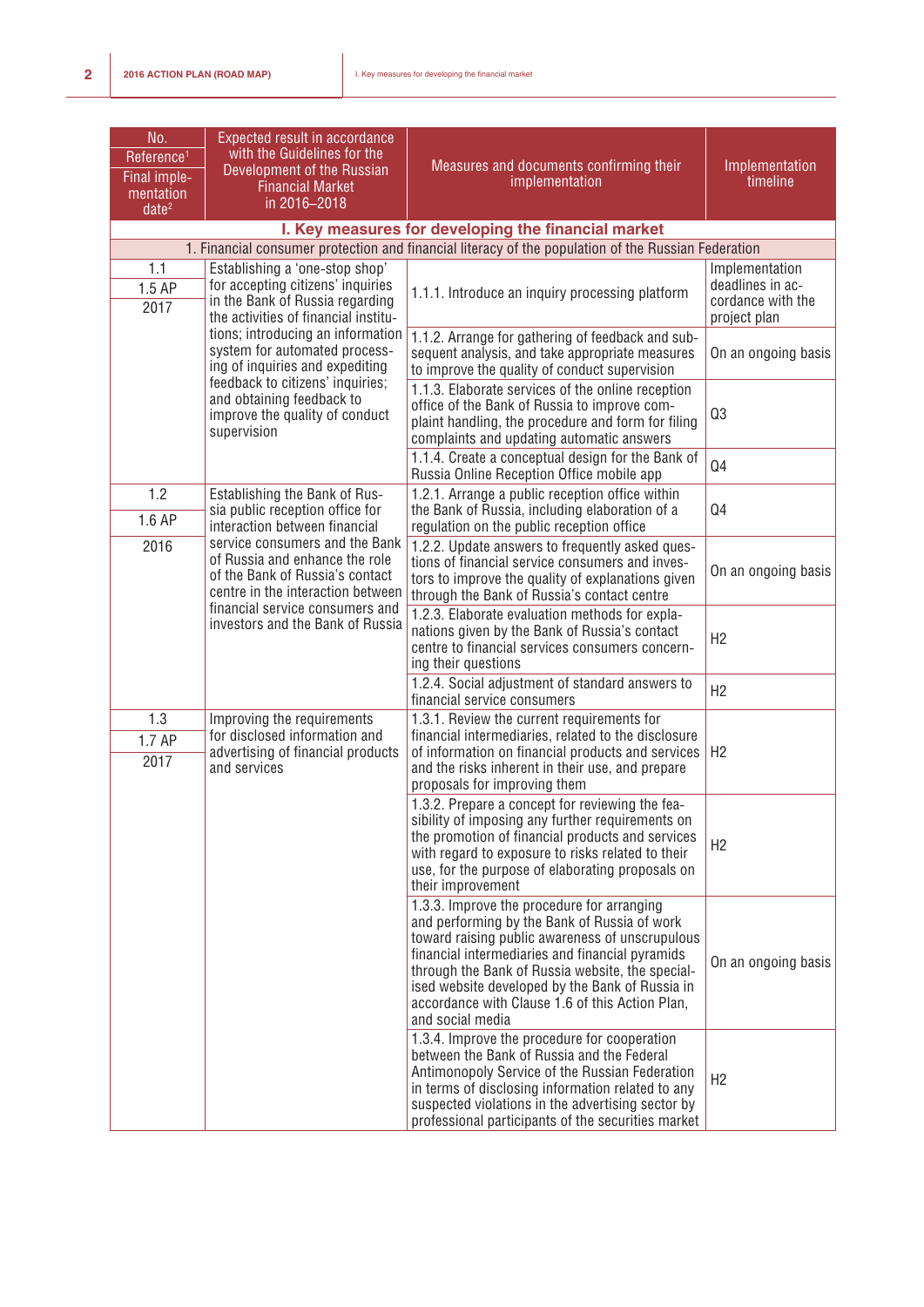| No.<br>Reference <sup>1</sup><br>Final imple-<br>mentation<br>date <sup>2</sup> | Expected result in accordance<br>with the Guidelines for the<br>Development of the Russian<br><b>Financial Market</b><br>in 2016-2018                                                                                                                                                                                                                                                                                                                                                               | Measures and documents confirming their<br>implementation                                                                                                                                                                                                                                                                                                                                                                                                            | Implementation<br>timeline |
|---------------------------------------------------------------------------------|-----------------------------------------------------------------------------------------------------------------------------------------------------------------------------------------------------------------------------------------------------------------------------------------------------------------------------------------------------------------------------------------------------------------------------------------------------------------------------------------------------|----------------------------------------------------------------------------------------------------------------------------------------------------------------------------------------------------------------------------------------------------------------------------------------------------------------------------------------------------------------------------------------------------------------------------------------------------------------------|----------------------------|
| 1.4<br>1.8 AP<br>2016 and<br>onwards on<br>an ongoing                           | Improving the institution of<br>self-regulation in the financial<br>market, including in terms of<br>protecting the rights of financial<br>service consumers                                                                                                                                                                                                                                                                                                                                        | 1.4.1. Impose requirements for the content of<br>basic standards for protecting the rights and<br>interests of individuals and legal entities, who<br>receive financial services provided by members<br>of self-regulatory organisations                                                                                                                                                                                                                             | H <sub>2</sub>             |
| basis                                                                           |                                                                                                                                                                                                                                                                                                                                                                                                                                                                                                     | 1.4.2. Elaborate the Bank of Russia Regulation<br>on the procedure for approval of basic standards<br>by the standards committee for the correspond-<br>ing type of activity of financial institutions under<br>the Bank of Russia, as well as the procedure for<br>confirmation by the Bank of Russia of the basic<br>standards approved by the standards committee<br>for the corresponding type of activity of financial<br>institutions under the Bank of Russia | Q3                         |
|                                                                                 |                                                                                                                                                                                                                                                                                                                                                                                                                                                                                                     | 1.4.3. Elaborate the Bank of Russia Regulation<br>on the content and procedure for submitting<br>information and (or) documents concerning<br>the activities of a financial institution that is a<br>candidate for membership in a self-regulatory<br>organisation in the financial market or of a self-<br>regulatory organisation in the financial market of<br>which such a financial institution was a former<br>member                                          | H <sub>2</sub>             |
|                                                                                 |                                                                                                                                                                                                                                                                                                                                                                                                                                                                                                     | 1.4.4. Evaluate the feasibility of elaborating the<br>Bank of Russia Regulation on the procedure for<br>the review by self-regulatory organisations of<br>cases regarding remedial actions taken against<br>their members                                                                                                                                                                                                                                            | H <sub>2</sub>             |
|                                                                                 |                                                                                                                                                                                                                                                                                                                                                                                                                                                                                                     | 1.4.5. Elaborate the Bank of Russia Regulation<br>on the procedure for submission to the Bank of<br>Russia of materials (information and documents)<br>arising from the activities of a self-regulatory<br>organisation in the financial market with a dis-<br>continued status, as well as materials related to<br>the activities of its members                                                                                                                    | H <sub>2</sub>             |
|                                                                                 |                                                                                                                                                                                                                                                                                                                                                                                                                                                                                                     | 1.4.6. Elaborate the Bank of Russia Regulation<br>on the procedure for submission of information<br>and documents to the Bank of Russia by a self-<br>regulatory organisation in the financial market                                                                                                                                                                                                                                                                | H2                         |
|                                                                                 | 1.4.7. Elaborate the Bank of Russia Ordinance<br>establishing the list of reporting documents<br>which a self-regulatory organisation may be<br>authorised to receive, the procedure for transfer-<br>ring said authority to the self-regulatory organi-<br>sation, and the procedure according to which<br>the self-regulatory organisations shall exercise<br>the vested authority to receive reporting docu-<br>ments, as well as the procedure and grounds for<br>termination of such authority | H <sub>2</sub>                                                                                                                                                                                                                                                                                                                                                                                                                                                       |                            |
|                                                                                 |                                                                                                                                                                                                                                                                                                                                                                                                                                                                                                     | 1.4.8. Elaborate the Bank of Russia Ordinance<br>establishing the requirements for the content,<br>form, method and dates of filing of reporting<br>documents by self-regulatory organisations in<br>the financial market to the Bank of Russia and<br>the procedure for the submission of information<br>to the Bank of Russia on inquiries, filed with<br>the self-regulatory organisations in the financial<br>market and the responses to the inquiries          | H <sub>2</sub>             |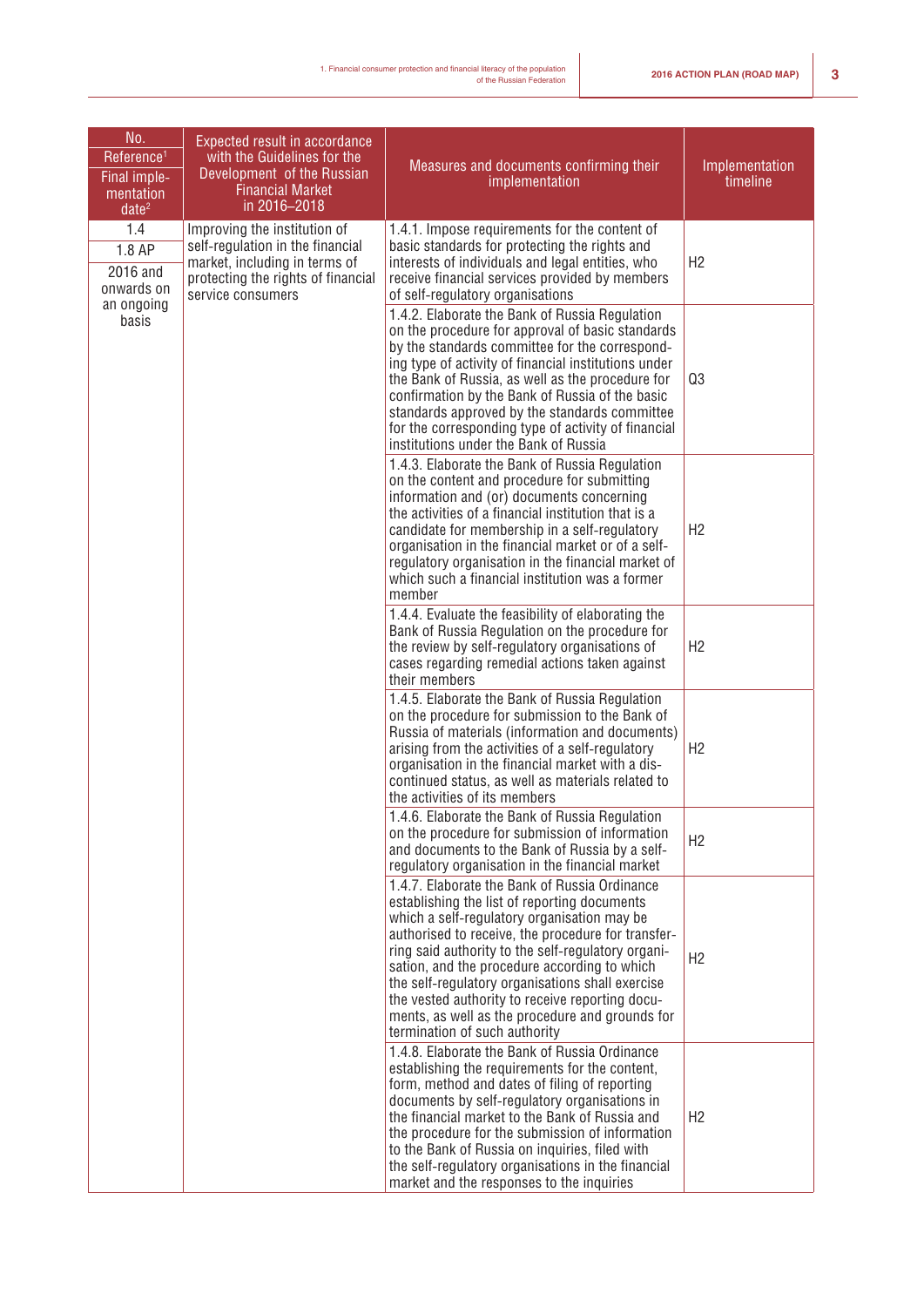| No.<br>Reference <sup>1</sup><br>Final imple-<br>mentation<br>date <sup>2</sup> | Expected result in accordance<br>with the Guidelines for the<br>Development of the Russian<br><b>Financial Market</b><br>in 2016-2018                                                                                                                                                                | Measures and documents confirming their<br>implementation                                                                                                                                                                                                                                          | Implementation<br>timeline                                              |
|---------------------------------------------------------------------------------|------------------------------------------------------------------------------------------------------------------------------------------------------------------------------------------------------------------------------------------------------------------------------------------------------|----------------------------------------------------------------------------------------------------------------------------------------------------------------------------------------------------------------------------------------------------------------------------------------------------|-------------------------------------------------------------------------|
|                                                                                 |                                                                                                                                                                                                                                                                                                      | 1.4.9. Establish the Bank of Russia standards<br>committees, at least two thirds of the members<br>of which must be members of self-regulatory or-<br>ganisations representing the corresponding type<br>of activities of financial institutions, and approve<br>the regulation on such committees | H <sub>2</sub>                                                          |
|                                                                                 |                                                                                                                                                                                                                                                                                                      | 1.4.10. Introduce the best practices of the use of<br>disciplinary measures by self-regulatory orga-<br>nisations to protect users of actuarial services                                                                                                                                           | H <sub>2</sub>                                                          |
| 1.5<br>1.1 AP<br>2018                                                           | Elaborating and introducing<br>the fundamentals of financial<br>literacy in programmes of basic                                                                                                                                                                                                      | 1.5.1. Involve the Bank of Russia in the expert<br>review of the National Strategy for Raising Finan-<br>cial Literacy                                                                                                                                                                             | H2                                                                      |
|                                                                                 | general and extended education                                                                                                                                                                                                                                                                       | 1.5.2. Involve the Bank of Russia in the elabora-<br>tion of a study pack to raise financial literacy                                                                                                                                                                                              | On an ongoing basis                                                     |
|                                                                                 |                                                                                                                                                                                                                                                                                                      | 1.5.3. Elaborate and release informational and<br>educational materials                                                                                                                                                                                                                            | On an ongoing basis                                                     |
|                                                                                 |                                                                                                                                                                                                                                                                                                      | 1.5.4. Involve the Bank of Russia in the elabo-<br>ration of a financial literacy course for tutors<br>and teachers and facilitate their training in the<br>regions of the Russian Federation                                                                                                      | On an ongoing basis                                                     |
|                                                                                 |                                                                                                                                                                                                                                                                                                      | 1.5.5. Consult with publishers and authors on<br>the modification of Social Science textbooks in<br>connection with the introduction of a financial<br>literacy module by the Ministry of Education and<br>Science of the Russian Federation in 2016 into<br>the social science school curriculum  | H2                                                                      |
|                                                                                 |                                                                                                                                                                                                                                                                                                      | 1.5.6. Involve Bank of Russia employees in addi-<br>tional educational events (lectures, conferences,<br>lessons and summer camps for school children,<br>students and certain communities)                                                                                                        | On an ongoing basis                                                     |
|                                                                                 |                                                                                                                                                                                                                                                                                                      | 1.5.7. Involve Bank of Russia employees in<br>annual All-Russian Financial Literacy Weeks for<br>children and youth                                                                                                                                                                                | On an ongoing basis                                                     |
|                                                                                 |                                                                                                                                                                                                                                                                                                      | 1.5.8. Host round-table discussions, workshops<br>and conferences aimed at raising financial literacy                                                                                                                                                                                              | On an ongoing basis                                                     |
| 1.6<br>1.2 AP<br>2017 and<br>onwards on                                         | Creating a special-purpose Bank of<br>Russia website in accordance with<br>the best international practice to<br>meet the public need for informa-<br>tion on a broad range of matters<br>related to financial literacy, and<br>disseminating financial literacy<br>information through social media | 1.6.1. Develop the Bank of Russia's website<br>dedicated to raising financial literacy in the Rus-<br>sian Federation                                                                                                                                                                              | Implementation<br>deadlines in ac-<br>cordance with the<br>project plan |
| an ongoing<br>basis                                                             |                                                                                                                                                                                                                                                                                                      | 1.6.2. Update information posted on accounts<br>created by the Bank of Russia in social media<br>and receive feedback                                                                                                                                                                              | Q2 and onwards on<br>an ongoing basis                                   |
| 1.7<br>1.3 AP<br>2018                                                           | Improving the investor protec-<br>tion system in the financial<br>market by introducing regulation<br>of investor categories and deter-<br>mining their investment profiles                                                                                                                          | Elaborate a concept of the project 'Improving<br>the Investor Protection System in the Financial<br>Market by Introducing Regulation of Investor<br><b>Categories and Determining Their Investment</b><br>Profiles'                                                                                | H <sub>2</sub>                                                          |
| 1.8<br>1.4 AP                                                                   | Developing a composite finan-<br>cial literacy index                                                                                                                                                                                                                                                 | 1.8.1. Elaborate methods for calculation of the<br>composite financial literacy index                                                                                                                                                                                                              | H2                                                                      |
| 2016                                                                            |                                                                                                                                                                                                                                                                                                      | 1.8.2. Prepare for the first assessment of the<br>composite financial literacy index                                                                                                                                                                                                               | H <sub>2</sub>                                                          |
|                                                                                 |                                                                                                                                                                                                                                                                                                      | 1.8.3. Elaborate a procedure for holding thematic<br>information campaigns, documenting changes<br>in the awareness level of target audiences before<br>and after the events aimed at raising financial<br>awareness                                                                               | On an ongoing basis                                                     |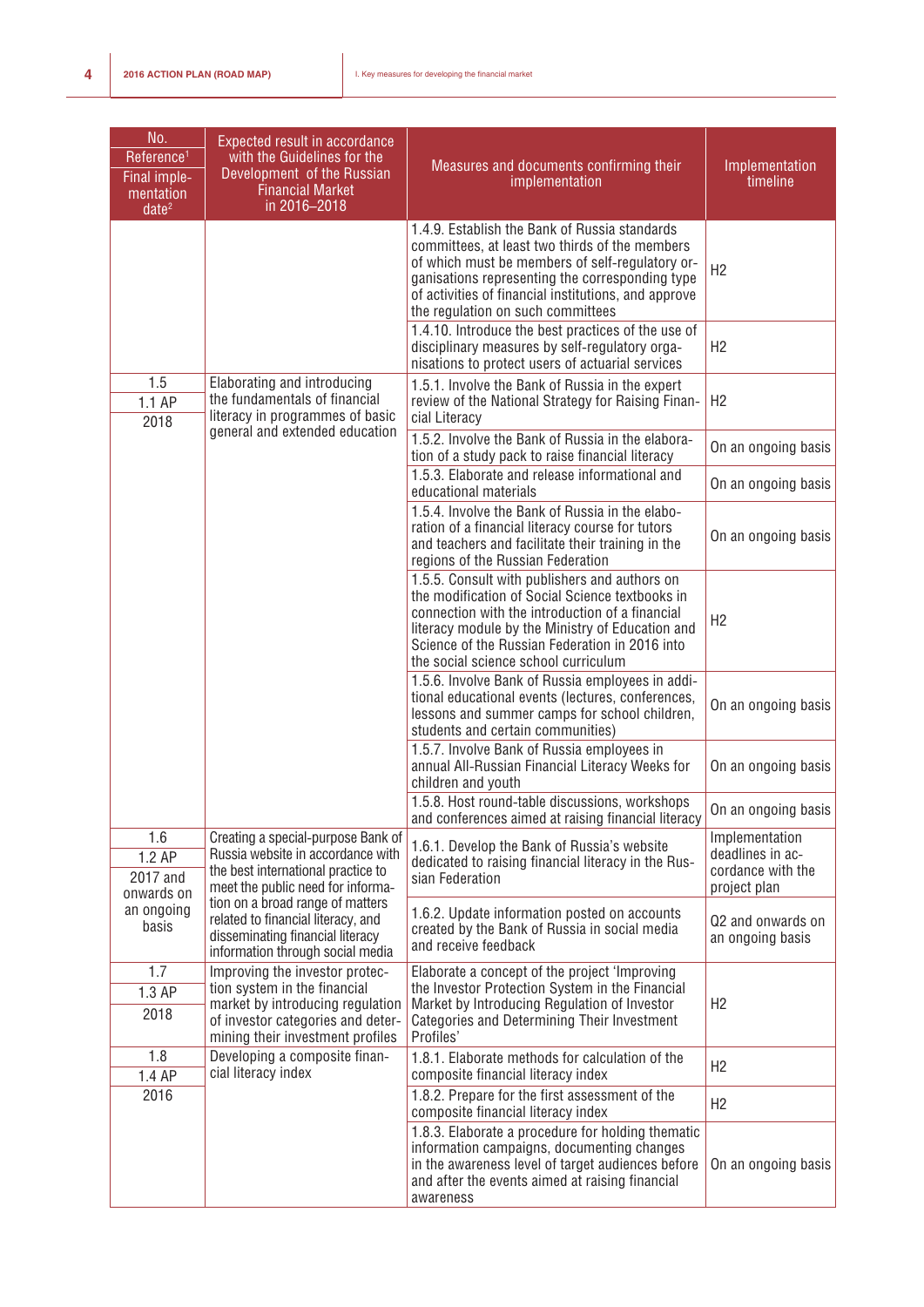| No.<br>Reference <sup>1</sup><br>Final imple-<br>mentation<br>date <sup>2</sup> | Expected result in accordance<br>with the Guidelines for the<br>Development of the Russian<br><b>Financial Market</b><br>in 2016-2018 | Measures and documents confirming their<br>implementation                                                                                                                                                                                                                                                                                                                                                                                                                                                                                                                                                                                                                                | Implementation<br>timeline                                                                                                                                            |
|---------------------------------------------------------------------------------|---------------------------------------------------------------------------------------------------------------------------------------|------------------------------------------------------------------------------------------------------------------------------------------------------------------------------------------------------------------------------------------------------------------------------------------------------------------------------------------------------------------------------------------------------------------------------------------------------------------------------------------------------------------------------------------------------------------------------------------------------------------------------------------------------------------------------------------|-----------------------------------------------------------------------------------------------------------------------------------------------------------------------|
| 1.9<br>G 1 GDRFM                                                                | Determining the Bank of Rus-<br>sia's position on the provision of<br>trans-border services                                           | Prepare proposals related to determining the<br>Bank of Russia's position on the provision of<br>trans-border services                                                                                                                                                                                                                                                                                                                                                                                                                                                                                                                                                                   | H2                                                                                                                                                                    |
|                                                                                 |                                                                                                                                       | 2. Improving financial inclusion for households and small and medium-sized businesses                                                                                                                                                                                                                                                                                                                                                                                                                                                                                                                                                                                                    |                                                                                                                                                                       |
| 2.1<br>$2.1.1 - 2.1.2$<br>AP                                                    | Implementing measures to<br>enhance financial inclusion                                                                               | 2.1.1. Elaborate a strategy for enhancing finan-<br>cial inclusion (in the medium term)                                                                                                                                                                                                                                                                                                                                                                                                                                                                                                                                                                                                  | H <sub>2</sub>                                                                                                                                                        |
| 2017, and<br>annually in                                                        |                                                                                                                                       | 2.1.2. Elaborate a Bank of Russia act on financial<br>inclusion indicators                                                                                                                                                                                                                                                                                                                                                                                                                                                                                                                                                                                                               | Q3                                                                                                                                                                    |
| terms of<br>measuring<br>financial inclu-                                       |                                                                                                                                       | 2.1.3. Assess financial inclusion indicators<br>across the Russian Federation and report on the<br>outcomes                                                                                                                                                                                                                                                                                                                                                                                                                                                                                                                                                                              | Q3                                                                                                                                                                    |
| sion                                                                            |                                                                                                                                       | 2.1.4. Prepare the first periodical for 2016 'Re-<br>view of Financial Inclusion in the Russian Federa-<br>tion' and post it on the Bank of Russia website                                                                                                                                                                                                                                                                                                                                                                                                                                                                                                                               | H2                                                                                                                                                                    |
|                                                                                 |                                                                                                                                       | 2.1.5. Analyse the feasibility of amending Bank of<br>Russia Ordinance No. 3073-U, dated 7 October<br>2013, 'On Cash Settlements' to reduce the costs<br>of microfinance institutions, consumer credit<br>cooperatives and pawnshops operating in small<br>communities and towns related to the prohibition<br>on giving out cash to their shareholders/custom-<br>ers only from cash received from a bank account                                                                                                                                                                                                                                                                       | H <sub>2</sub>                                                                                                                                                        |
| 2.2<br>2.1.3 AP                                                                 | Facilitating the development of<br>various kinds of financial service<br>providers                                                    | 2.2.1. Monitor operations of new financial<br>intermediaries, in particular, crowd-funding<br>platforms, and review monitoring results                                                                                                                                                                                                                                                                                                                                                                                                                                                                                                                                                   | H2                                                                                                                                                                    |
| 2016, and on<br>an ongoing<br>basis in terms<br>of monitoring                   |                                                                                                                                       | 2.2.2. Elaborate final proposals for selecting<br>forms for further interaction between crowd-<br>funding platforms and the Bank of Russia                                                                                                                                                                                                                                                                                                                                                                                                                                                                                                                                               | Q4                                                                                                                                                                    |
| 2.3<br>2.1.4 AP<br>2018                                                         | Standardising the procedure for<br>performing financial transac-<br>tions and provision of financial<br>services                      | Elaborate the Bank of Russia Regulations on<br>the list of certain basic standards required to be<br>elaborated by self-regulatory organisations in<br>the financial market and requirements for their<br>content, and on the list of transactions (types of<br>business) in the financial market subject to stan-<br>dardisation depending on the type of business<br>pursued by legal entities and business owners<br>involved in the types of business set forth in<br>Article 3, Part 1, Federal Law No. 223-FZ, dated<br>13 July 2015, 'On Self-Regulatory Organisations<br>in the Financial Market' (other than requirements<br>for the basic standards set forth in Clause 1.4.1) | Within three months<br>from the date when<br>a status is assigned<br>to the first self-<br>regulatory organisa-<br>tion in the financial<br>market of a given<br>type |
| 2.4<br>2.1.5 AP<br>2017                                                         | Improving the system for<br>identification of financial market<br>participants and their customers                                    | 2.4.1. Together with the Ministry of Communica-<br>tions and Mass Media of the Russian Federation<br>and the Federal Financial monitoring Service<br>(Rosfinmonitoring), elaborate an action plan<br>related to the development of the institution of<br>identification (as part of compliance with the as-<br>signments made by the President of the Russian<br>Federation Vladimir Putin dated 29 January 2016<br>No. Pr-168)<br>2.4.2. Elaborate measures to encourage financial<br>market participants to introduce new technolo-<br>gies for providing financial services                                                                                                           | Implementation<br>deadlines in ac-<br>cordance with the<br>project plan<br>On an ongoing basis                                                                        |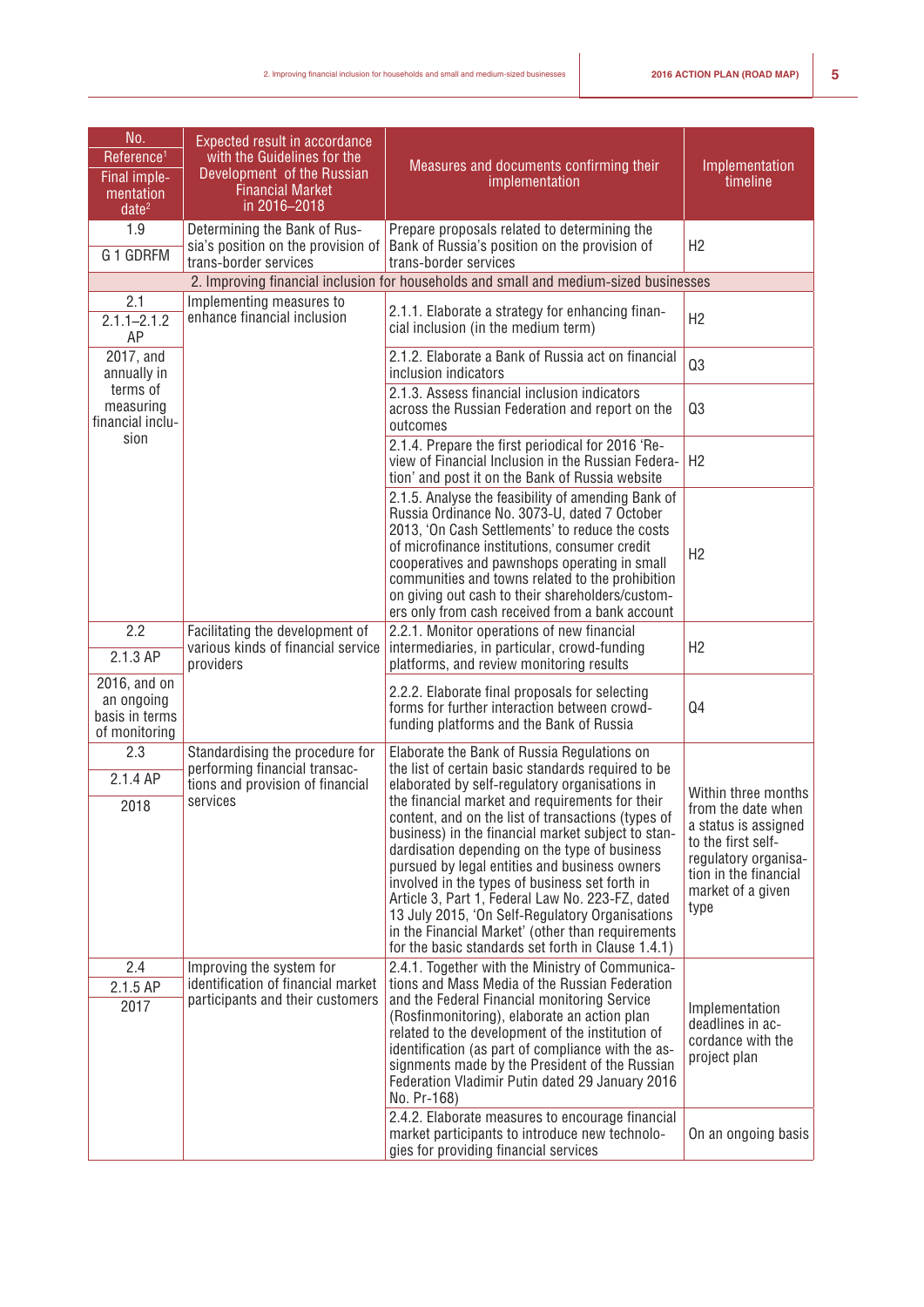| No.<br>Reference <sup>1</sup><br>Final imple-<br>mentation<br>date <sup>2</sup>                                                                                                                                                                                                                         | Expected result in accordance<br>with the Guidelines for the<br>Development of the Russian<br><b>Financial Market</b><br>in 2016-2018                                                                                                                                                          | Measures and documents confirming their<br>implementation                                                                                                                                                                                                                                                                                                                                    | Implementation<br>timeline |
|---------------------------------------------------------------------------------------------------------------------------------------------------------------------------------------------------------------------------------------------------------------------------------------------------------|------------------------------------------------------------------------------------------------------------------------------------------------------------------------------------------------------------------------------------------------------------------------------------------------|----------------------------------------------------------------------------------------------------------------------------------------------------------------------------------------------------------------------------------------------------------------------------------------------------------------------------------------------------------------------------------------------|----------------------------|
| 2.5<br>2.1.6 AP<br>2017                                                                                                                                                                                                                                                                                 | Establishing a legal framework<br>for financial advisors                                                                                                                                                                                                                                       | Take part in the conciliatory commission to<br>update the Federal Law 'On Amendments to<br>the Federal Law 'On the Securities Market' and<br>Article 3 of the Federal Law 'On Self-Regulatory<br>Organisations in the Financial Market'                                                                                                                                                      | H2                         |
| 2.6<br>$2.1.8 - 2.1.9$<br>AP                                                                                                                                                                                                                                                                            | Analysing the existing system<br>of tax incentives for invest-<br>ments by citizens and elaborat-                                                                                                                                                                                              | 2.6.1. Review the existing system of tax incen-<br>tives for investments of citizens and prepare<br>proposals for improving it                                                                                                                                                                                                                                                               | H2                         |
| 2017                                                                                                                                                                                                                                                                                                    | ing proposals for their further<br>development                                                                                                                                                                                                                                                 | 2.6.2. Analysing the feasibility of establishing<br>risk mitigation mechanisms for citizens investing<br>in the Russian financial market through profes-<br>sional financial market participants similar to the<br>mechanism of insurance of household deposits,<br>including creating compensation funds to protect<br>brokers' customers who have opened individual<br>investment accounts | H2                         |
| 2.7<br>2.1.7.d AP<br>2017 and<br>onwards on                                                                                                                                                                                                                                                             | Improving regulation of re-<br>pository activity as a source of<br>information for financial market<br>participants                                                                                                                                                                            | 2.7.1. Elaborate the Bank of Russia Ordinance on<br>the procedure for filing reports to a repository<br>and the procedure for maintaining the contract<br>registry by the repository                                                                                                                                                                                                         | Q3                         |
| an ongoing<br>basis                                                                                                                                                                                                                                                                                     |                                                                                                                                                                                                                                                                                                | 2.7.2. Elaborate the Bank of Russia Instruction<br>'On the Terms and Conditions for Licensing<br>Repository Activities and the Procedure for a<br>Repository to Notify the Bank of Russia of the<br>Appointment or Dismissal of the Head of a Struc-<br>tural Unit Established for Repository Activities'                                                                                    | H2                         |
|                                                                                                                                                                                                                                                                                                         |                                                                                                                                                                                                                                                                                                | 2.7.3. Elaborate the Bank of Russia Ordinance<br>'On the Procedure for the Bank of Russia to<br>Register Repository Rules, Rules of Internal Con-<br>trols, Internal Audit and Risk Management and<br>Amendments Thereto, and the Procedure for the<br>Bank of Russia to Approve the Regulation on the<br>Committee of Users of Repository Services'                                         | H2                         |
|                                                                                                                                                                                                                                                                                                         |                                                                                                                                                                                                                                                                                                | 2.7.4. Elaborate the Bank of Russia Regulation<br>on the requirements for a repository's rules of<br>internal controls and internal audit                                                                                                                                                                                                                                                    | Q3                         |
|                                                                                                                                                                                                                                                                                                         |                                                                                                                                                                                                                                                                                                | 2.7.5. Elaborate the Bank of Russia Ordinance on<br>the scope, procedure and timing of disclosure of<br>information aggregated by a repository                                                                                                                                                                                                                                               | Q4                         |
| 2.8<br>Providing financial market par-<br>ticipants with access to informa-<br>2.1.7.b AP<br>tion on citizens from federal<br>state information systems using<br>infrastructure for the interaction<br>of information systems used<br>for the provision of state and<br>municipal services and the per- | 2.8.1. Elaborate the Bank of Russia Ordinance<br>'On the Procedure for Free Transfer of Credit<br>Histories to the Credit History Bureau on a Com-<br>petitive Basis'                                                                                                                          | Q3                                                                                                                                                                                                                                                                                                                                                                                           |                            |
|                                                                                                                                                                                                                                                                                                         | formance of state and municipal<br>functions in electronic form<br>(hereinafter - the 'e-government<br>infrastructure') subject to the<br>consent of the citizens to deem<br>the information in question<br>available to the above organisa-<br>tions using the e-government<br>infrastructure | 2.8.2. Elaborate the Bank of Russia Ordinance<br>'On the Procedure for Holding an Auction-based<br>Sale of Credit Histories'                                                                                                                                                                                                                                                                 | Q3                         |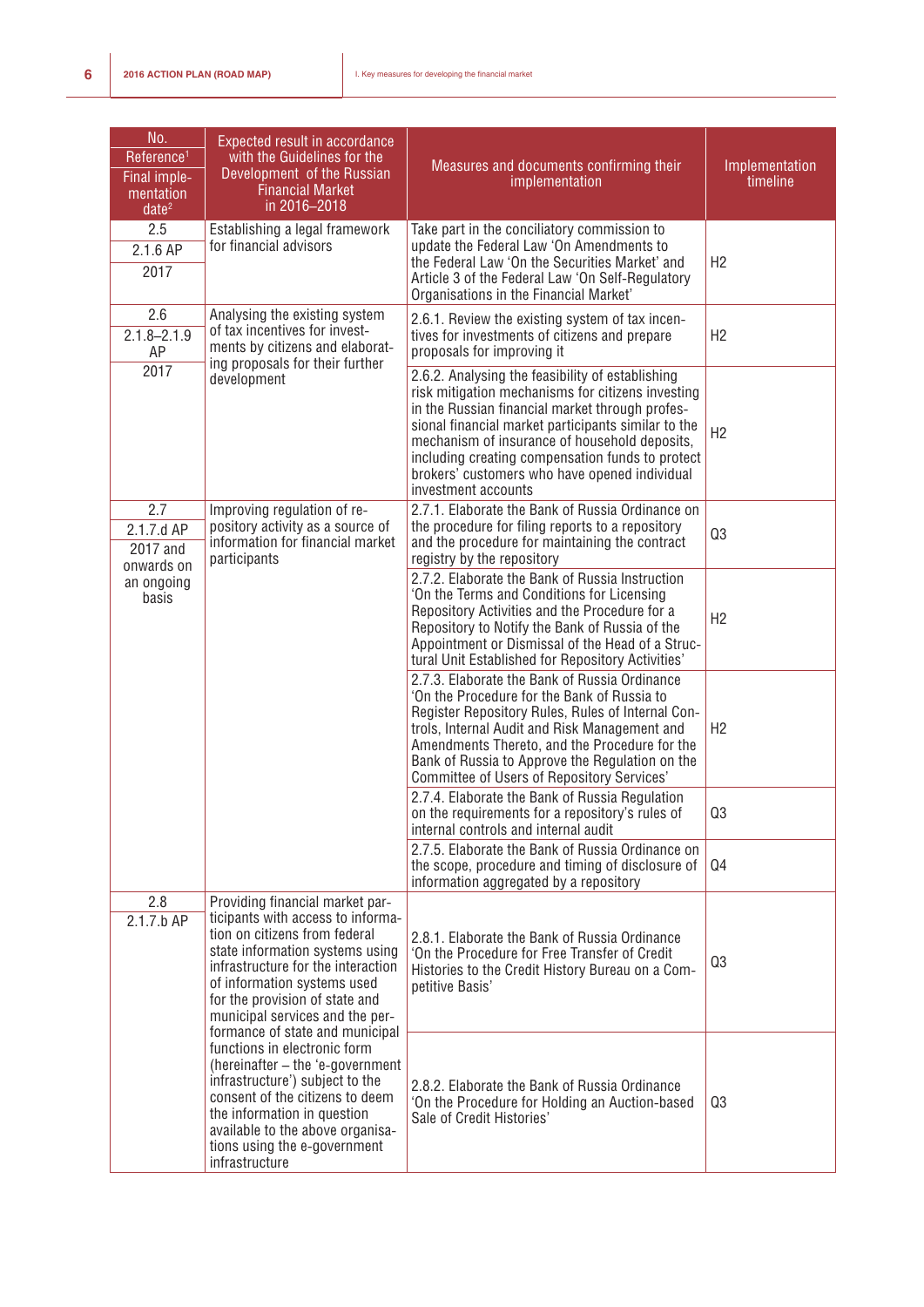| No.<br>Reference <sup>1</sup><br>Final imple-<br>mentation<br>date <sup>2</sup> | Expected result in accordance<br>with the Guidelines for the<br>Development of the Russian<br><b>Financial Market</b><br>in 2016-2018 | Measures and documents confirming their<br>implementation                                                                                                                                                                                                                                                                                                                                                                                                                                                                                                                                                                               | Implementation<br>timeline   |
|---------------------------------------------------------------------------------|---------------------------------------------------------------------------------------------------------------------------------------|-----------------------------------------------------------------------------------------------------------------------------------------------------------------------------------------------------------------------------------------------------------------------------------------------------------------------------------------------------------------------------------------------------------------------------------------------------------------------------------------------------------------------------------------------------------------------------------------------------------------------------------------|------------------------------|
|                                                                                 |                                                                                                                                       | 2.8.3. Elaborate the Bank of Russia Ordinance<br>'On the Submission of Credit Histories for Stor-<br>age in the Central Catalogue of Credit Histories'                                                                                                                                                                                                                                                                                                                                                                                                                                                                                  | Q3                           |
|                                                                                 |                                                                                                                                       | 2.8.4. Elaborate proposals for amending the laws<br>of the Russian Federation regarding access to<br>information for non-bank financial institutions                                                                                                                                                                                                                                                                                                                                                                                                                                                                                    | H2                           |
|                                                                                 |                                                                                                                                       | 2.8.5. Participate in the pilot project of the Mini-<br>stry of Communications and Mass Media of the<br>Russian Federation for provision by the Pension<br>Fund of the Russian Federation of electronic<br>statements on the individual accounts of insured<br>borrowers to credit institutions and completion<br>of the transition to the second phase of the pilot<br>project, as well as addressing the matter of using<br>similar e-services to create access to information<br>on the financial status of individual borrowers,<br>accumulated by other federal executive agencies,<br>including the Federal Tax Service of Russia | In the course of the<br>year |
| 2.9<br>2.1.7a AP<br>2017                                                        | Providing financial institutions<br>with an opportunity to outsource<br>some elements of their activities                             | Carry out a feasibility study on outsourcing by<br>financial institutions of some elements of their<br>activities and prepare the appropriate proposals                                                                                                                                                                                                                                                                                                                                                                                                                                                                                 | H2                           |
| 2.10<br>2.2.2 AP<br>2017                                                        | Elaborating standards for lend-<br>ing to small and medium-sized<br>businesses                                                        | 2.10.1. Participate in the elaboration and im-<br>provement of the standards for funding of small<br>and medium-sized business by credit institutions<br>and infrastructure entities as part of working with<br><b>JSC RSMB Corporation</b>                                                                                                                                                                                                                                                                                                                                                                                             | H <sub>2</sub>               |
|                                                                                 |                                                                                                                                       | 2.10.2. Participate in the elaboration of require-<br>ments for creditors funding small and medium-<br>sized businesses                                                                                                                                                                                                                                                                                                                                                                                                                                                                                                                 | H2                           |
| 2.11<br>2.2 AP                                                                  | Improving the accessibility of<br>financial services to small and<br>medium-sized businesses                                          | 2.11.1. Participate in the elaboration of proposals<br>to expand securitisation mechanisms for various<br>asset portfolios (including leasing companies)                                                                                                                                                                                                                                                                                                                                                                                                                                                                                | Q <sub>4</sub>               |
| 2017                                                                            |                                                                                                                                       | 2.11.2. Participate in the elaboration of contract<br>templates and other documents by professional<br>associations for streamlining credit portfolio<br>analysis during securitisation                                                                                                                                                                                                                                                                                                                                                                                                                                                 | H <sub>2</sub>               |
|                                                                                 |                                                                                                                                       | 2.11.3. Elaborate a concept for enhancing the<br>availability of bonded loans and develop project<br>financing tools for medium-sized enterprises<br>with the potential to become large companies                                                                                                                                                                                                                                                                                                                                                                                                                                       | H2                           |
|                                                                                 |                                                                                                                                       | 2.11.4. Elaborate incentives for a new category<br>of microfinance organisations - microfinance<br>organisations for funding entrepreneurship                                                                                                                                                                                                                                                                                                                                                                                                                                                                                           | H <sub>2</sub>               |
|                                                                                 |                                                                                                                                       | 2.11.5. Have the SME Financing Working Group<br>at the Bank of Russia elaborate a set of joint<br>measures with members of the business and<br>professional community aimed at supporting<br>small and medium-sized business                                                                                                                                                                                                                                                                                                                                                                                                            | On an ongoing basis          |
|                                                                                 |                                                                                                                                       | 2.11.6. Analyse the feasibility of elaborating new<br>financing instruments, including loans secured<br>by intellectual property or other intangible assets                                                                                                                                                                                                                                                                                                                                                                                                                                                                             | H2                           |
| 2.12<br>2.2.1 AP                                                                | Clarifying the procedure for<br>applying a reduced risk ratio to<br>requirements for small busi-                                      | 2.12.1. Prepare amendments to Bank of Russia<br>Instruction No. 139-I, dated 3 December 2012,<br>'On Banks' Required Ratios' in terms of clarify-                                                                                                                                                                                                                                                                                                                                                                                                                                                                                       |                              |
| 2016                                                                            | nesses                                                                                                                                | ing approaches to applying reduced risk ratios<br>to requirements for small and medium-sized<br>businesses                                                                                                                                                                                                                                                                                                                                                                                                                                                                                                                              | H2                           |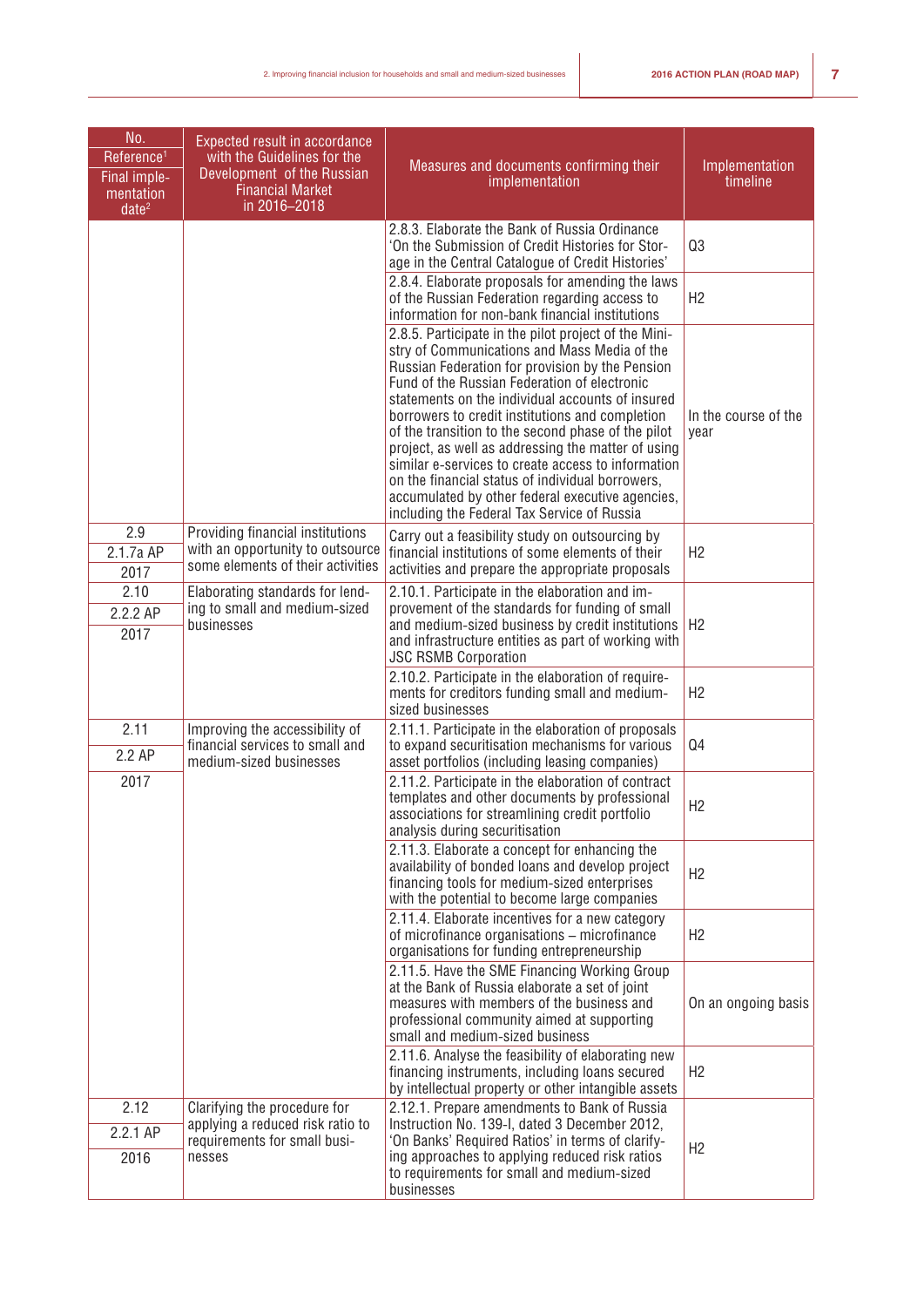| No.<br>Reference <sup>1</sup><br>Final imple-<br>mentation<br>date <sup>2</sup> | Expected result in accordance<br>with the Guidelines for the<br>Development of the Russian<br><b>Financial Market</b><br>in 2016-2018 | Measures and documents confirming their<br>implementation                                                                                                                                                                                                                                                                                                                                                                                                                                         | Implementation<br>timeline                                              |
|---------------------------------------------------------------------------------|---------------------------------------------------------------------------------------------------------------------------------------|---------------------------------------------------------------------------------------------------------------------------------------------------------------------------------------------------------------------------------------------------------------------------------------------------------------------------------------------------------------------------------------------------------------------------------------------------------------------------------------------------|-------------------------------------------------------------------------|
|                                                                                 |                                                                                                                                       | 2.12.2. Elaborate the Bank of Russia Regulations<br>on economic ratios imposed on microfinance<br>organisations with consideration for approaches<br>to applying reduced risk ratios to requirements<br>for small and medium-sized businesses                                                                                                                                                                                                                                                     | H2                                                                      |
| 2.13<br>2.2.3 AP<br>2016                                                        | Expanding the use of factoring<br>in the performance of contracts<br>for the public sector of the<br>economy                          | Participate in preparing proposals to the Govern-<br>ment of the Russian Federation for improving the<br>availability of financial resources to small and<br>medium-sized businesses by expanding the use<br>of factoring in the performance of contracts for<br>the public sector of the economy                                                                                                                                                                                                 | H2                                                                      |
|                                                                                 |                                                                                                                                       | 3. Discouraging malpractice in the financial market                                                                                                                                                                                                                                                                                                                                                                                                                                               |                                                                         |
| 3.1<br>G 3 GDRFM                                                                | Encouraging good faith partici-<br>pants to enter Russia's financial<br>market                                                        | 3.1.1. Organise a procedure for the interaction of<br>the Bank of Russia with law enforcement agen-<br>cies to counter unlawful consumer lending by<br>illicit creditors that disrupt fair competition and<br>violate the rights of individuals                                                                                                                                                                                                                                                   | H2                                                                      |
|                                                                                 |                                                                                                                                       | 3.1.2. Introduce a model for automated search-<br>ing for illicit financial market participants built on<br>Big Data to identify any unlawful consumer lend-<br>ing on an ongoing basis and disclose information<br>to law enforcement agencies, as well as expand<br>the use of such system in future (in particular<br>and configuring the system to identify illegal<br>activities in the securities market)                                                                                   | Implementation<br>deadlines in ac-<br>cordance with the<br>project plan |
| 3.2<br>3.1 AP                                                                   | Improving the mechanism and<br>practice for identifying bad faith<br>conduct in the financial market                                  | 3.2.1. Participate in updating draft Federal Law<br>No. 957581-6 'Code of Administrative Offenses<br>of the Russian Federation'                                                                                                                                                                                                                                                                                                                                                                   | H2                                                                      |
| 2017 and<br>onwards on<br>an ongoing<br>basis                                   |                                                                                                                                       | 3.2.2. Elaborate a concept for the procedure for<br>interaction between the Bank of Russia and law<br>enforcement agencies concerning the activity of<br>non-bank financial institutions, including for facili-<br>tating the prompt transfer and review of materials                                                                                                                                                                                                                             | H2                                                                      |
|                                                                                 |                                                                                                                                       | 3.2.3. Participate in updating draft Federal Law<br>No. 925980-6 'On Amending the Federal Law<br>'On Countering the Misuse of Insider Informa-<br>tion and Market Manipulation' and Amending<br>Certain Laws of the Russian Federation' to en-<br>hance regulation of unauthorised use of insider<br>information and streamline the administrative<br>load on market participants with regard to their<br>compliance with measures aimed at countering<br>unauthorised use of insider information | H <sub>2</sub>                                                          |
|                                                                                 |                                                                                                                                       | 3.2.4. Elaborate the Bank of Russia Regulations<br>on the procedure for determining the estimated<br>price for securities not listed in the organised<br>securities market for the purposes of Chapter 25<br>of the Tax Code of the Russian Federation                                                                                                                                                                                                                                            | Q4                                                                      |
|                                                                                 |                                                                                                                                       | 3.2.5. Elaborate the Bank of Russia Ordinance 'On<br>Amending Bank of Russia Instruction No. 167-I,<br>dated 10 August 2015, 'On the Procedure for<br>Verification by the Bank of Russia of Compli-<br>ance with Federal Law No. 224-FZ, dated 27 July<br>2010, 'On Countering the Unauthorised Use of<br>Insider Information and Market Manipulation and<br>Amending Certain Laws of the Russian Federa-<br>tion' and Regulations Adopted in Accordance with<br>that Law'                        | Q4                                                                      |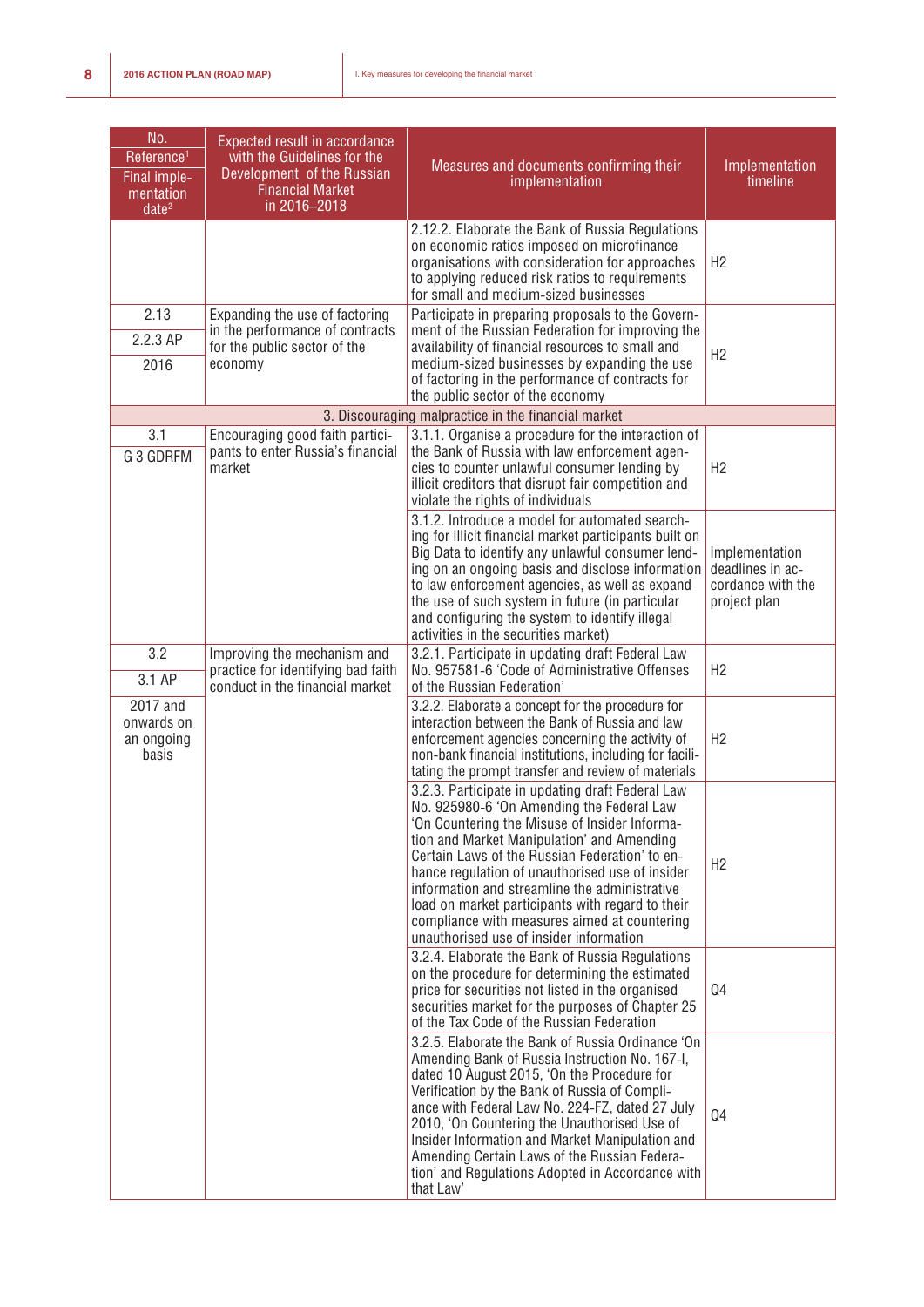| No.<br>Reference <sup>1</sup><br>Final imple-<br>mentation<br>date <sup>2</sup> | <b>Expected result in accordance</b><br>with the Guidelines for the<br>Development of the Russian<br><b>Financial Market</b><br>in 2016-2018                                                  | Measures and documents confirming their<br>implementation                                                                                                                                                                                                                                                                                                                                                                                                                                                                                                                                                                                                 | Implementation<br>timeline |
|---------------------------------------------------------------------------------|-----------------------------------------------------------------------------------------------------------------------------------------------------------------------------------------------|-----------------------------------------------------------------------------------------------------------------------------------------------------------------------------------------------------------------------------------------------------------------------------------------------------------------------------------------------------------------------------------------------------------------------------------------------------------------------------------------------------------------------------------------------------------------------------------------------------------------------------------------------------------|----------------------------|
|                                                                                 |                                                                                                                                                                                               | 3.2.6. Make efforts to remove non-operative<br>and bad faith microfinance institutions from the<br>market and elaborate further regulations for the<br>effective implementation of the said goal                                                                                                                                                                                                                                                                                                                                                                                                                                                          | On an ongoing basis        |
| 3.3<br>3.10 AP<br>2017                                                          | Improving the system for<br>assessing the business reputa-<br>tion of executives and officers<br>of financial institutions and<br>approaches to qualification<br>requirements imposed on them | 3.3.1. Participate in updating draft Federal Law<br>No. 779566-6 'On Amending Certain Laws of<br>the Russian Federation to Improve the Manda-<br>tory Requirements for Founders (Members),<br>Management Bodies and Officials of Financial<br>Institutions'                                                                                                                                                                                                                                                                                                                                                                                               | H2                         |
|                                                                                 |                                                                                                                                                                                               | 3.3.2. Elaborate the Bank of Russia Ordinance<br>'On Amending Bank of Russia Ordinance<br>No. 3223-U, dated 1 April 2014, 'On the Require-<br>ments for Heads of the Risk Management, Inter-<br>nal Control Service and Internal Audit Services of<br><b>Credit Institutions'</b>                                                                                                                                                                                                                                                                                                                                                                         | Q3                         |
|                                                                                 |                                                                                                                                                                                               | 3.3.3. Elaborate the Bank of Russia Ordinance<br>'On Amending Bank of Russia Regulation<br>No. 408-P, dated 25 October 2013, 'On the<br>Procedure for Assessing the Compliance with<br><b>Qualifying Requirements and Requirements</b><br>to the Business Reputation of Entities Listed<br>in Article 11.1 of the Federal Law 'On Banks<br>and Banking Activities' and in Article 60 of the<br>Federal Law 'On the Central Bank of the Russian<br>Federation (Bank of Russia)', and on the Pro-<br>cedure for Maintaining the Database Stipulated<br>by Article 75 of the Federal Law 'On the Central<br>Bank of the Russian Federation (Bank of Russia)' | Q4                         |
| 3.4<br>3.2 AP<br>2018                                                           | Implementing a mechanism<br>for protection against market<br>manipulation by regulating the<br>institution of financial indicators                                                            | Assess the quality of generation of financial<br>indicators and the performance of the entities<br>responsible for financial indicator generation<br>(administrators) based on the administrators'<br>voluntary requests (applications)                                                                                                                                                                                                                                                                                                                                                                                                                   | H2                         |
| 3.5<br>3.6 AP<br>2018                                                           | Improving the actuarial valuation<br>system                                                                                                                                                   | Participate in the elaboration of the draft Federal<br>Law 'On Amending the Federal Law 'On Actuarial<br>Activity in the Russian Federation'                                                                                                                                                                                                                                                                                                                                                                                                                                                                                                              | H2                         |
| 3.6<br>3.3 AP<br>2016                                                           | Analysing the system for<br>supervision over audit firms<br>and preparing proposals for its<br>improvement                                                                                    | Participate in review of the system for supervi-<br>sion over audit firms for its compliance with the<br>internationally accepted model and prepare the<br>appropriate proposals                                                                                                                                                                                                                                                                                                                                                                                                                                                                          | H2                         |
| 3.7<br>G 3 GDRFM                                                                | Establishing a situation centre<br>for monitoring exchange trading<br>markets                                                                                                                 | Carry out a feasibility study for the situation cen-<br>tre established by the Bank of Russia to enhance<br>analytical efficiency and decision making on situ-<br>ations that arise in the exchange markets                                                                                                                                                                                                                                                                                                                                                                                                                                               | H <sub>2</sub>             |
| 3.8<br>G 3 GDRFM                                                                | Making efforts to prevent the<br>theft of funds in the Russian<br>financial market                                                                                                            | 3.8.1. Prepare proposals for improving the laws<br>of the Russian Federation concerning vesting the<br>Bank of Russia with the authority to govern and<br>control information security in financial institu-<br>tions                                                                                                                                                                                                                                                                                                                                                                                                                                     | H <sub>2</sub>             |
|                                                                                 |                                                                                                                                                                                               | 3.8.2. Participate in the elaboration of the draft<br>Federal Law aimed at creating a legal framework<br>for countering fraud in the financial market                                                                                                                                                                                                                                                                                                                                                                                                                                                                                                     | H2                         |
|                                                                                 |                                                                                                                                                                                               | 3.8.3. Elaborate draft national standards for<br>information security                                                                                                                                                                                                                                                                                                                                                                                                                                                                                                                                                                                     | H <sub>2</sub>             |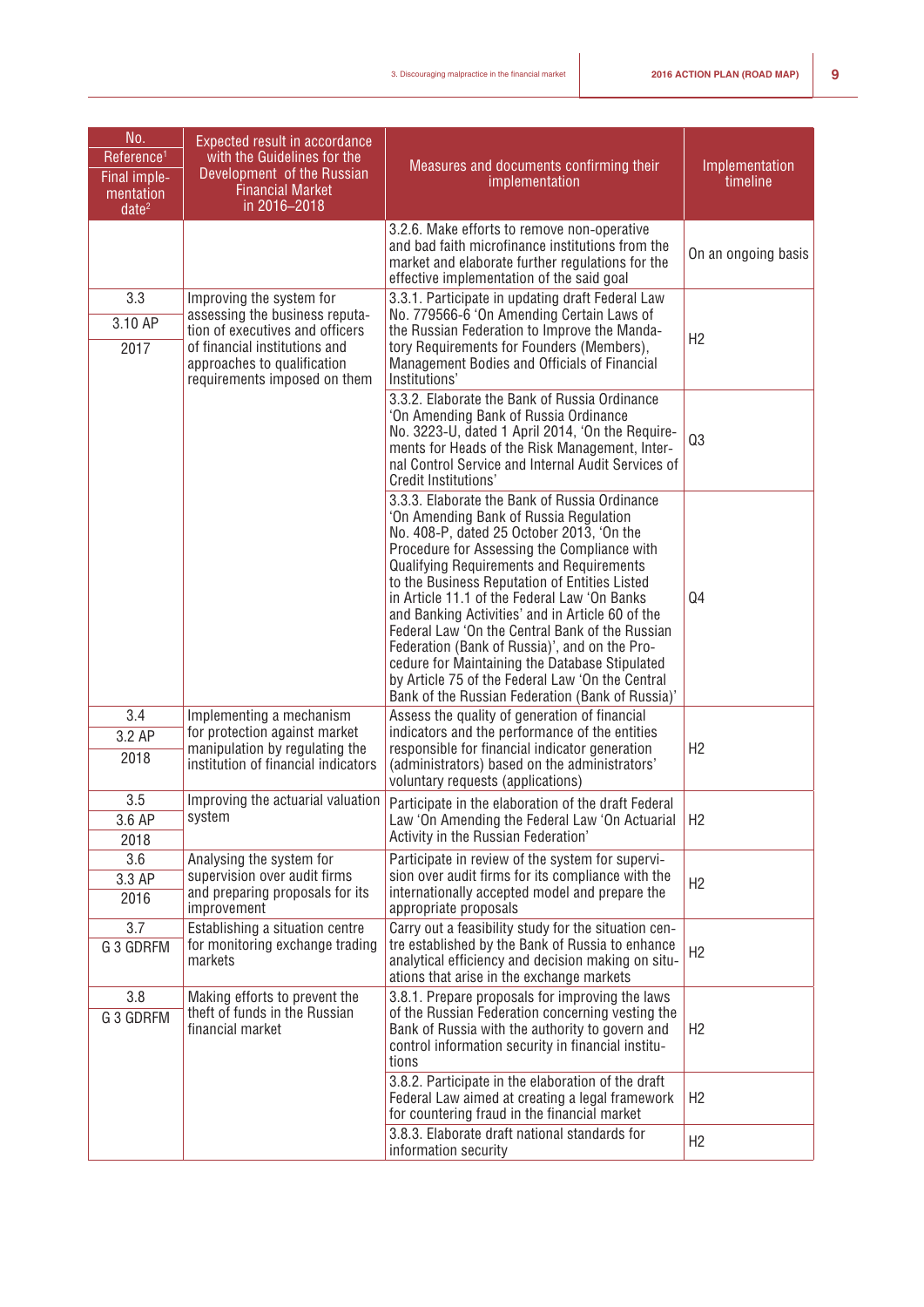| No.<br>Reference <sup>1</sup><br>Final imple-<br>mentation<br>date <sup>2</sup> | <b>Expected result in accordance</b><br>with the Guidelines for the<br>Development of the Russian<br><b>Financial Market</b><br>in 2016-2018 | Measures and documents confirming their<br>implementation                                                                                                                                                                                                                                                                                                                                                 | Implementation<br>timeline |
|---------------------------------------------------------------------------------|----------------------------------------------------------------------------------------------------------------------------------------------|-----------------------------------------------------------------------------------------------------------------------------------------------------------------------------------------------------------------------------------------------------------------------------------------------------------------------------------------------------------------------------------------------------------|----------------------------|
|                                                                                 |                                                                                                                                              | 3.8.4. Consult the FSTEC of Russia on the cre-<br>ation of a certification and accreditation system<br>to monitor the compliance of financial institu-<br>tions with national information security stan-<br>dards and technical requirements for information<br>security, established in the payment system<br>rules of the Bank of Russia for payment system<br>members                                  | H2                         |
|                                                                                 |                                                                                                                                              | 3.8.5. Prepare the materials and draft documents<br>required for the establishment of a certifica-<br>tion and accreditation system for monitoring<br>the compliance of financial institutions with<br>the national information security standards and<br>technical requirements for information security,<br>established in the payment system rules of the<br>Bank of Russia for payment system members | H2                         |
|                                                                                 |                                                                                                                                              | 3.8.6. Consult with financial institutions to<br>determine the structure and content of ad-<br>ditional organisational and technical security<br>mechanisms for the automated Bank of Russia<br>Customer workstation, used for communica-<br>tion between financial institutions that use the<br>payment system and the payment system of the<br><b>Bank of Russia</b>                                    | H <sub>2</sub>             |
|                                                                                 |                                                                                                                                              | 3.8.7. Elaborate the rules for interaction concern-<br>ing countering cyber-crime between the Bank of<br>Russia and organisations beyond its supervision<br>and control that are committed to enhancing the<br>information security of the financial system and<br>national payment system of the Russian Federa-<br>tion                                                                                 | H2                         |
|                                                                                 |                                                                                                                                              | 3.8.8. Elaborate the functional and technical<br>requirements for the automated system for<br>countering fraudulent payments in the payment<br>system of the Bank of Russia                                                                                                                                                                                                                               | H2                         |
|                                                                                 |                                                                                                                                              | 4. Enhancing investor appeal for the equity financing of public companies via improved corporate governance                                                                                                                                                                                                                                                                                               |                            |
| 4.1<br>G 4 GDRFM                                                                | Implementing measures for the<br>further implementation of the<br>Corporate Governance Code                                                  | 4.1.1. Elaborate the Bank of Russia Regulation<br>establishing the requirements for an internal<br>document of a clearing organisation or a person<br>acting as a central counterparty with regard to<br>corporate governance                                                                                                                                                                             | Q4                         |
|                                                                                 |                                                                                                                                              | 4.1.2. Elaborate the Bank of Russia Regulation<br>establishing the requirements for an internal<br>document of a trading organiser with regard to<br>corporate governance                                                                                                                                                                                                                                 | Q4                         |
|                                                                                 |                                                                                                                                              | 4.1.3. Elaborate an internal methodology of the<br>Bank of Russia for assessing disclosures on<br>compliance with the principles and recommen-<br>dations of the Corporate Governance Code in an-<br>nual statements of public joint-stock companies                                                                                                                                                      | Q4                         |
|                                                                                 |                                                                                                                                              | 4.1.4. Prepare a review on the corporate gover-<br>nance practices existing in Russia's joint-stock<br>companies for publication by the Bank of Russia                                                                                                                                                                                                                                                    | Q4                         |
| 4.2<br>G 4 GDRFM                                                                | Improving statutory require-<br>ments aimed at ensuring<br>equality and protection of share-<br>holders' rights                              | 4.2.1. Participate in working on the draft Federal<br>Law regarding settling issues related to voting by<br>quasi-treasury shares                                                                                                                                                                                                                                                                         | H <sub>2</sub>             |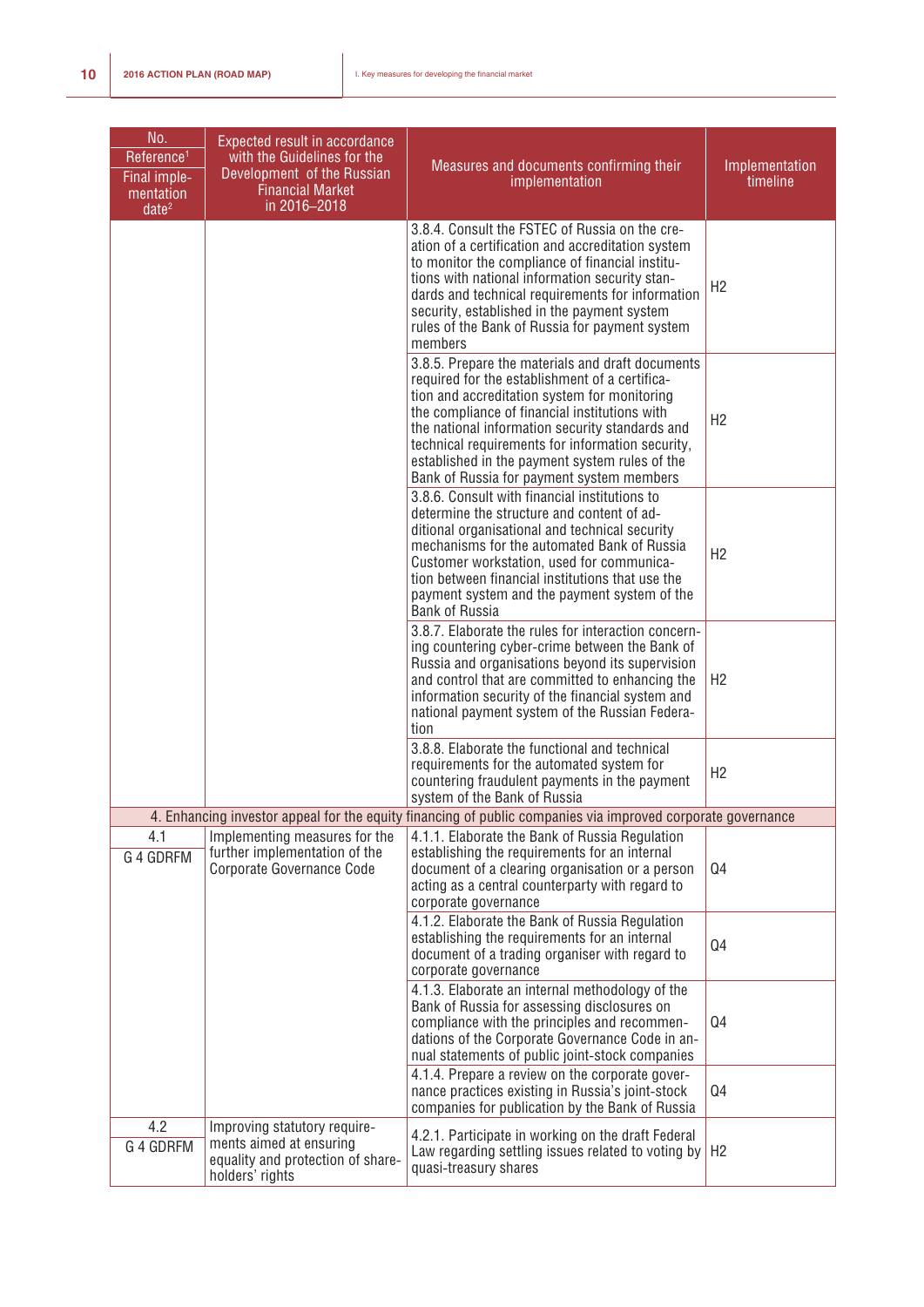| No.<br>Reference <sup>1</sup><br>Final imple-<br>mentation<br>date <sup>2</sup> | Expected result in accordance<br>with the Guidelines for the<br>Development of the Russian<br><b>Financial Market</b><br>in 2016-2018 | Measures and documents confirming their<br>implementation                                                                                                                                                                                                                                                                                                                                                                                                                                                                                                     | Implementation<br>timeline   |
|---------------------------------------------------------------------------------|---------------------------------------------------------------------------------------------------------------------------------------|---------------------------------------------------------------------------------------------------------------------------------------------------------------------------------------------------------------------------------------------------------------------------------------------------------------------------------------------------------------------------------------------------------------------------------------------------------------------------------------------------------------------------------------------------------------|------------------------------|
|                                                                                 |                                                                                                                                       | 4.2.2. Participate in working on draft Federal<br>Law No. 1036047-6 'On Amendments to the<br>Federal Law On Joint-Stock Companies and<br>Certain Other Laws of the Russian Federation'<br>(with respect to improving legal regulation of the<br>purchase of large blocks of public joint-stock<br>companies' shares)                                                                                                                                                                                                                                          | H2                           |
|                                                                                 |                                                                                                                                       | 4.2.3. Participate in the elaboration of the draft<br>Federal Law aimed at protecting the rights of<br>minority shareholders in the case of related-<br>party reorganisation and the rights of preferred<br>shareholders in the case of reorganisation                                                                                                                                                                                                                                                                                                        | H <sub>2</sub>               |
|                                                                                 |                                                                                                                                       | 4.2.4. Participate in the elaboration of the draft<br>Federal Law aimed at protecting the rights of the<br>existing shareholders' in the case of placement<br>of new types/classes of shares                                                                                                                                                                                                                                                                                                                                                                  | H <sub>2</sub>               |
|                                                                                 |                                                                                                                                       | 4.2.5. Elaborate the Bank of Russia Regulation<br>on additional requirements for the preparation,<br>convening and holding of the general meeting of<br>shareholders (an updated version of the Regula-<br>tion approved by Order of the FFMS of Russia<br>No. 12-6/pz-n, dated 2 February 2012)                                                                                                                                                                                                                                                              | Q3                           |
| 4.3<br>G 4 GDRFM                                                                | Enhancing the role of the board<br>of directors and the responsibi-<br>lity of the members of executive<br>bodies of a company        | 4.3.1. Participate in updating draft Federal Law<br>No. 394587-5, 'On Amending Certain Regula-<br>tions of the Russian Federation Regarding Hold-<br>ing Members of the Executive Bodies of Com-<br>panies Liable' to increase the disciplinary and<br>financial liability of members of the management<br>bodies of a company for actions/inaction by such<br>members and define such categories as 'reason-<br>able actions' and 'good faith actions' in relation<br>to the chief executive officer or the members of<br>the management body of the company | H <sub>2</sub>               |
|                                                                                 |                                                                                                                                       | 4.3.2. Prepare the draft Federal Law to remove<br>barriers inhibiting transfer of powers to establish<br>executive management bodies to the board of<br>directors of a public joint-stock company from<br>the general meeting of shareholders                                                                                                                                                                                                                                                                                                                 | H <sub>2</sub>               |
|                                                                                 |                                                                                                                                       | 4.3.3. Prepare the draft Federal Law on the for-<br>mation of committees of boards of directors<br>4.3.4. Prepare the draft Federal Law to grant to<br>the board of directors the authority to propose<br>nominees to a new board of directors                                                                                                                                                                                                                                                                                                                | H <sub>2</sub><br>H2         |
| 4.4<br>G 4 GDRFM                                                                | Improving the requirements<br>for information transparency of<br>public joint-stock companies                                         | 4.4.1. Participate in the elaboration of the draft<br>Federal Law to adjust the list of documents and<br>information that may be requested by sharehold-<br>ers from a joint-stock company aimed at balanc-<br>ing the interests of the issuer, the shareholders<br>and investors                                                                                                                                                                                                                                                                             | In the course of the<br>year |
|                                                                                 |                                                                                                                                       | 4.4.2. Participate in the elaboration of the draft<br>Federal Law to streamline requirements for<br>disclosures by public joint-stock companies to<br>ensure their transparency to shareholders, inves-<br>tors and other stakeholders                                                                                                                                                                                                                                                                                                                        | H2                           |
|                                                                                 |                                                                                                                                       | 4.4.3. Review the list of material facts for redun-<br>dancy or deficiency                                                                                                                                                                                                                                                                                                                                                                                                                                                                                    | Q3                           |
|                                                                                 |                                                                                                                                       | 4.4.4. Review the quarterly report and annual<br>report form for duplications                                                                                                                                                                                                                                                                                                                                                                                                                                                                                 | Q3                           |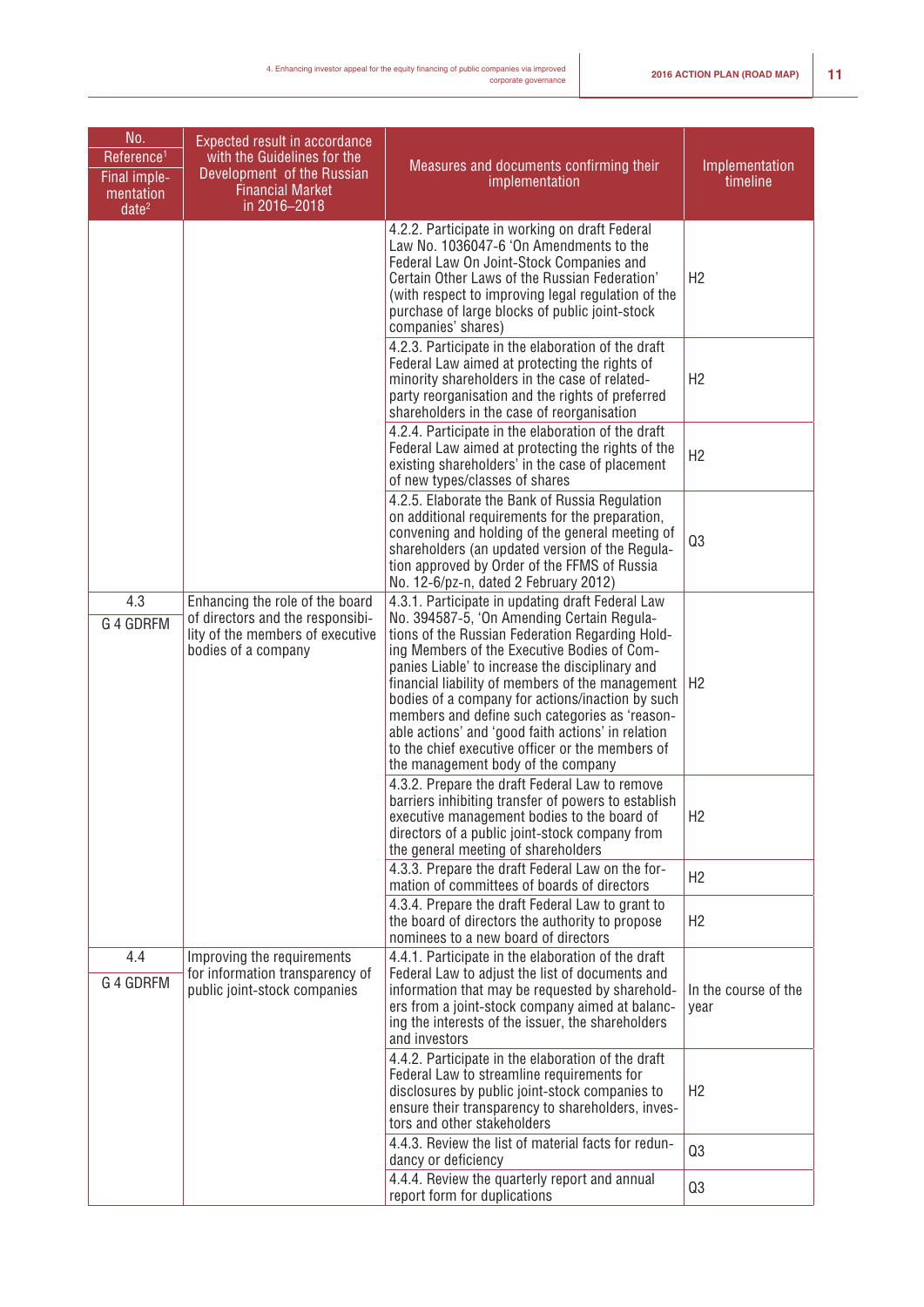| No.<br>Reference <sup>1</sup><br>Final imple-<br>mentation<br>date <sup>2</sup> | Expected result in accordance<br>with the Guidelines for the<br>Development of the Russian<br><b>Financial Market</b><br>in 2016-2018 | Measures and documents confirming their<br>implementation                                                                                                                                                                                                                                                                                                                                                           | Implementation<br>timeline |
|---------------------------------------------------------------------------------|---------------------------------------------------------------------------------------------------------------------------------------|---------------------------------------------------------------------------------------------------------------------------------------------------------------------------------------------------------------------------------------------------------------------------------------------------------------------------------------------------------------------------------------------------------------------|----------------------------|
|                                                                                 |                                                                                                                                       | 4.4.5. Elaborate the Bank of Russia Ordinance<br>'On the Procedure for Disclosing (Submitting)<br>Information by Issuers (Entities Liable under<br>Securities) if the Register Holder is Replaced'                                                                                                                                                                                                                  | Q3                         |
|                                                                                 |                                                                                                                                       | 4.4.6. Prepare a concept for reforming the disclo-<br>sure system for issuers of issue-grade securities<br>(in particular, in terms of proposals to shift from<br>a formal and standardised approach to an infor-<br>mative one in disclosure of material facts and<br>other information and drafting regular reports)                                                                                              | H2                         |
| 4.5<br>NP 3,<br>NP <sub>4</sub><br><b>GDRFM</b>                                 | Amending legislation with<br>regard to establishing the<br>liability of external auditors for<br>the validity of their opinions       | 4.5.1. Participate in the elaboration of the draft<br>Federal Law with regard to establishing the<br>liability of external auditors for the validity of<br>their opinions and improving the quality of audit<br>services provided to public financial institutions                                                                                                                                                  | H2                         |
|                                                                                 |                                                                                                                                       | 4.5.2. Participate in the elaboration of the draft<br>Federal Law to establish a requirement for verify-<br>ing the compliance of public joint-stock compa-<br>nies with strategic documents approved by the<br>board of directors and external auditors                                                                                                                                                            | H <sub>2</sub>             |
|                                                                                 |                                                                                                                                       | 4.5.3. Participate in updating draft Federal Law<br>No. 997129-6 'On Amending Article 26 of the<br>Federal Law 'On Banks and Banking Activity' and<br>the Federal Law 'On Audit Activity' aimed at en-<br>hancing the performance of the Bank of Russia<br>as a supervisor and the quality of audit services<br>provided to public financial institutions                                                           | H <sub>2</sub>             |
|                                                                                 |                                                                                                                                       | 5. Developing of the bond market and syndicated lending market                                                                                                                                                                                                                                                                                                                                                      |                            |
| 5.1<br>$5.1.a - 5.1.b$<br>AP<br>2018                                            | Improving the procedure for<br>issuing securities                                                                                     | 5.1.1. Participate in the elaboration of the draft<br>Federal Law aimed at improving the procedure for<br>issuing bonds, including removing any redundant<br>information from issue reports and notifications                                                                                                                                                                                                       | H <sub>2</sub>             |
|                                                                                 |                                                                                                                                       | 5.1.2. Elaborate the Bank of Russia Ordinance 'On<br>Amending Bank of Russia Regulation No. 428-P,<br>dated 11 August 2014, 'On Securities Issue<br>Standards, Procedure for the State Registration<br>of Issues (Additional Issues) of Equity Securities,<br>the State Registration of Reports on Results of<br>Issues (Additional Issues) of Equity Securities and<br>Registration of Prospectuses of Securities' | H2                         |
|                                                                                 |                                                                                                                                       | 5.1.3. Elaborate the Bank of Russia Ordinance 'On<br>Amending Bank of Russia Instruction No. 148-I, dated<br>27 December 2013, 'On the Procedure for Issuing<br>Credit Institution Securities in the Russian Federation'                                                                                                                                                                                            | Q4                         |
| 5.2<br>5.1.c AP<br>2018                                                         | Improving the bond issue<br>procedure under a simplified<br>scheme (bond programme) and<br>promoting it among issuers                 | Prepare proposals to accelerate exchange-traded<br>bond issue and make efforts to raise issuers'<br>awareness                                                                                                                                                                                                                                                                                                       | H <sub>2</sub>             |
| 5.3<br>5.1.d AP<br>2017                                                         | Elaborating and implementing<br>measures for further expansion<br>of the bond market                                                  | 5.3.1. Elaborate the Bank of Russia Regulation<br>on establishing a list of other property (claims)<br>eligible as a pledge for secured bonds                                                                                                                                                                                                                                                                       | Q <sub>4</sub>             |
|                                                                                 |                                                                                                                                       | 5.3.2. Elaborate the Bank of Russia Regula-<br>tion 'On Amending Bank of Russia Ordinance<br>No. 3309-U, dated 7 July 2014, 'On the Forms<br>and Methods for Assuming Risks on Bonds Se-<br>cured by Collaterals of Special Financial Compa-<br>nies and Special Project Financing Companies'                                                                                                                       | Q3                         |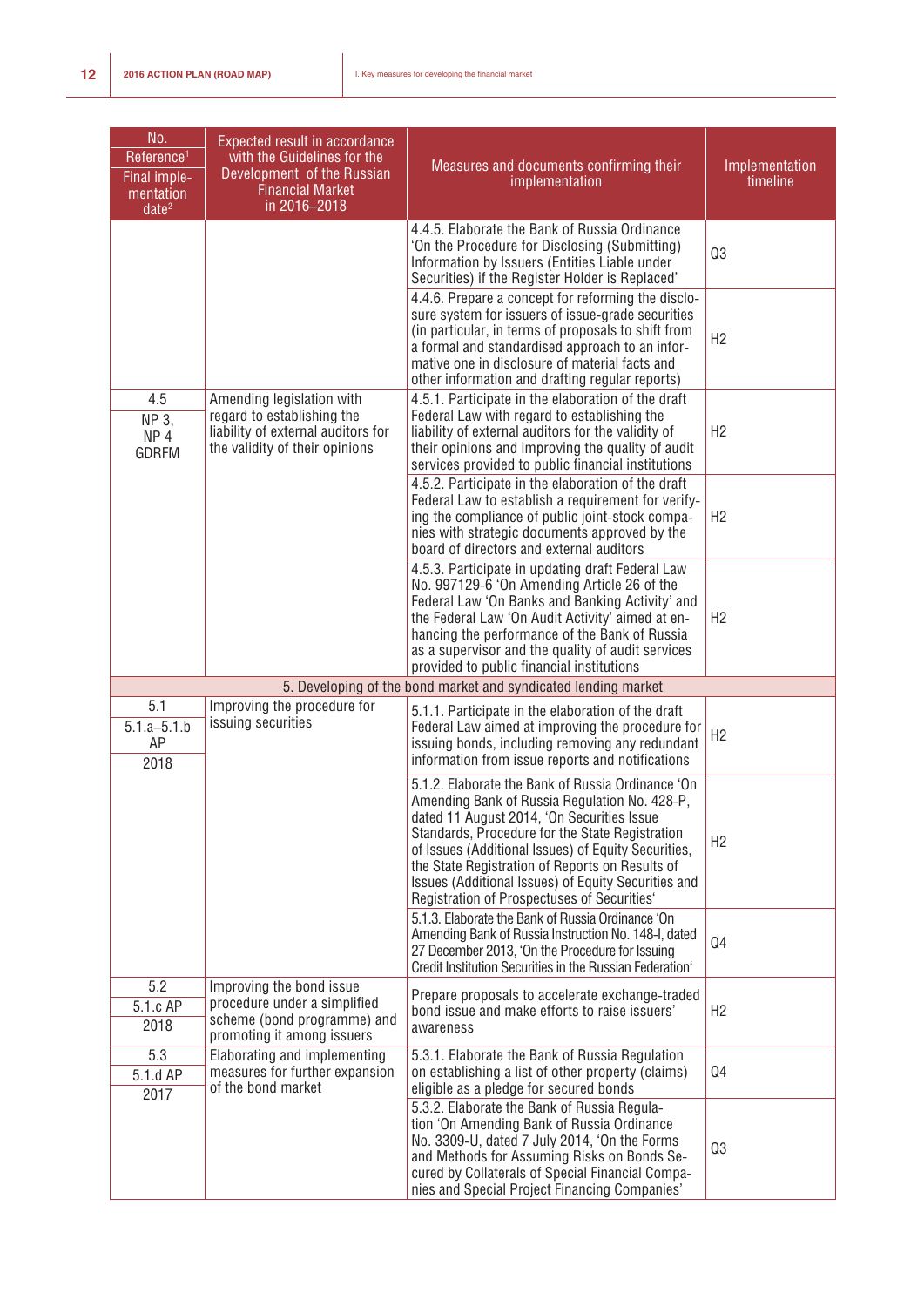| No.<br>Reference <sup>1</sup><br>Final imple-<br>mentation<br>date <sup>2</sup> | Expected result in accordance<br>with the Guidelines for the<br>Development of the Russian<br><b>Financial Market</b><br>in 2016-2018   | Measures and documents confirming their<br>implementation                                                                                                                                                                                                                                                                                                                                                                                              | Implementation<br>timeline |
|---------------------------------------------------------------------------------|-----------------------------------------------------------------------------------------------------------------------------------------|--------------------------------------------------------------------------------------------------------------------------------------------------------------------------------------------------------------------------------------------------------------------------------------------------------------------------------------------------------------------------------------------------------------------------------------------------------|----------------------------|
|                                                                                 |                                                                                                                                         | 5.3.3. Elaborate the Bank of Russia Ordinance 'On<br>Amending Bank of Russia Regulation No. 439-P,<br>dated 29 October 2014, 'On the Procedure for the<br>Inclusion of Persons into a List of Ones Repre-<br>senting Bond Owners and the Exclusion There-<br>from, the Procedure for Informing Bond Owners<br>by their Representative and Providing a Notice on<br>the Representative of Bond Owners, and Require-<br>ments for its Form and Contents' | Q4                         |
|                                                                                 |                                                                                                                                         | 5.3.4. Prepare proposals for the introduction of<br>tax benefits for individuals investing in bonds,<br>in particular, through the institution of collective<br>investment                                                                                                                                                                                                                                                                             | Q4                         |
|                                                                                 |                                                                                                                                         | 5.3.5. Review restrictions that are holding back<br>the development of the bond market and then<br>elaborate and implement measures for their<br>elimination and further development of the bond<br>market                                                                                                                                                                                                                                             | Q4                         |
| 5.4<br>5.3 AP                                                                   | Facilitating development of pric-<br>ing centres                                                                                        | 5.4.1. Elaborate quality assessment mechanism<br>for pricing centre performance                                                                                                                                                                                                                                                                                                                                                                        | H2                         |
| 2016                                                                            |                                                                                                                                         | 5.4.2. Assess the quality of pricing centres'<br>performance based on their voluntary requests<br>(applications) and the criteria indicated in<br>Clause 5.4.1                                                                                                                                                                                                                                                                                         | H2                         |
| 5.5                                                                             | Creating the necessary condi-                                                                                                           | Review any limitations on stimulating the issue                                                                                                                                                                                                                                                                                                                                                                                                        |                            |
| 5.4 AP<br>2017                                                                  | tions to boost the issue of bonds<br>denominated in foreign currency<br>(including renminbi) in Russia                                  | of bonds denominated in foreign currency (in-<br>cluding renminbi) in Russia                                                                                                                                                                                                                                                                                                                                                                           | Q3                         |
| 5.6<br>5.5 AP<br>2018                                                           | Facilitating the expansion of<br>syndicated lending                                                                                     | Participate in the elaboration of the draft Federal<br>Law that provides for amending the laws of the<br>Russian Federation to facilitate development of<br>long-term investment and syndicated lending in<br>the Russian Federation, and reducing interest<br>rates on such loans for the benefit of the real<br>sector of the economy and boosting economic<br>growth                                                                                | Q4                         |
| 5.7                                                                             | Improving the regulation of large                                                                                                       | 5.7.1. Participate in the elaboration of the draft                                                                                                                                                                                                                                                                                                                                                                                                     |                            |
| 5.6 AP<br>2017                                                                  | credit rating agencies in the<br>Russian Federation, in particu-<br>lar, to ensure their recognition<br>by foreign regulators in future | Federal Law 'On Amending Certain Laws of the<br>Russian Federation in Connection with the Adop-<br>tion of the Federal Law 'On Credit Rating Agen-<br>cies in the Russian Federation and Amendments<br>to Article 76.1 of the Federal Law 'On the Central<br>Bank of the Russian Federation (Bank of Russia)<br>and Annulment of Certain Provisions of Laws of<br>the Russian Federation'                                                              | Q4                         |
|                                                                                 |                                                                                                                                         | 5.7.2. Elaborate the Bank of Russia Regulation<br>on the procedure for approval by the Bank of<br>Russia of the list of additional services provided<br>by credit rating agencies                                                                                                                                                                                                                                                                      | Q3                         |
|                                                                                 |                                                                                                                                         | 5.7.3. Elaborate the Bank of Russia Regulation<br>on the procedure and timing of disclosures of<br>reasons behind the delays in the dates estab-<br>lished by the calendar for the review and disclo-<br>sure of sovereign credit ratings                                                                                                                                                                                                              | Q3                         |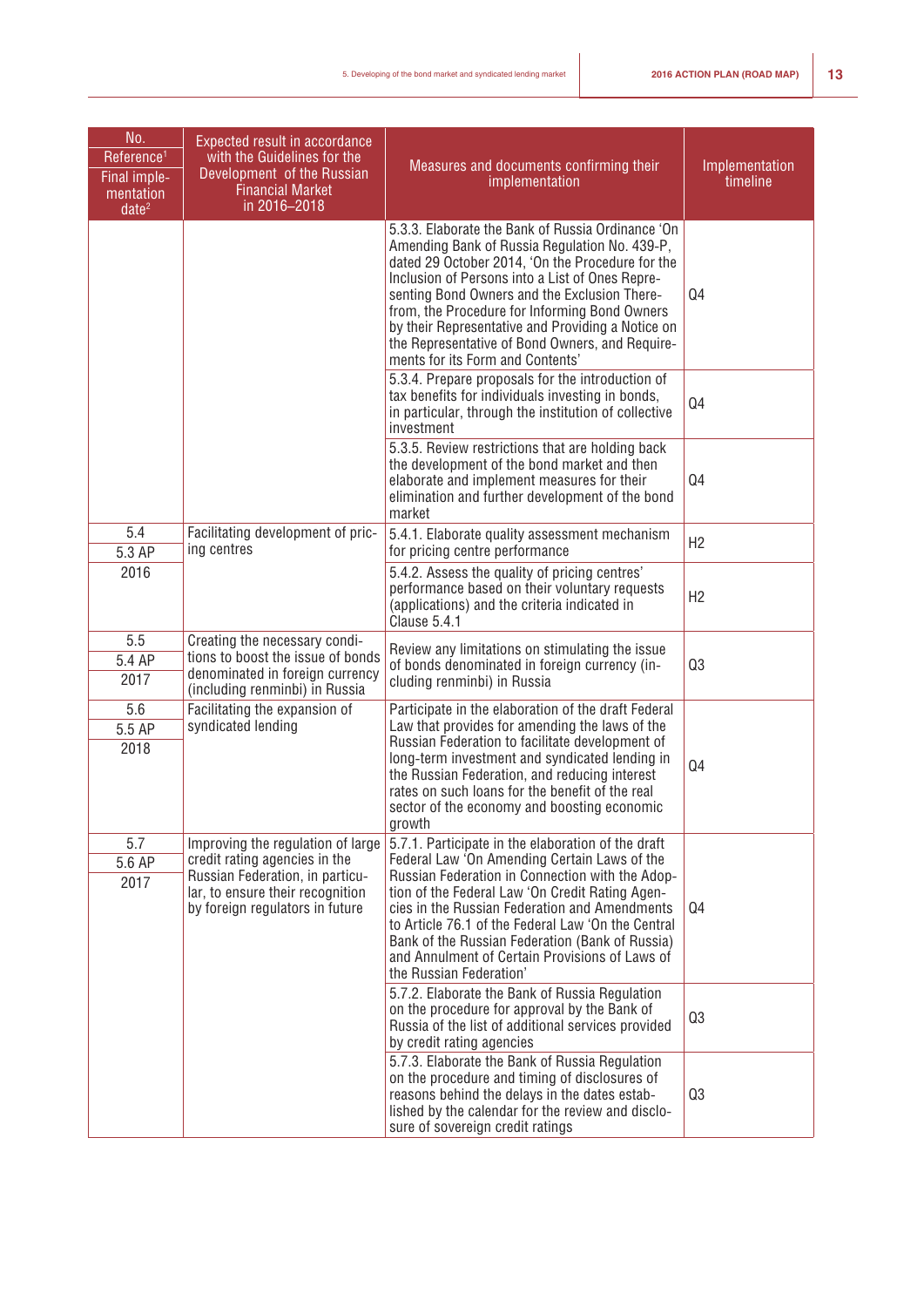| No.<br>Reference <sup>1</sup><br>Final imple-<br>mentation<br>date <sup>2</sup> | Expected result in accordance<br>with the Guidelines for the<br>Development of the Russian<br><b>Financial Market</b><br>in 2016-2018                                             | Measures and documents confirming their<br>implementation                                                                                                                                                                                                                                                                                                                                                                                                                                                                                                                                                                                                                                                                                                      | Implementation<br>timeline          |
|---------------------------------------------------------------------------------|-----------------------------------------------------------------------------------------------------------------------------------------------------------------------------------|----------------------------------------------------------------------------------------------------------------------------------------------------------------------------------------------------------------------------------------------------------------------------------------------------------------------------------------------------------------------------------------------------------------------------------------------------------------------------------------------------------------------------------------------------------------------------------------------------------------------------------------------------------------------------------------------------------------------------------------------------------------|-------------------------------------|
|                                                                                 |                                                                                                                                                                                   | 5.7.4. Elaborate the Bank of Russia Regula-<br>tion on the procedure for the Bank of Russia to<br>send instructions to founders (shareholders or<br>members) of a credit rating agency to remedy<br>violations                                                                                                                                                                                                                                                                                                                                                                                                                                                                                                                                                 | Q3                                  |
|                                                                                 |                                                                                                                                                                                   | 5.7.5. Elaborate proposals for raising awareness<br>of the use and economic meaning of credit ratings                                                                                                                                                                                                                                                                                                                                                                                                                                                                                                                                                                                                                                                          | Q4                                  |
|                                                                                 |                                                                                                                                                                                   | 6. Improvement of the financial market regulation, including the use of proportional regulation and optimisation<br>of regulatory burden on financial market participants                                                                                                                                                                                                                                                                                                                                                                                                                                                                                                                                                                                      |                                     |
| 6.1<br>6.1 AP<br>2018                                                           | Transition of non-bank financial<br>institutions to international fi-<br>nancial reporting standards and<br>an electronic format for collect-<br>ing and processing the reporting | 6.1.1. Participate in the elaboration of the draft<br>Federal Law 'On Amending Certain Laws of the<br>Russian Federation' to improve the procedure<br>for filing of accounting (financial) statements by<br>non-bank financial institutions                                                                                                                                                                                                                                                                                                                                                                                                                                                                                                                    | H <sub>2</sub>                      |
|                                                                                 | data based on XBRL (eXtensible<br><b>Business Reporting Language)</b>                                                                                                             | 6.1.2. Elaborate the Bank of Russia Ordinance<br>'On the Procedure and Timing for Filing of Ac-<br>counting (Financial) Statements with the Bank<br>of Russia and Their Disclosure by Non-bank<br>Financial Institutions'                                                                                                                                                                                                                                                                                                                                                                                                                                                                                                                                      | Upon performance<br>of Clause 6.1.1 |
| 6.2<br>6.2. AP<br>2018                                                          | Excluding duplicate and (or)<br>unused information from the<br>statements of financial insti-<br>tutions and supplementing<br>uniform reporting to enable                         | 6.2.1. Elaborate the Bank of Russia Ordinance<br>'On the Forms, Timing and Procedure for the<br>Drafting and Filing of Financial Statements by<br>Non-governmental Pension Funds with the Cen-<br>tral Bank of the Russian Federation'                                                                                                                                                                                                                                                                                                                                                                                                                                                                                                                         | H2                                  |
|                                                                                 | efficient simultaneous off-site<br>and prudential supervision of<br>different types of businesses in<br>the financial market                                                      | 6.2.2. Elaborate the Bank of Russia Regulation<br>'On Control of Financial Statements of Non-bank<br>Financial Institutions by Regional Divisions of the<br>Bank of Russia'                                                                                                                                                                                                                                                                                                                                                                                                                                                                                                                                                                                    | H <sub>2</sub>                      |
|                                                                                 |                                                                                                                                                                                   | 6.2.3. Elaborate the Bank of Russia Ordinance<br>'On the Forms, Timing and Procedures for the<br>Drafting and Filing with the Bank of Russia of<br>Documents Containing a Report on Operations<br>and a Report on Staff of Consumer Lending<br><b>Cooperatives Whose Membership Exceeds Three</b><br>Thousand Individuals and (or) Legal Entities,<br>Second Level Consumer Lending Cooperatives<br>and Consumer Lending Cooperatives that are not<br>Members of a Self-Regulatory Organisation of<br><b>Consumer Lending Cooperatives'</b>                                                                                                                                                                                                                    | H <sub>2</sub>                      |
|                                                                                 |                                                                                                                                                                                   | 6.2.4. Elaborate the Bank of Russia Ordinance<br>'On Financial Statements of Self-Regulatory Or-<br>ganisations of Consumer Lending Cooperatives'                                                                                                                                                                                                                                                                                                                                                                                                                                                                                                                                                                                                              | H2                                  |
|                                                                                 |                                                                                                                                                                                   | 6.2.5. Elaborate the Bank of Russia Instruc-<br>tion 'On Amending Bank of Russia Ordinance<br>No. 532-P, dated 3 February 2016, 'Sectoral<br>Accounting Standard 'Procedure for Compiling<br>Accounting (Financial) Statements of Profes-<br>sional Securities Market Participants, Joint-<br>stock Investment Funds, Trade Originators,<br>Central Counterparties, Clearing Organisations,<br>Specialised Depositories of Investment Funds,<br>Unit Investment Funds and Non-governmental<br>Pension Funds, Asset Management Companies<br>of Investment Funds, Unit Investment Funds and<br>Non-governmental Pension Funds, Credit History<br>Bureaus, Credit Rating Agencies, and Insurance<br>Brokers' (in accordance with IFRS 9 Financial<br>Instruments) | H2                                  |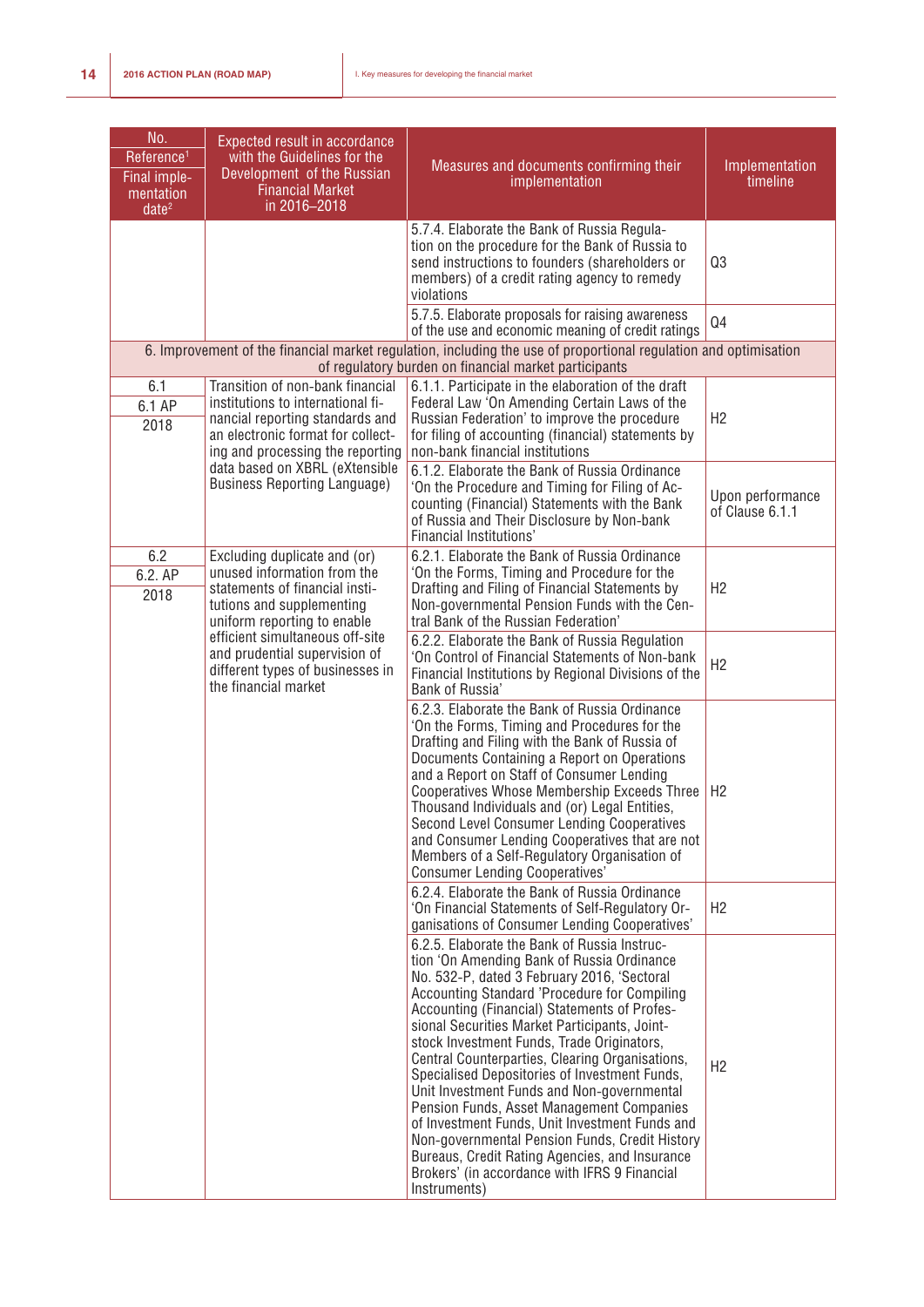| No.<br>Reference <sup>1</sup><br>Final imple-<br>mentation<br>date <sup>2</sup> | Expected result in accordance<br>with the Guidelines for the<br>Development of the Russian<br><b>Financial Market</b><br>in 2016-2018 | Measures and documents confirming their<br>implementation                                                                                                                                                                                                                                                                                                                                      | Implementation<br>timeline |
|---------------------------------------------------------------------------------|---------------------------------------------------------------------------------------------------------------------------------------|------------------------------------------------------------------------------------------------------------------------------------------------------------------------------------------------------------------------------------------------------------------------------------------------------------------------------------------------------------------------------------------------|----------------------------|
|                                                                                 |                                                                                                                                       | 6.2.6. Elaborate the Bank of Russia Ordinance<br>'On Amending Bank of Russia Regulation<br>No. 486-P, dated 2 September 2015, 'On Chart<br>of Accounts for Accounting Purposes in Non-<br>bank Financial Institutions and the Procedure for<br>Using it' (in accordance with IFRS 9 Financial<br>Instruments)                                                                                  | H <sub>2</sub>             |
|                                                                                 |                                                                                                                                       | 6.2.7. Elaborate the Bank of Russia Ordinance<br>'On Amending Bank of Russia Regulation<br>No. 527-P, dated 28 December 2015, 'Sectoral<br>Accounting Standard 'Procedure for Compiling<br>Accounting (Financial) Statements by Non-<br>governmental Pension Funds' (in accordance<br>with IFRS 9 Financial Instruments)                                                                       | H <sub>2</sub>             |
|                                                                                 |                                                                                                                                       | 6.2.8. Elaborate the Bank of Russia Ordinance<br>'On Amending Bank of Russia Regulation<br>No. 526-P, dated 28 December 2015, 'Sectoral<br>Accounting Standard 'Procedure for Insurance<br>Companies and Mutual Insurance Companies to<br>Compile Accounting (Financial) Statements' (in<br>accordance with IFRS 9 Financial Instruments)                                                      | H2                         |
|                                                                                 |                                                                                                                                       | 6.2.9. Elaborate the Bank of Russia Ordinance<br>'On Amending Bank of Russia Regulation<br>No. 494-P, dated 1 October 2015, 'Sectoral Stan-<br>dard for Securities Transactions Accounting at<br>Non-bank Financial Institutions' (in accordance<br>with IFRS 9 Financial Instruments)                                                                                                         | H <sub>2</sub>             |
|                                                                                 |                                                                                                                                       | 6.2.10. Elaborate the Bank of Russia Ordinance<br>'On Amending Bank of Russia Regulation<br>No. 493-P, dated 1 October 2015, 'Sectoral<br>Standard for Accounting Operations to With-<br>draw (Place) Funds under Loan Agreements and<br>Bank Deposit Agreements at Non-bank Financial<br>Institutions' (in accordance with IFRS 9 Financial<br>Instruments)                                   | H2                         |
|                                                                                 |                                                                                                                                       | 6.2.11. Elaborate the Bank of Russia Ordinance<br>'On Amending Bank of Russia Regulation<br>No. 501-P, dated 5 November 2015, 'Sectoral<br>Standard for Accounting Fund Raising under<br>Loan Agreements, and Bond and Promissory<br>Note Issuance and Redemption (Repayment) by<br>Non-bank Financial Organisations' (in accor-<br>dance with IFRS 9 Financial Instruments)                   | H <sub>2</sub>             |
|                                                                                 |                                                                                                                                       | 6.2.12. Elaborate the Bank of Russia Ordinance<br>'On Amending Bank of Russia Regulation<br>No. 487-P, dated 2 September 2015, 'Sectoral<br>Standard for Accounting Income, Expenses<br>and Other Total Return of Non-bank Financial<br>Institutions' (in accordance with IFRS 9 Financial<br>Instruments)                                                                                     | H <sub>2</sub>             |
|                                                                                 |                                                                                                                                       | 6.2.13. Elaborate the Bank of Russia Ordinance<br>'On Amending Bank of Russia Regulation<br>No. 502-P, dated 5 November 2015, 'Sectoral<br>Standard for Accounting by Non-governmental<br>Pension Funds Operations Related to Their<br>Activity as Insurers in Compulsory Pension<br>Insurance and Non-governmental Pension<br>Provision' (in accordance with IFRS 9 Financial<br>Instruments) | H <sub>2</sub>             |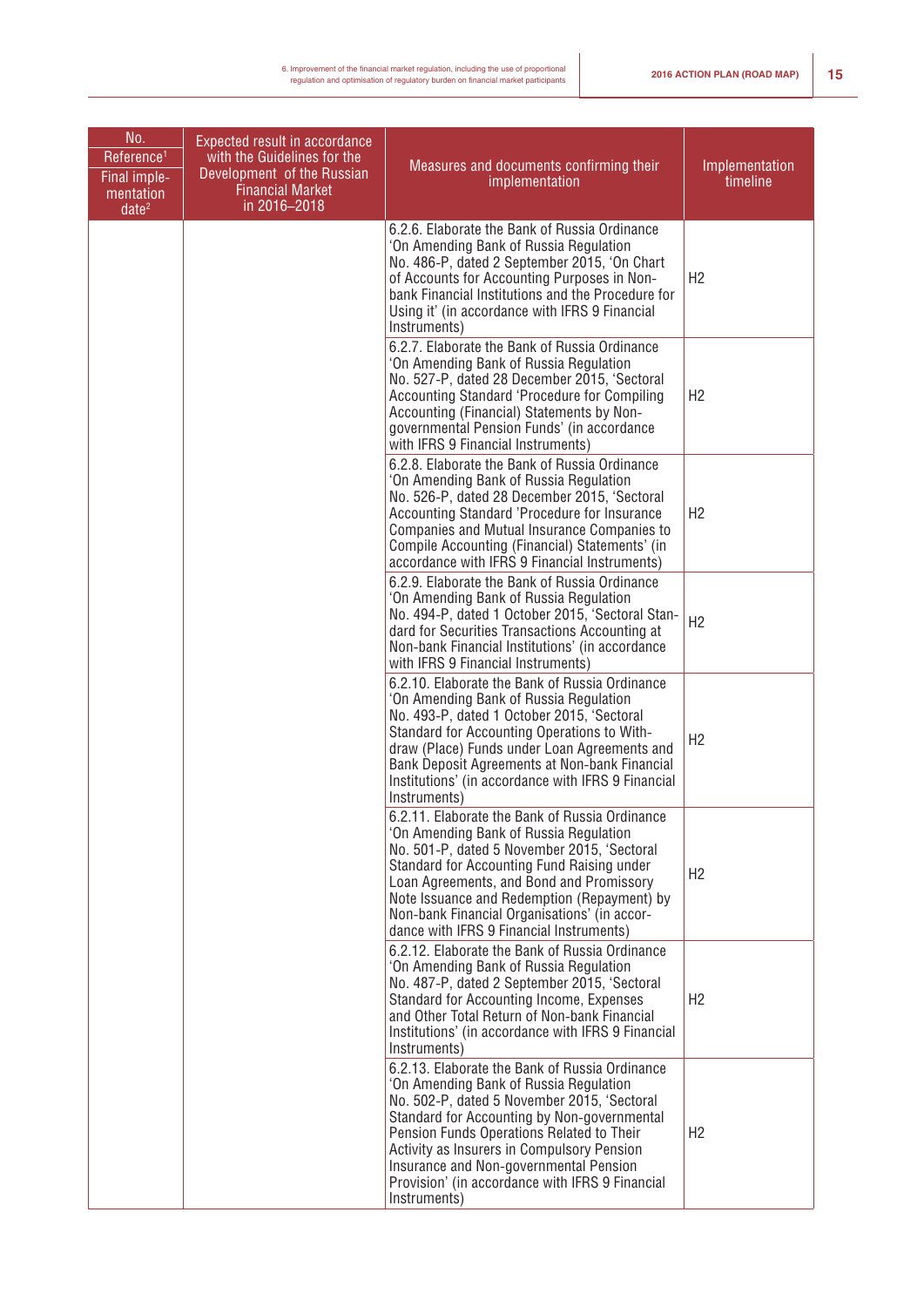| No.<br>Reference <sup>1</sup><br>Final imple-<br>mentation<br>date <sup>2</sup> | Expected result in accordance<br>with the Guidelines for the<br>Development of the Russian<br><b>Financial Market</b><br>in 2016-2018 | Measures and documents confirming their<br>implementation                                                                                                                                                                                                                                                                                                                                                                              | Implementation<br>timeline |
|---------------------------------------------------------------------------------|---------------------------------------------------------------------------------------------------------------------------------------|----------------------------------------------------------------------------------------------------------------------------------------------------------------------------------------------------------------------------------------------------------------------------------------------------------------------------------------------------------------------------------------------------------------------------------------|----------------------------|
|                                                                                 |                                                                                                                                       | 6.2.14. Elaborate the Bank of Russia Ordinance<br>'On Amending Bank of Russia Regulation<br>No. 491-P, dated 4 September 2015, 'Sectoral<br>Standard for Accounting in Insurance Companies<br>and Mutual Insurance Companies Located in the<br>Russian Federation' (in accordance with IFRS 9<br><b>Financial Instruments)</b>                                                                                                         | H <sub>2</sub>             |
|                                                                                 |                                                                                                                                       | 6.2.15. Elaborate the Bank of Russia Ordinance<br>'On Amending Bank of Russia Regulation<br>No. 524-P, dated 28 December 2015, 'Sectoral<br>Standard for Accounting Lease Agreements by<br>Non-bank Financial Institutions' (in accordance<br>with IFRS 9 Financial Instruments)                                                                                                                                                       | H <sub>2</sub>             |
|                                                                                 |                                                                                                                                       | 6.2.16. Elaborate the Bank of Russia Ordinance<br>'On Amending Bank of Russia Regulation<br>No. 488-P, dated 2 September 2015, 'Sectoral<br>Standard for Accounting Financial Derivatives by<br>Non-bank Financial Institutions' (in accordance<br>with IFRS 9 Financial Instruments)                                                                                                                                                  | H <sub>2</sub>             |
|                                                                                 |                                                                                                                                       | 6.2.17. Elaborate the Bank of Russia Ordinance 'On<br>Amending Bank of Russia Regulation No. 487-P,<br>dated 2 September 2015, 'Sectoral Standard for Ac-<br>counting Income, Expenses and Other Total Return<br>of Non-bank Financial Institutions' (Appendix 3)                                                                                                                                                                      | H2                         |
|                                                                                 |                                                                                                                                       | 6.2.18. Elaborate the Bank of Russia Regulation<br>'Sectoral Standard Accounting Policy in Non-<br>bank Financial Institutions'                                                                                                                                                                                                                                                                                                        | H <sub>2</sub>             |
|                                                                                 |                                                                                                                                       | 6.2.19. Elaborate the Bank of Russia Ordinance<br>'On Amending Bank of Russia Regulation<br>No. 446-P, dated 22 December 2015, 'On the<br>Procedure to Determine Credit Institutions'<br>Revenues, Expenditures and Other Aggregate<br>Income' (in accordance with IFRS 9 Financial<br>Instruments)                                                                                                                                    | H <sub>2</sub>             |
|                                                                                 |                                                                                                                                       | 6.2.20. Elaborate the Bank of Russia Regulation<br>'Sectoral Accounting Standard for Securities<br>Transactions in Credit Institutions (in accordance<br>with IFRS 9 Financial Instruments)                                                                                                                                                                                                                                            | Q3                         |
|                                                                                 |                                                                                                                                       | 6.2.21. Elaborate the Bank of Russia Regulation<br>'Sectoral Accounting Standard for Provision<br>(Investment) of Funds under Loan Agreements,<br>Other Money Deposit Agreements, Transactions<br>in Liabilities under Issued Guarantees and Provi-<br>sion of Funds (Credit Contingencies) in Credit<br>Institutions' (in accordance with IFRS 9 Financial<br>Instruments)                                                            | Q3                         |
|                                                                                 |                                                                                                                                       | 6.2.22. Elaborate the Bank of Russia Regulation<br>'Sectoral Accounting Standard for Fund-Raising<br>under Bank Deposit Agreements (Deposits),<br>Loan Agreements and Other Agreements Related<br>to Fund-Raising and Transactions for the Issuing<br>and Repayment (Settlement) of Bonds, Promis-<br>sory Notes, and Deposit and Savings Certificates<br>in Credit Institutions' (in accordance with IFRS 9<br>Financial Instruments) | Q3                         |
|                                                                                 |                                                                                                                                       | 6.2.23. Elaborate the Bank of Russia Regulation<br>'Sectoral Accounting Standard for Hedging' (in<br>accordance with IFRS 9 Financial Instruments)                                                                                                                                                                                                                                                                                     | H <sub>2</sub>             |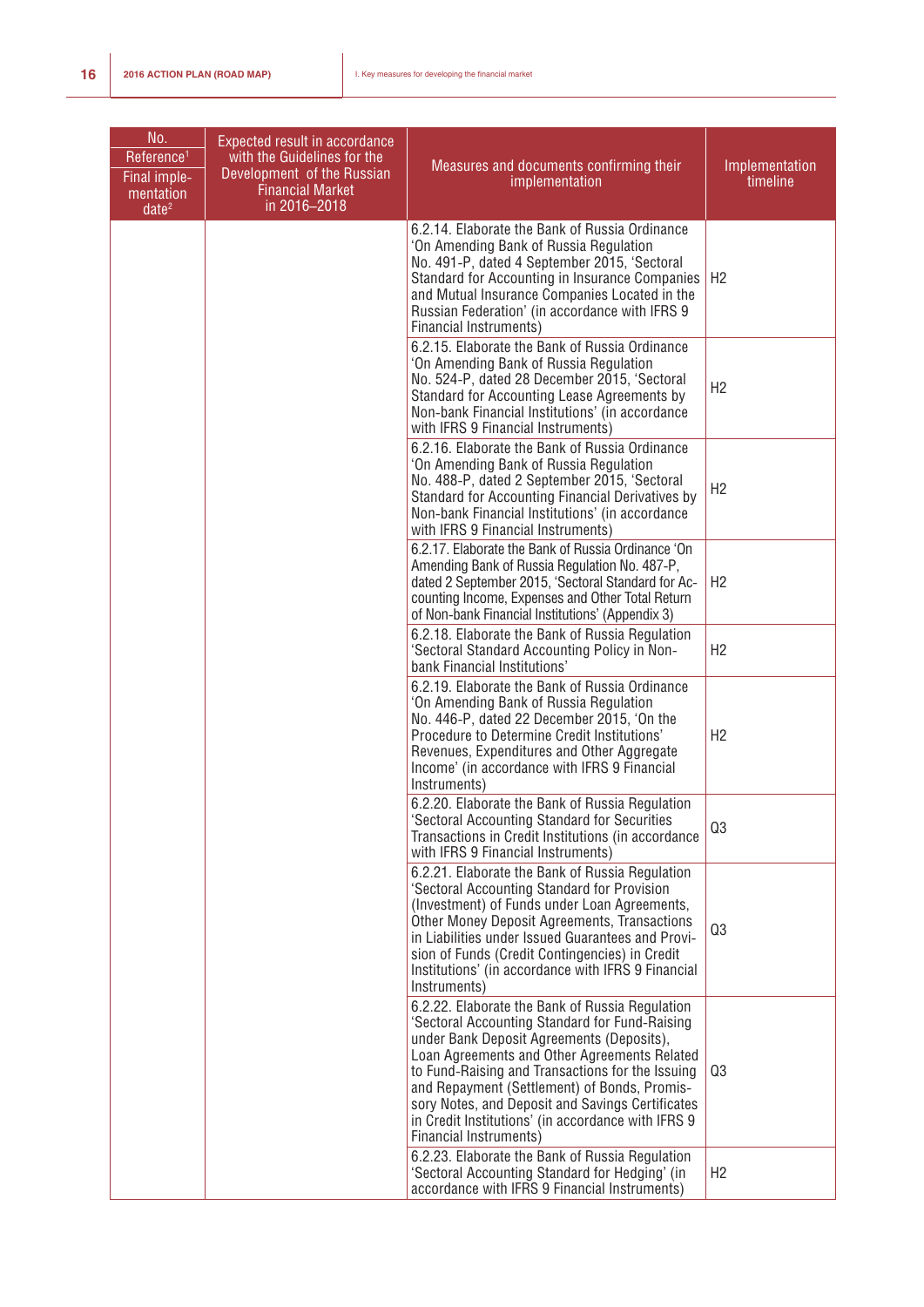| No.<br>Reference <sup>1</sup><br>Final imple-<br>mentation<br>date <sup>2</sup> | Expected result in accordance<br>with the Guidelines for the<br>Development of the Russian<br><b>Financial Market</b><br>in 2016-2018                                                                                  | Measures and documents confirming their<br>implementation                                                                                                                                                                                                                                                                                                                                                                          | Implementation<br>timeline                        |
|---------------------------------------------------------------------------------|------------------------------------------------------------------------------------------------------------------------------------------------------------------------------------------------------------------------|------------------------------------------------------------------------------------------------------------------------------------------------------------------------------------------------------------------------------------------------------------------------------------------------------------------------------------------------------------------------------------------------------------------------------------|---------------------------------------------------|
|                                                                                 |                                                                                                                                                                                                                        | 6.2.24. Elaborate an updated version of the Bank<br>of Russia Ordinance 'On the List, Forms and<br>Procedure for Compiling and Submitting Credit<br>Institution Reporting Forms to the Central Bank<br>of the Russian Federation'                                                                                                                                                                                                  | H2                                                |
|                                                                                 |                                                                                                                                                                                                                        | 6.2.25. Elaborate the Bank of Russia Ordinance<br>'On the Forms, Timing and Procedures for Draft-<br>ing and Filing Financial Statements of Credit<br>Rating Agencies with the Bank of Russia'                                                                                                                                                                                                                                     | Q3                                                |
|                                                                                 |                                                                                                                                                                                                                        | 6.2.26. Elaborate the Bank of Russia Ordi-<br>nance 'On Amending Bank of Russia Ordinance<br>No. 3719-U, dated 9 July 2015, 'On the Reports<br>of Non-bank Financial Organisations on Mone-<br>tary Transactions'                                                                                                                                                                                                                  | Q3                                                |
|                                                                                 |                                                                                                                                                                                                                        | 6.2.27. Elaborate the Bank of Russia Ordi-<br>nance 'On Amending Bank of Russia Ordinance<br>No. 3901-U, dated 16 December 2015, 'On<br>Terms of and Procedure for Compiling and<br>Submitting to the Bank of Russia Statements<br>by Joint-stock Investment Fund and by the<br>Management Company of Investment Funds,<br>Units Investment Funds, and Non-governmental<br>Pension Funds'                                          | Q3                                                |
|                                                                                 |                                                                                                                                                                                                                        | 6.2.28. Elaborate the Bank of Russia Ordinance<br>'On Amending Bank of Russia Ordinance On the<br>Forms, Timing and Procedures for the Drafting<br>and Filing of Documents Containing a Report on<br>Microfinancing Operations and a Report on Staff<br>of Microfinancing Organisations with the Bank of<br>Russia'                                                                                                                | Q4                                                |
|                                                                                 |                                                                                                                                                                                                                        | 6.2.29. Elaborate the Bank of Russia Ordinance<br>'On Amending Bank of Russia Regulation<br>No. 385-P, dated 16 July 2012, 'Account-<br>ing Rules in Credit Institutions Located in the<br>Russian Federation' (in accordance with IFRS 9<br>Financial Instruments)                                                                                                                                                                | H2                                                |
| 6.3<br>6.3 AP<br>2018                                                           | Implementing proportionate<br>regulation of financial institu-<br>tions (continuing implementa-<br>tion for credit institutions) with<br>regard to their assumed risks<br>and business scale                           | 6.3.1. Make efforts to implement the principle<br>of proportionate regulation according to the<br>importance of financial intermediaries, resulting<br>in imposing different requirements on such non-<br>bank financial groups, by preparing the corre-<br>sponding concepts, regulations and other acts of<br>the Bank of Russia                                                                                                 | H <sub>2</sub> and onwards on<br>an ongoing basis |
|                                                                                 |                                                                                                                                                                                                                        | 6.3.2. Prepare proposals to amend the laws of<br>the Russian Federation to include criteria for<br>defining 'regional' credit institutions and set<br>individual requirements for them                                                                                                                                                                                                                                             | H2                                                |
| 6.4<br>6.4 AP<br>2016                                                           | Defining approaches to imple-<br>ment the mechanism of profes-<br>sional judgment on certain<br>issues of financial institutions'<br>operations while increasing<br>the control over the decision-<br>making procedure | 6.4.1. Participate in the elaboration of the draft<br>Federal Law aimed at expanding the Bank of<br>Russia's powers to apply professional judgment<br>in banking supervision in accordance with inter-<br>national standards, and determine enforcement<br>measures which the Bank of Russia may decide<br>to impose based on a reasonable professional<br>judgment on the risk exposure of the credit<br>institution's operations | H <sub>2</sub>                                    |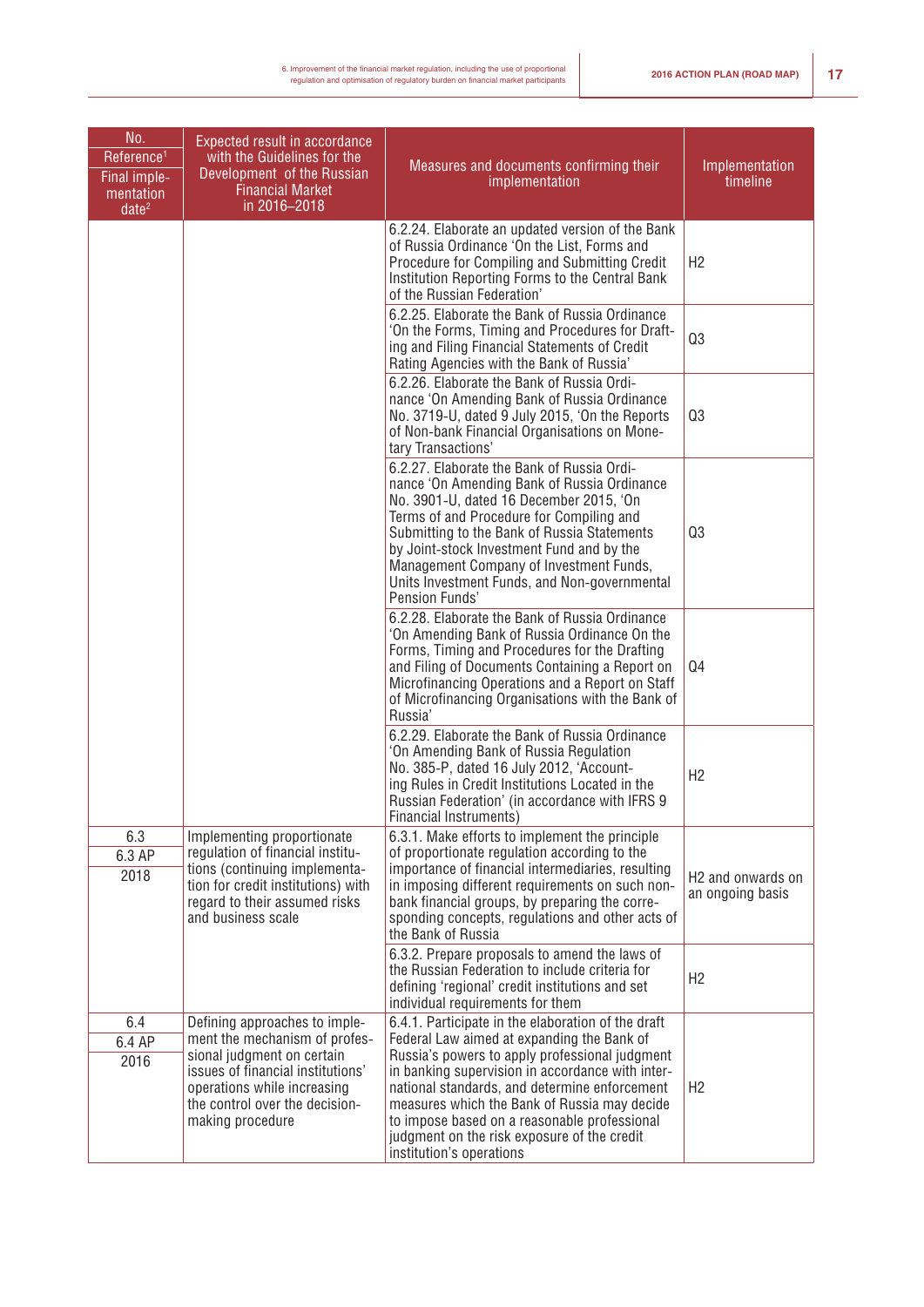| No.<br>Reference <sup>1</sup><br>Final imple-<br>mentation<br>date <sup>2</sup> | <b>Expected result in accordance</b><br>with the Guidelines for the<br>Development of the Russian<br><b>Financial Market</b><br>in 2016-2018                                                                                                                                                   | Measures and documents confirming their<br>implementation                                                                                                                                                                                                                                                                                                                                                                                              | Implementation<br>timeline |
|---------------------------------------------------------------------------------|------------------------------------------------------------------------------------------------------------------------------------------------------------------------------------------------------------------------------------------------------------------------------------------------|--------------------------------------------------------------------------------------------------------------------------------------------------------------------------------------------------------------------------------------------------------------------------------------------------------------------------------------------------------------------------------------------------------------------------------------------------------|----------------------------|
|                                                                                 |                                                                                                                                                                                                                                                                                                | 6.4.2. Elaborate the Bank of Russia Ordinance<br>'On the Procedure for the Bank of Russia Bank-<br>ing Supervision Committee to Make a Decision<br>to Recognise a Person as a Person Related to<br>the Credit Institution (a Member of a Group of<br>Persons Related to the Credit Institution) Based<br>on a Reasonable Judgment, Send a Demand to<br>the Credit Institution and Address the Requests<br>of the Credit Institution'                   | Q4                         |
|                                                                                 |                                                                                                                                                                                                                                                                                                | 6.4.3. Elaborate the Bank of Russia Ordinance<br>'On Signs of a Possible Relationship of a Person<br>(Persons) with a Credit Institution'                                                                                                                                                                                                                                                                                                              | Q <sub>4</sub>             |
|                                                                                 |                                                                                                                                                                                                                                                                                                | 6.4.4. Elaborate proposals to implement the<br>mechanism for professional judgment in relation<br>to insurance market participants                                                                                                                                                                                                                                                                                                                     | Q4                         |
|                                                                                 |                                                                                                                                                                                                                                                                                                | 6.4.5. Elaborate proposals to implement the<br>mechanism for professional judgment in relation<br>to securities market participants, clearing orga-<br>nisations and trade organisers                                                                                                                                                                                                                                                                  | Q <sub>4</sub>             |
|                                                                                 |                                                                                                                                                                                                                                                                                                | 6.4.6. Elaborate proposals to implement the<br>mechanism for professional judgment in relation<br>to microfinance market participants                                                                                                                                                                                                                                                                                                                  | Q4                         |
|                                                                                 |                                                                                                                                                                                                                                                                                                | 6.4.7. Elaborate proposals to implement the<br>mechanism for professional judgment in relation<br>to collective investment market participants                                                                                                                                                                                                                                                                                                         | Q4                         |
| 6.5<br>G 6 GDRFM                                                                | Determining approaches to<br>developing unified a technology<br>for small supervised financial<br>institutions that allow them to<br>keep accounting records with no<br>obligation to file reports with the<br>Bank of Russia while granting<br>the right to directly use account-<br>ing data | Determine approaches to (plans for) the Bank of<br>Russia operations to develop a unified technol-<br>ogy for small supervised businesses to keep<br>accounting records with no obligation to file<br>reports                                                                                                                                                                                                                                          | Q4                         |
| 6.6<br>6.7 AP<br>2018                                                           | Improving the system for super-<br>vision of financial institutions                                                                                                                                                                                                                            | 6.6.1. Prepare proposals for improving re-<br>quirements for non-bank financial institutions<br>(requirements for capital, financial standards)<br>and performance and information systems) and<br>monitoring their compliance in order to confi-<br>gure filters for access to the financial market for<br>financial institutions                                                                                                                     | H2                         |
|                                                                                 |                                                                                                                                                                                                                                                                                                | 6.6.2. Prepare proposals for cutting costs in-<br>curred by financial intermediaries when perform-<br>ing several types of licensed activities                                                                                                                                                                                                                                                                                                         | H2                         |
|                                                                                 |                                                                                                                                                                                                                                                                                                | 6.6.3. Participate in the elaboration of the draft<br>Federal Law 'On Amending Certain Laws of<br>the Russian Federation' in order to align the<br>provisions of the Federal Law 'On the Insurance<br>Business in the Russian Federation' and the<br>Federal Laws 'On Investment Funds' and 'On<br>Non-governmental Pension Funds' regarding the<br>possible combination of specialised depository<br>activities with other types of licensed business | H <sub>2</sub>             |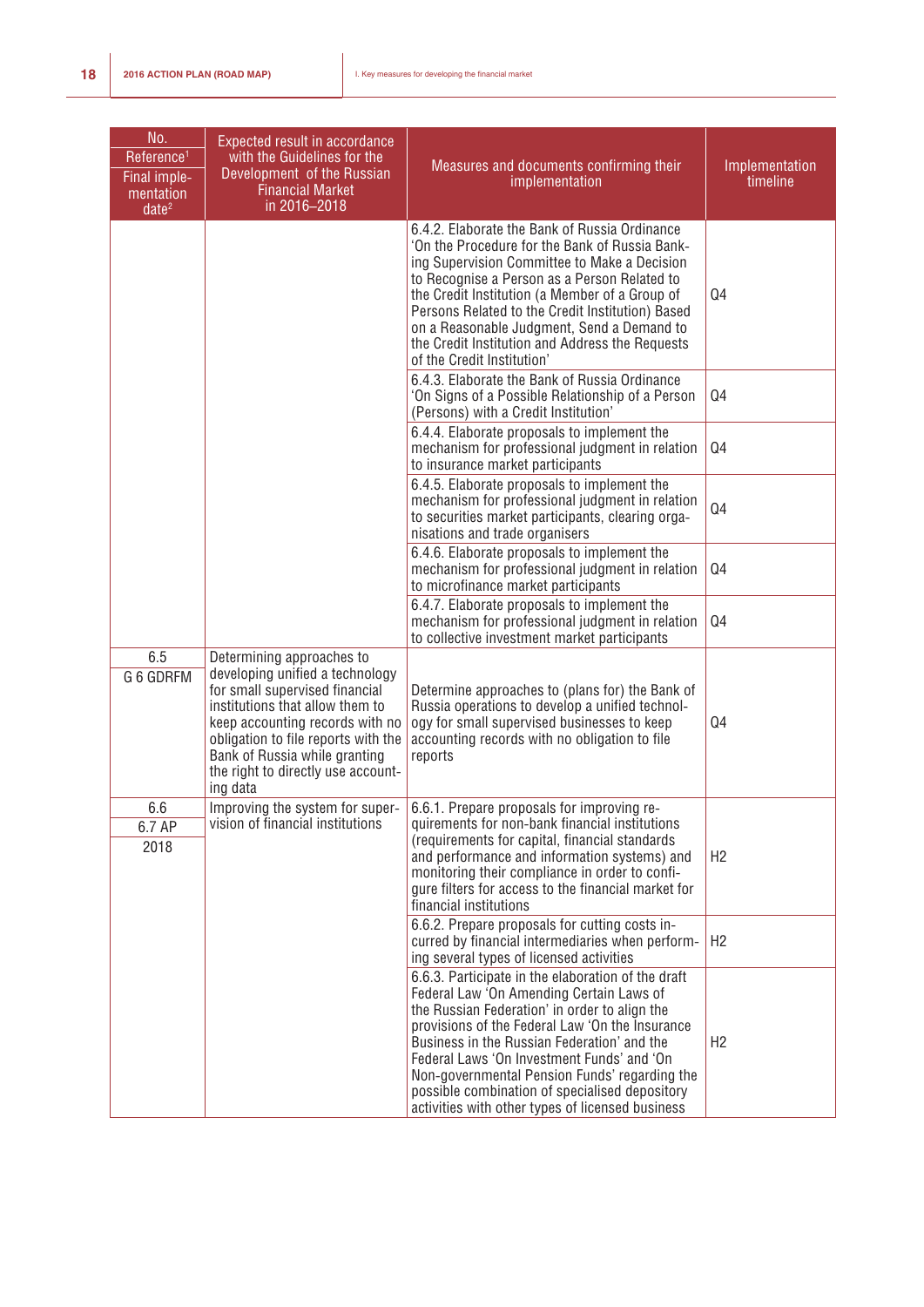| No.<br>Reference <sup>1</sup><br>Final imple-<br>mentation<br>date <sup>2</sup> | Expected result in accordance<br>with the Guidelines for the<br>Development of the Russian<br><b>Financial Market</b><br>in 2016-2018                                                                                                                                                            | Measures and documents confirming their<br>implementation                                                                                                                                                                                                                                                                                                                                                                                                                                                                                                                                                                                                                                                                                                                                                                                          | Implementation<br>timeline |
|---------------------------------------------------------------------------------|--------------------------------------------------------------------------------------------------------------------------------------------------------------------------------------------------------------------------------------------------------------------------------------------------|----------------------------------------------------------------------------------------------------------------------------------------------------------------------------------------------------------------------------------------------------------------------------------------------------------------------------------------------------------------------------------------------------------------------------------------------------------------------------------------------------------------------------------------------------------------------------------------------------------------------------------------------------------------------------------------------------------------------------------------------------------------------------------------------------------------------------------------------------|----------------------------|
|                                                                                 |                                                                                                                                                                                                                                                                                                  | 6.6.4. Participate in updating the draft Federal<br>Law 'On Amending Article 5 of the Federal Law<br>'On Banks and Banking Activity' to Exclude the<br>Banking Operation 'Issue of Bank Guarantees'<br>from the List of Banking Operations Which May<br>be Performed Only Under a Licence Issued by<br>the Bank of Russia'                                                                                                                                                                                                                                                                                                                                                                                                                                                                                                                         | H2                         |
|                                                                                 |                                                                                                                                                                                                                                                                                                  | 6.6.5. Elaborate the Bank of Russia Ordinance<br>'On the Procedure for Maintenance of the State<br>Register of Microfinance Organisations, Applica-<br>tions for Entering the Details of Legal Entities in<br>the State Register of Microfinance Organisations,<br>Forms for the Details of Founders (Members or<br>Shareholders) of Legal Entities, Certificates of<br>Entry of the Details of Legal Entities in the State<br>Register of Microfinance Organisations, and<br>the Procedure for their Re-Registration, Ap-<br>plication Forms for Changing the Legal Status<br>of Microfinance Companies and Operating as a<br>Microfinance Company, the Form and Procedure<br>for Filing Documents and Information Confirm-<br>ing Availability of Equity (Capital) and Sources<br>of Funds Contributed by Founders (Members or<br>Shareholders)' | H <sub>2</sub>             |
|                                                                                 |                                                                                                                                                                                                                                                                                                  | 6.6.6. Elaborate the Bank of Russia Regulation<br>'On the Procedure for the Bank of Russia to<br>Maintain a Unit Investment Fund Register and for<br>Submitting Extracts from such Register and Re-<br>quirements for Reports on Consolidation of the<br>Property of Unit Investment Funds and Timelines<br>for Filing Them with the Bank of Russia'                                                                                                                                                                                                                                                                                                                                                                                                                                                                                               | H2                         |
|                                                                                 |                                                                                                                                                                                                                                                                                                  | 6.6.7. Elaborate proposals for improving organi-<br>sation of on-site inspections in accordance with<br>the risk-based approach to supervision by focus-<br>ing the range of matters to be examined on risks<br>that are impossible to assess in off-site supervi-<br>sion, while simultaneously increasing the depth<br>of examination of the matter in question                                                                                                                                                                                                                                                                                                                                                                                                                                                                                  | H <sub>2</sub>             |
| 6.7<br>6.5 AP<br>2017                                                           | Implementing the practice of<br>assessing the actual effects of<br>the Bank of Russia Regulations<br>a certain time after they have<br>been in force                                                                                                                                             | Elaborate methods to assess the actual effects of<br>implemented initiatives of the financial market                                                                                                                                                                                                                                                                                                                                                                                                                                                                                                                                                                                                                                                                                                                                               | Q4                         |
| 6.8<br>3.9 AP<br>2018                                                           | Analysing the possible elabo-<br>ration of a system to apply<br>sanctions both to a non-bank<br>financial institution as an<br>independent legal entity and to<br>its employees, executives, and<br>owners without application of<br>the strictest measure, licence<br>revocation (cancellation) | Review the possible development of a liability<br>system that provides for applying sanctions both<br>to a non-bank institution and its employees,<br>executives, and owners without application of<br>the strictest measure, licence revocation (cancel-<br>lation)                                                                                                                                                                                                                                                                                                                                                                                                                                                                                                                                                                               | H2                         |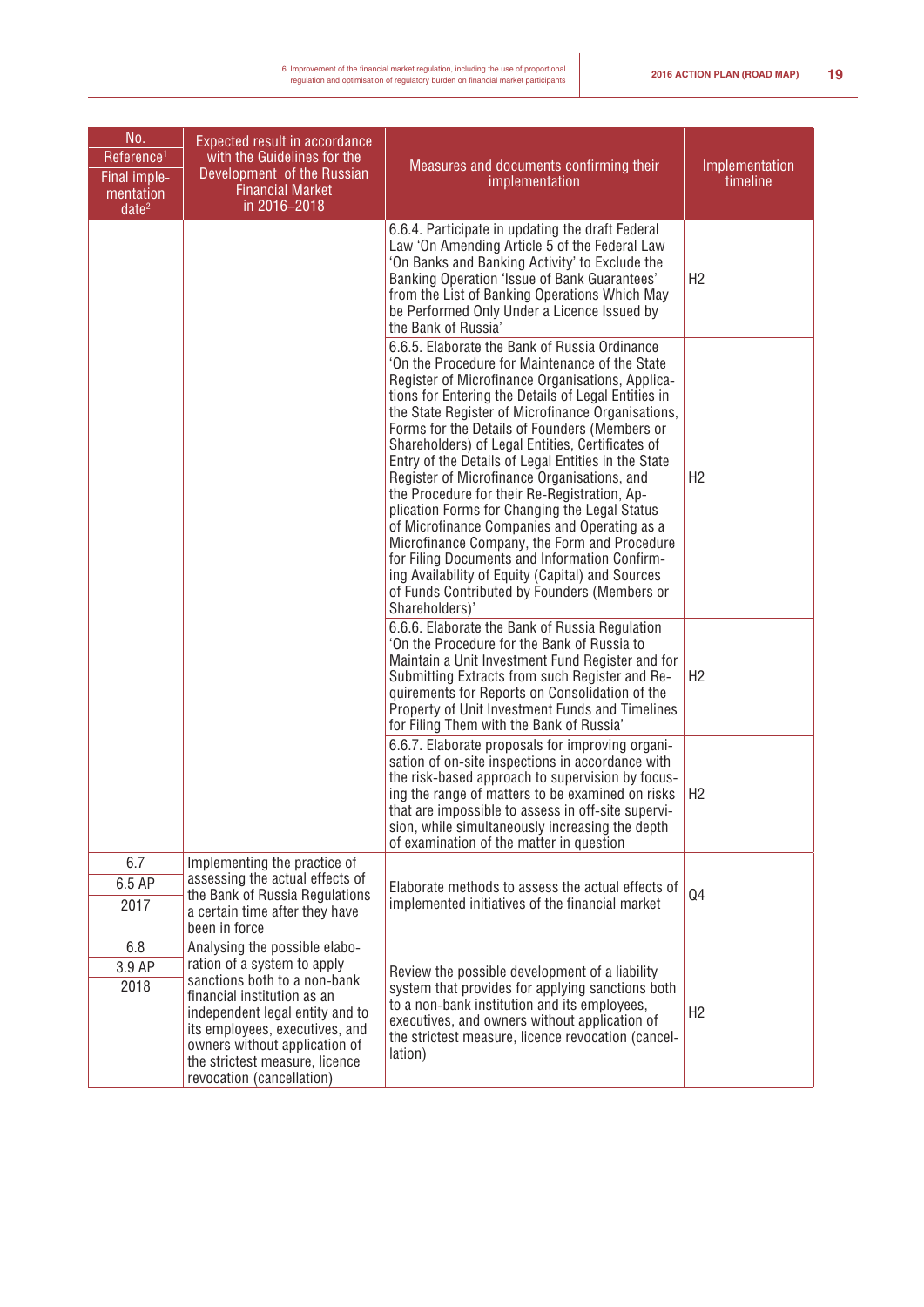| No.<br>Reference <sup>1</sup><br>Final imple-<br>mentation<br>date <sup>2</sup> | <b>Expected result in accordance</b><br>with the Guidelines for the<br>Development of the Russian<br><b>Financial Market</b><br>in 2016-2018                       | Measures and documents confirming their<br>implementation                                                                                                                                                                                                                                                                                                           | Implementation<br>timeline            |
|---------------------------------------------------------------------------------|--------------------------------------------------------------------------------------------------------------------------------------------------------------------|---------------------------------------------------------------------------------------------------------------------------------------------------------------------------------------------------------------------------------------------------------------------------------------------------------------------------------------------------------------------|---------------------------------------|
|                                                                                 |                                                                                                                                                                    | 7. Advanced training for professionals working in the financial market                                                                                                                                                                                                                                                                                              |                                       |
| 7.1<br>7.1.a AP<br>2018                                                         | Taking measures aimed at<br>improving the quality of<br>teacher training and develop-<br>ing additional requirements for<br>certification and qualification        | 7.1.1. Facilitate the elaboration of guidelines for<br>advanced teacher training programmes related<br>to occupations in the financial market with a<br>focus on practical aspects of the operation of the<br>financial market                                                                                                                                      | Q <sub>4</sub>                        |
|                                                                                 | methods and developing and<br>making proposals related to the<br>advanced training system                                                                          | 7.1.2. Have the Bank of Russia's employees<br>participate in conferences and workshops for<br>university teachers of economic professions                                                                                                                                                                                                                           | Q4 and onwards on<br>an ongoing basis |
| 7.2<br>$7.1.b - 7.1.c$<br>AP<br>2018                                            | Improving qualification of<br>graduates of economic universi-<br>ties and improving educational<br>programmes                                                      | 7.2.1. Elaborate the Bank of Russia proposals to<br>improve training materials for financial mar-<br>ket experts and localisation of foreign training<br>programmes                                                                                                                                                                                                 | Q4                                    |
|                                                                                 |                                                                                                                                                                    | 7.2.2. Prepare the Bank of Russia proposals for<br>improving existing educational programmes,<br>advanced training programmes and training<br>methodology for financial market specialists                                                                                                                                                                          | Q4                                    |
|                                                                                 |                                                                                                                                                                    | 7.2.3. Prepare the Bank of Russia proposals to<br>develop and improve professional training of<br>specialists in internal audit, strategic planning,<br>asset management, financial consulting, cyber-<br>security and corporate governance                                                                                                                         | Q4                                    |
| 7.3<br>7.2 AP<br>2018                                                           | Improving the existing system of<br>certification of financial market<br>specialists by the Bank of Russia                                                         | 7.3.1. Elaborate the Bank of Russia Ordinance 'On<br>Qualification Examinations to Certify Individuals<br>in Brokerage, Dealership, Securities Management<br>and Forex Dealership' (reissue of FFMS of Russia<br>Oder No. 12-17/pz-n, dated 3 April 2012)                                                                                                           | H <sub>2</sub>                        |
|                                                                                 |                                                                                                                                                                    | 7.3.2. Generate a unified database of individuals<br>who have received qualification certificates and<br>(or) are employed in the financial sector and (or)<br>influence decision-making in a financial institu-<br>tion                                                                                                                                            | H <sub>2</sub>                        |
| 7.4<br>7.3 AP<br>2018                                                           | Improving the system for<br>advanced training in certain seg-<br>ments of the financial market                                                                     | 7.4.1. Prepare a system for strategic planning<br>of the need for actuary experts and coordinate it<br>with the training and qualification plans                                                                                                                                                                                                                    | Q4                                    |
|                                                                                 |                                                                                                                                                                    | 7.4.2. Introduce an efficient system for continu-<br>ous advanced actuary training, including prepar-<br>ing proposals to amend the laws of the Russian<br>Federation to improve the system of testing and<br>the advanced training of actuaries and bringing<br>the curriculum in line with the programme ap-<br>proved by the International Actuarial Association | Q4                                    |
| 7.5<br>7.4 AP<br>2018                                                           | Promoting the expertise of law<br>enforcement and judicial staff<br>members and the quality of their<br>consideration of issues related<br>to the financial sector | 7.5.1. Elaborate proposals related to training<br>programmes for Bank of Russia employees par-<br>ticipating in the education and advanced training<br>of law enforcement and judicial staff members in<br>the area of finance                                                                                                                                      | Q <sub>4</sub>                        |
|                                                                                 |                                                                                                                                                                    | 7.5.2. Elaborate proposals for the content of the<br>Bank of Russia's training programmes for law<br>enforcement and judicial staff members                                                                                                                                                                                                                         | Q <sub>4</sub>                        |
|                                                                                 |                                                                                                                                                                    | 7.5.3. Implement an integrated programme<br>to enhance the expertise of staff members of<br>regional units of the Bank of Russia responsible<br>for supervision of professional securities market<br>participants                                                                                                                                                   | H2                                    |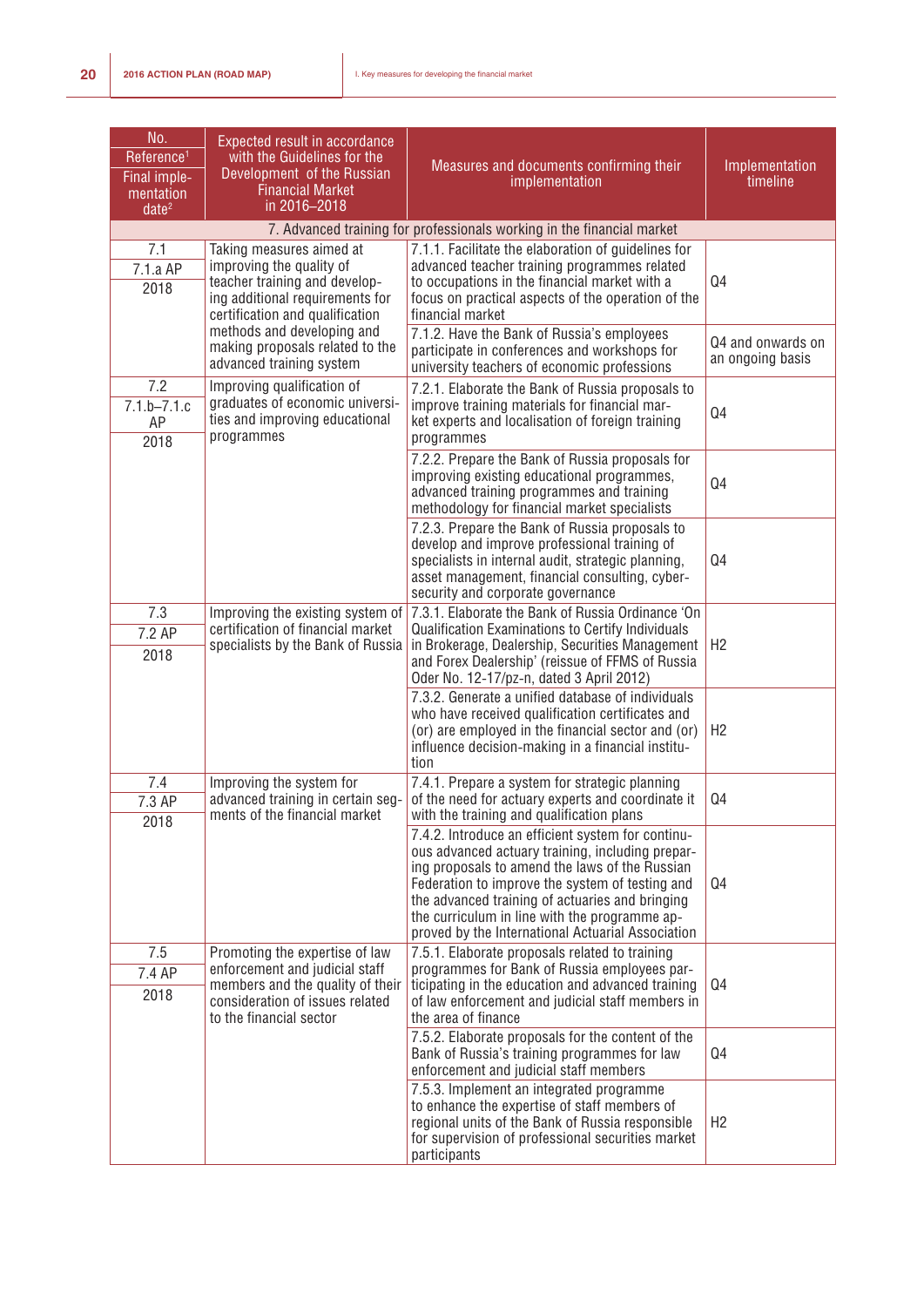| No.<br>Reference <sup>1</sup><br>Final imple-<br>mentation<br>date <sup>2</sup> | Expected result in accordance<br>with the Guidelines for the<br>Development of the Russian<br><b>Financial Market</b><br>in 2016-2018              | Measures and documents confirming their<br>implementation                                                                                                                                                                                                                                                                                                                                                                                                                                                                                                                                                                                        | Implementation<br>timeline                                              |
|---------------------------------------------------------------------------------|----------------------------------------------------------------------------------------------------------------------------------------------------|--------------------------------------------------------------------------------------------------------------------------------------------------------------------------------------------------------------------------------------------------------------------------------------------------------------------------------------------------------------------------------------------------------------------------------------------------------------------------------------------------------------------------------------------------------------------------------------------------------------------------------------------------|-------------------------------------------------------------------------|
|                                                                                 |                                                                                                                                                    | 8. Incentives to electronic interaction mechanisms in the financial market                                                                                                                                                                                                                                                                                                                                                                                                                                                                                                                                                                       |                                                                         |
| 8.1<br>G 8 GDRFM                                                                | Improving the collection and<br>analysis of all types of report-<br>ing documents of supervised<br>entities                                        | Update software and information resources<br>of the Bank of Russia for bilateral information<br>sharing between the Bank of Russia and non-<br>bank financial institutions in accordance with<br>Bank of Russia Ordinance No. 3906-U, dated 21<br>December 2015, 'On the Procedure for the Bank<br>of Russia to Cooperate with Non-bank Finan-<br>cial Institutions and Other Parties to Informa-<br>tion Exchange via Bank of Russia Information<br>Resources, Including Personal Accounts, and on<br>the Procedure and Timeframe for Other Parties<br>to the Exchange of Information to Notify of the<br>Use/Refusal to Use Personal Accounts' | Implementation<br>deadlines in ac-<br>cordance with the<br>project plan |
| 8.2<br>G 8 GDRFM                                                                | Improving the use of electronic<br>communication mechanisms in<br>the financial market                                                             | 8.2.1. Coordination of efforts under the 'Action<br>Plan (Road Map) for Developing Online Com-<br>munications in the Financial Market' (approved<br>by the Government of the Russian Federation on<br>18 May 2015, No. 2984p-P10)                                                                                                                                                                                                                                                                                                                                                                                                                | On an ongoing basis                                                     |
|                                                                                 |                                                                                                                                                    | 8.2.2. Participate in the elaboration of the draft<br>Federal Law governing the involvement of<br>insurance agents in the execution of insurance<br>agreements in the form of e-documents                                                                                                                                                                                                                                                                                                                                                                                                                                                        | H2                                                                      |
|                                                                                 |                                                                                                                                                    | 8.2.3. Elaborate proposals for facilitating elec-<br>tronic submission of issue documents for regis-<br>tration and distribute such documents upon their<br>registration with the Bank of Russia in electronic<br>form among financial market participants                                                                                                                                                                                                                                                                                                                                                                                       | H <sub>2</sub>                                                          |
|                                                                                 |                                                                                                                                                    | 8.2.4. Elaborate proposals to introduce e-docu-<br>ment sharing with financial institutions via Per-<br>sonal Accounts in the process of organisation,<br>holding and review of onsite inspections                                                                                                                                                                                                                                                                                                                                                                                                                                               | H2                                                                      |
|                                                                                 |                                                                                                                                                    | 8.2.5. Implementation of e-document sharing<br>between credit institutions and regional divisions<br>of the Bank of Russia when disclosing asset<br>information                                                                                                                                                                                                                                                                                                                                                                                                                                                                                  | Implementation<br>deadlines in ac-<br>cordance with the<br>project plan |
|                                                                                 |                                                                                                                                                    | 9. International cooperation for the development and implementation of rules regulating the global financial market                                                                                                                                                                                                                                                                                                                                                                                                                                                                                                                              |                                                                         |
| 9.1<br>9.1 AP<br>On an ongoing<br>basis                                         | Participating in the elabora-<br>tion of international standards,<br>principles and recommenda-<br>tions related to financial market<br>regulation | Participate in meetings and the work of commit-<br>tees and work groups                                                                                                                                                                                                                                                                                                                                                                                                                                                                                                                                                                          | On an ongoing basis                                                     |
| 9.2<br>G 9 GDRFM                                                                | Implementing international<br>standards in Russian law                                                                                             | Elaborate a road map for bringing Russian law<br>into line with the guidelines resulting from as-<br>sessment of the Bank of Russia under the Finan-<br>cial Sector Assessment Program for the Russian<br>Federation (FSAP) led by the IMF Mission and<br>the World Bank                                                                                                                                                                                                                                                                                                                                                                         | H <sub>2</sub>                                                          |
| 9.3<br>G 9 GDRFM                                                                | Ensuring information exchange<br>with foreign financial market<br>regulators                                                                       | Analyse the feasibility of the Bank of Russia's<br>accession to the extended Multilateral Memoran-<br>dum of Understanding Concerning Consultation<br>and Cooperation and the Exchange of Informa-                                                                                                                                                                                                                                                                                                                                                                                                                                               | H2                                                                      |
| 9.4                                                                             | Facilitating the implementation<br>of the project for harmonisa-                                                                                   | tion of the International Organisation of Securi-<br>ties Commissions<br>Participate in the elaboration of the draft Agree-                                                                                                                                                                                                                                                                                                                                                                                                                                                                                                                      |                                                                         |
| 9.7 AP<br>2017                                                                  | tion of bond issues among the<br><b>BRICS member states</b>                                                                                        | ment between the BRICS member states                                                                                                                                                                                                                                                                                                                                                                                                                                                                                                                                                                                                             | Q4                                                                      |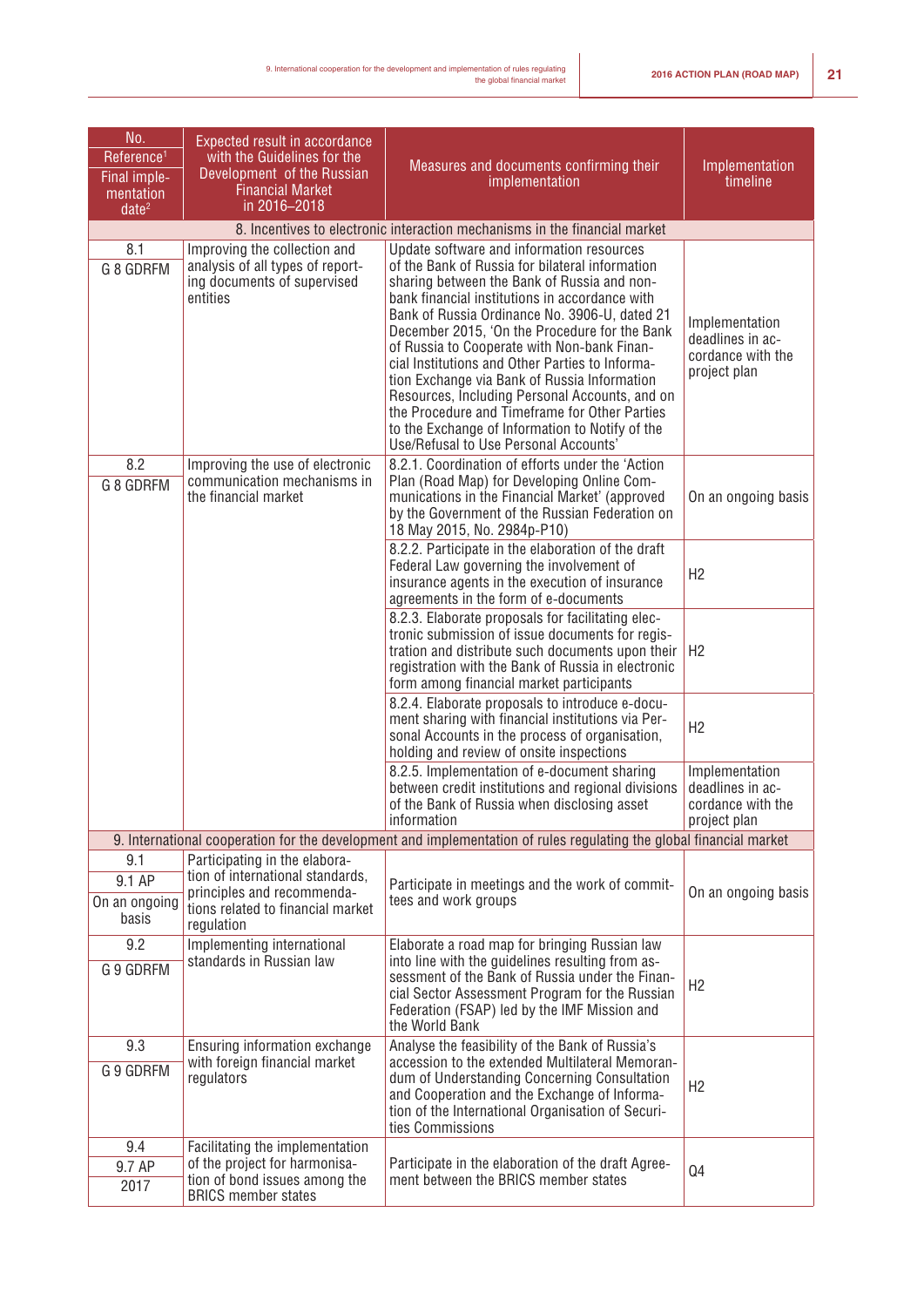| No.<br>Reference <sup>1</sup><br>Final imple-<br>mentation<br>date <sup>2</sup> | <b>Expected result in accordance</b><br>with the Guidelines for the<br>Development of the Russian<br><b>Financial Market</b><br>in 2016-2018 | Measures and documents confirming their<br>implementation                                                                                                                                                                                                                                                                                                                        | Implementation<br>timeline |
|---------------------------------------------------------------------------------|----------------------------------------------------------------------------------------------------------------------------------------------|----------------------------------------------------------------------------------------------------------------------------------------------------------------------------------------------------------------------------------------------------------------------------------------------------------------------------------------------------------------------------------|----------------------------|
| 9.5<br>9.6 AP                                                                   | Expanding integration within the<br>Eurasian Economic Union                                                                                  | 9.5.1. Continue work on the draft Agreement<br>on harmonisation of the laws of the Eurasian                                                                                                                                                                                                                                                                                      | Q <sub>4</sub>             |
| 2017 and<br>onwards on<br>an ongoing<br>basis                                   |                                                                                                                                              | Economic Union member states<br>9.5.2. Update the draft Agreement on the admis-<br>sion of brokers and dealers of one member state<br>of the Eurasian Economic Union to exchanges<br>(trade organisers) of other member states                                                                                                                                                   | Q <sub>4</sub>             |
|                                                                                 |                                                                                                                                              | 9.5.3. Promote pilot projects for harmonising<br>regulation of the activities of credit rating agen-<br>cies and repositories                                                                                                                                                                                                                                                    | Q <sub>4</sub>             |
|                                                                                 |                                                                                                                                              | 9.5.4. Participate in updating the draft Agree-<br>ment between the Eurasian Economic Union<br>member states on cooperation in the pension<br>sector                                                                                                                                                                                                                             | Q4                         |
|                                                                                 |                                                                                                                                              | 9.5.5. Participate in the elaboration and approval<br>of the plans of the member states of the Eurasian<br>Economic Union to harmonise national laws in<br>the financial sector, which will designate priority<br>areas for harmonisation and expected imple-<br>mentation dates of legislative changes, as well<br>as taking measures aimed at implementation of<br>these plans | Q <sub>4</sub>             |
| 9.6                                                                             | Recognising Russian central                                                                                                                  | Cooperate on the issue of adoption by the                                                                                                                                                                                                                                                                                                                                        |                            |
| 9.2 AP<br>2018                                                                  | counterparties as compliant with<br>the relevant EMIR requirements                                                                           | European Parliament and the Council of Europe<br>of a Delegated Regulation to recognise Russia's<br>regulation of the central counterparty's opera-<br>tions as compliant with EMIR                                                                                                                                                                                              | H2                         |
| 9.7<br>9.4 AP<br>2017                                                           | Facilitating the assignment of<br>the status of a clearing centre<br>for Chinese renminbi to the Rus-<br>sian jurisdiction                   | Implement the Memorandum of Understanding<br>between the Bank of Russia and the People's<br>Bank of China aimed at establishing a clearing<br>centre for renminbi transactions in Russia                                                                                                                                                                                         | Q4                         |
| 9.8                                                                             | Developing cooperation with the                                                                                                              | Implement the Action Plan for Cooperation in                                                                                                                                                                                                                                                                                                                                     |                            |
| 9.5 AP                                                                          | People's Republic of China in                                                                                                                | the Insurance Sector in 2016-2018 as part of                                                                                                                                                                                                                                                                                                                                     |                            |
| On an ongoing<br>basis                                                          | the insurance sector                                                                                                                         | the Memorandum of Understanding between the<br>Bank of Russia and China Insurance Regulatory<br>Commission                                                                                                                                                                                                                                                                       | On an ongoing basis        |
|                                                                                 |                                                                                                                                              | 10. Improvement of tools ensuring financial market stability                                                                                                                                                                                                                                                                                                                     |                            |
| 10.1<br>G 10 GDRFM                                                              | Enhancing the analytical capac-<br>ity of the Bank of Russia to iden-<br>tify threats to financial stability                                 | 10.1.1. Elaborate the Bank of Russia Ordinance<br>'On the Procedure for Elaborating Business Plans<br>for Credit Institutions and Criteria for Their As-<br>sessment'                                                                                                                                                                                                            | Q3                         |
|                                                                                 |                                                                                                                                              | 10.1.2. Elaborate the Bank of Russia Regulation<br>on the requirements for risk management related<br>to repository operations and the rules for manag-<br>ing a repository's risk                                                                                                                                                                                               | Q3                         |
|                                                                                 |                                                                                                                                              | 10.1.3. Elaborate the Bank of Russia Regula-<br>tion on the requirements for the plan to ensure<br>a repository's financial stability and the plan to<br>ensure a repository's business continuity                                                                                                                                                                               | H2                         |
|                                                                                 |                                                                                                                                              | 10.1.4. Elaborate the Bank of Russia Ordinance<br>'On Amending the Bank of Russia Ordinance<br>No. 3089-U, dated 25 October 2013, 'On the<br>Procedure for Supervising Bank Groups'                                                                                                                                                                                              | Q3                         |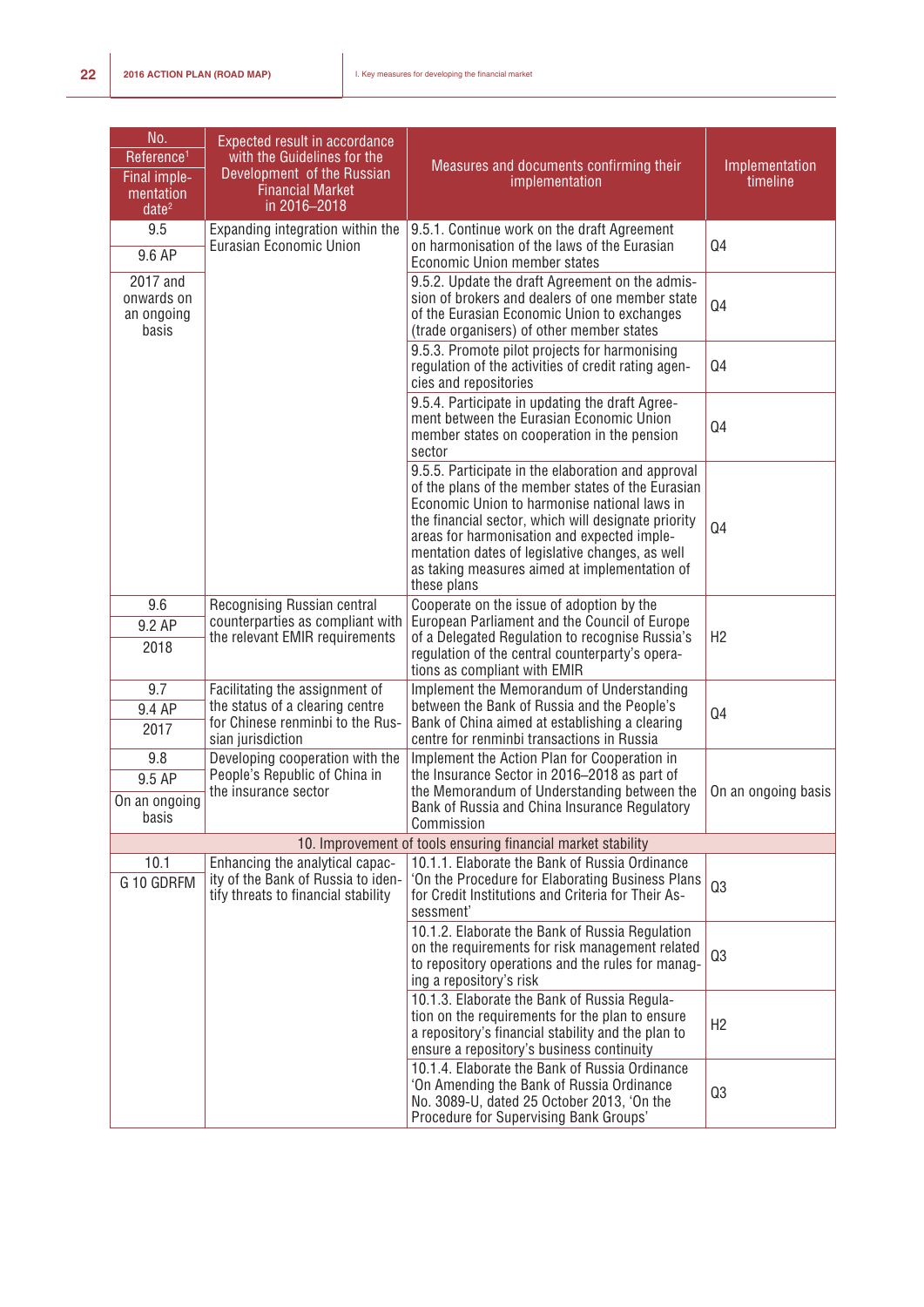| No.<br>Reference <sup>1</sup><br>Final imple- | <b>Expected result in accordance</b><br>with the Guidelines for the<br>Development of the Russian    | Measures and documents confirming their<br>implementation                                                                                                                                                                                                                                                                                                                                                                                                                                                                                                                                                                                                                                                                                                                                                                                                                                                                                                                                                                                                                                                                                                                                                                        | Implementation<br>timeline |
|-----------------------------------------------|------------------------------------------------------------------------------------------------------|----------------------------------------------------------------------------------------------------------------------------------------------------------------------------------------------------------------------------------------------------------------------------------------------------------------------------------------------------------------------------------------------------------------------------------------------------------------------------------------------------------------------------------------------------------------------------------------------------------------------------------------------------------------------------------------------------------------------------------------------------------------------------------------------------------------------------------------------------------------------------------------------------------------------------------------------------------------------------------------------------------------------------------------------------------------------------------------------------------------------------------------------------------------------------------------------------------------------------------|----------------------------|
| mentation<br>date <sup>2</sup>                | <b>Financial Market</b><br>in 2016-2018                                                              |                                                                                                                                                                                                                                                                                                                                                                                                                                                                                                                                                                                                                                                                                                                                                                                                                                                                                                                                                                                                                                                                                                                                                                                                                                  |                            |
|                                               |                                                                                                      | 10.1.5. Elaborate the Bank of Russia Ordi-<br>nance 'On Amending Bank of Russia Ordinance<br>No. 3386-U, dated 22 September 2014, 'On the<br>Procedure for Calculating the Share (Quota) of<br>Foreign Capital in the Authorised Capital of Insu-<br>rance Companies and the List of Documents Re-<br>quired to Obtain Approvals of the Bank of Russia<br>for Disposal of Shares (Stakes in the Authorised<br>Capital) in Insurance Companies for the Benefit<br>of Foreign Investors and (or) their Subsidiaries'                                                                                                                                                                                                                                                                                                                                                                                                                                                                                                                                                                                                                                                                                                               | Q4                         |
| 10.2                                          | Elaborating proposals for creat-<br>ing special financial resolution                                 | Elaborate the Bank of Russia Ordinance 'On Ac-                                                                                                                                                                                                                                                                                                                                                                                                                                                                                                                                                                                                                                                                                                                                                                                                                                                                                                                                                                                                                                                                                                                                                                                   |                            |
| 10.1.a AP<br>2017                             | regimes and tools and insol-<br>vency resolution of systemically<br>important financial institutions | tion Plans of the Bank of Russia with Regard to<br>Systemically Important Credit Institutions'                                                                                                                                                                                                                                                                                                                                                                                                                                                                                                                                                                                                                                                                                                                                                                                                                                                                                                                                                                                                                                                                                                                                   | Q4                         |
| 10.3                                          | Improving the resolution<br>procedure for financial market                                           | 10.3.1. Elaborate the concept of the draft Federal<br>Law related to the resolution of financial market                                                                                                                                                                                                                                                                                                                                                                                                                                                                                                                                                                                                                                                                                                                                                                                                                                                                                                                                                                                                                                                                                                                          | Q <sub>4</sub>             |
| 10.1.b                                        | participants                                                                                         | participants                                                                                                                                                                                                                                                                                                                                                                                                                                                                                                                                                                                                                                                                                                                                                                                                                                                                                                                                                                                                                                                                                                                                                                                                                     |                            |
|                                               | 2017                                                                                                 | 10.3.2. Elaborate the Bank of Russia Regulation<br>'On the Procedure for Elaboration and Filing<br>with the Bank of Russia of Plans for Recovery of<br>Financial Stability, and Amendments to Plans for<br>Recovery of Financial Stability of Credit Institu-<br>tions (Banking Groups)'                                                                                                                                                                                                                                                                                                                                                                                                                                                                                                                                                                                                                                                                                                                                                                                                                                                                                                                                         | Q4                         |
|                                               |                                                                                                      | 10.3.3. Elaborate the Bank of Russia Ordinance<br>'On the Procedure for the Bank of Russia to As-<br>sess Plans for Recovery of Financial Stability of<br>Credit Institutions and Amendments to Plans for<br>Recovery of Financial Stability of Credit Institu-<br>tions'                                                                                                                                                                                                                                                                                                                                                                                                                                                                                                                                                                                                                                                                                                                                                                                                                                                                                                                                                        | Q <sub>4</sub>             |
|                                               |                                                                                                      | 10.3.4. Analyse the feasibility of requiring<br>mandatory internal stress testing for non-bank<br>financial institutions as part of their preparation<br>of a financial recovery plan                                                                                                                                                                                                                                                                                                                                                                                                                                                                                                                                                                                                                                                                                                                                                                                                                                                                                                                                                                                                                                            | Q <sub>4</sub>             |
|                                               |                                                                                                      | 10.3.5. Elaborate the Bank of Russia Ordinance<br>'On the Procedure for the Bank of Russia to<br>Make a Decision to Invite the State Corpora-<br>tion Deposit Insurance Agency to Participate in<br>Efforts to Prevent the Bank's Bankruptcy or in<br>the Settlement of the Bank's Liabilities and the<br>Procedure for Informing the Structural Units of<br>the Bank of Russia that the Deposit Insurance<br>Agency Has Been Invited to Participate in the<br>Effort to Prevent the Bank's Bankruptcy or in the<br>Settlement of the Bank's Liabilities, the Proce-<br>dure for Consideration of a Plan for the Involve-<br>ment of the State Corporation Deposit Insurance<br>Agency in the Prevention of the Bank's Bankrupt-<br>cy and Amendments to the Plan for the Involve-<br>ment of the State Corporation Deposit Insurance<br>Agency in the Prevention of the Bank's Bank-<br>ruptcy, and the Procedure for Consideration of a<br>Plan for the Involvement of the State Corporation<br>Deposit Insurance Agency in the Settlement of<br>the Bank's Liabilities and Amendments to the<br>Plan for the Involvement of the State Corporation<br>Deposit Insurance Agency in the Settlement of<br>the Bank's Liabilities' | H2                         |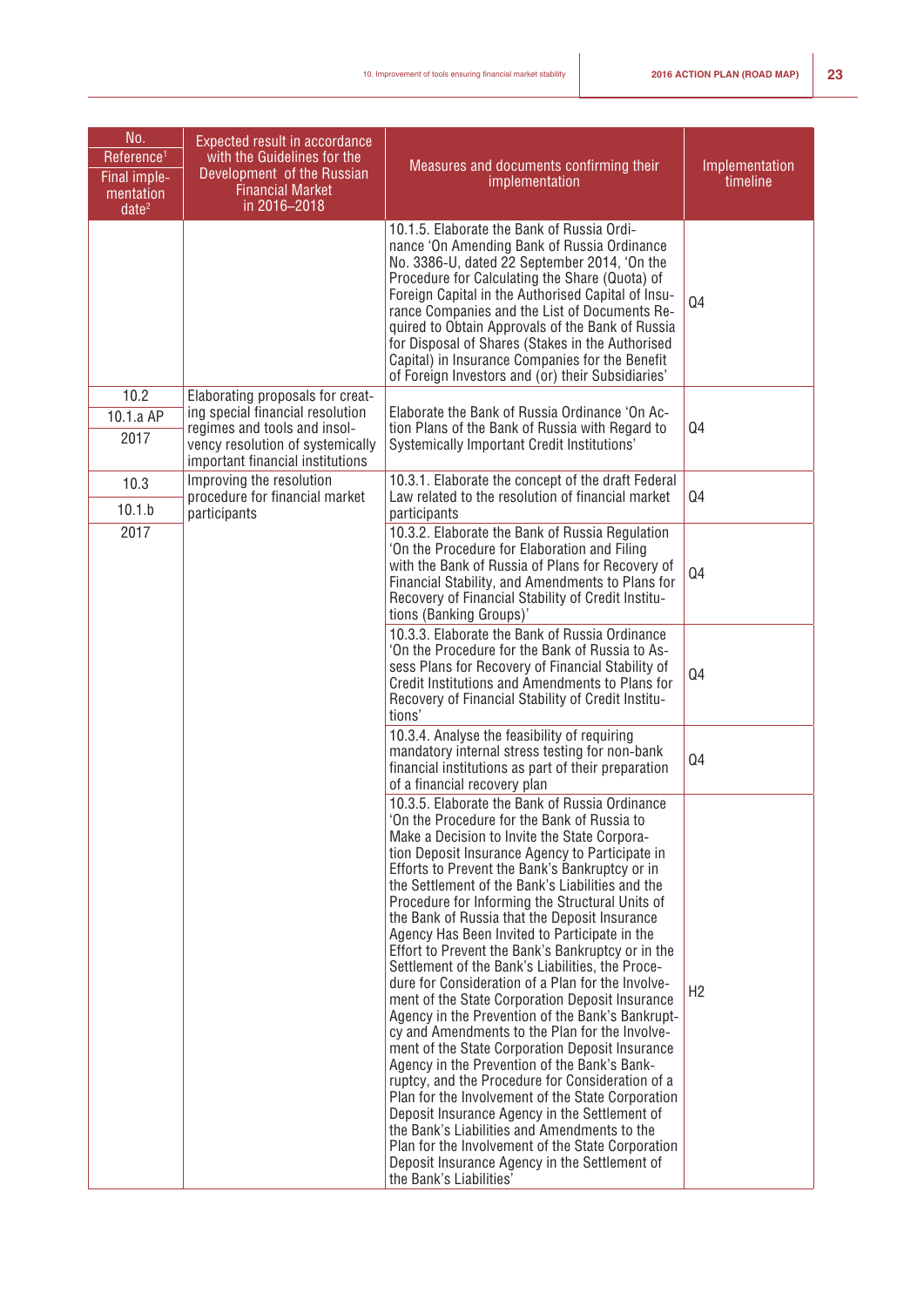| No.<br>Reference <sup>1</sup><br>Final imple-<br>mentation<br>date <sup>2</sup> | Expected result in accordance<br>with the Guidelines for the<br>Development of the Russian<br><b>Financial Market</b><br>in 2016-2018        | Measures and documents confirming their<br>implementation                                                                                                                                                                                                                                                                                                                                                                                                                                                                                                                                                                                                                                                                                                                                                                                                                                                                                                                                                                                                                                                                                                                                                                                                                                                                   | Implementation<br>timeline |
|---------------------------------------------------------------------------------|----------------------------------------------------------------------------------------------------------------------------------------------|-----------------------------------------------------------------------------------------------------------------------------------------------------------------------------------------------------------------------------------------------------------------------------------------------------------------------------------------------------------------------------------------------------------------------------------------------------------------------------------------------------------------------------------------------------------------------------------------------------------------------------------------------------------------------------------------------------------------------------------------------------------------------------------------------------------------------------------------------------------------------------------------------------------------------------------------------------------------------------------------------------------------------------------------------------------------------------------------------------------------------------------------------------------------------------------------------------------------------------------------------------------------------------------------------------------------------------|----------------------------|
|                                                                                 |                                                                                                                                              | 10.3.6. Elaborate the Bank of Russia Ordinance<br>'On the procedure for the Bank of Russia to<br>Approve the Plan for the Involvement of the<br>State Corporation Deposit Insurance Agency<br>in the Prevention of a Bank's Bankruptcy and<br>Amendments to the Plan for the Involvement of<br>the State Corporation Deposit Insurance Agency<br>in the Prevention of the Bank's Bankruptcy and<br>Approval by the Bank of Russia of the Plan for<br>the Involvement of the State Corporation Deposit<br>Insurance Agency in the Settlement of the Bank's<br>Liabilities and Amendments to the Plan for the<br>Involvement of the State Corporation Deposit<br>Insurance Agency in the Settlement of the Bank's<br>Liabilities and the Procedure for Filing of a Re-<br>port by the State Corporation Deposit Insurance<br>Agency on the Implementation of Measures<br>Called for by the Plan for the Involvement of the<br>State Corporation Deposit Insurance Agency in<br>the Efforts to Prevent the Bank's Bankruptcy and<br>Requirements for the Content of the Report of<br>the State Corporation Deposit Insurance Agency<br>on the Implementation of Measures Called for by<br>the Plan for the Involvement of the State Corpo-<br>ration Deposit Insurance Agency in the Preven-<br>tion of the Bank's Bankruptcy' | H <sub>2</sub>             |
|                                                                                 |                                                                                                                                              | 10.3.7. Elaborate the Bank of Russia Ordinance<br>'On Amending the Bank of Russia Regulation<br>No. 279-P, dated 9 November 2005, 'On the<br>Provisional Administration to Manage a Credit<br>Institution'                                                                                                                                                                                                                                                                                                                                                                                                                                                                                                                                                                                                                                                                                                                                                                                                                                                                                                                                                                                                                                                                                                                  | H <sub>2</sub>             |
| 10.4<br>10.2 AP<br>2018                                                         | Implementing the transition of<br>standardised financial deriva-<br>tives to clearing with the partici-<br>pation of a central counterparty, | 10.4.1. Establish the Bank of Russia's con-<br>solidated position in relation to phasing in the<br>requirement for mandatory centralised clearing<br>of standardised OTC financial derivatives                                                                                                                                                                                                                                                                                                                                                                                                                                                                                                                                                                                                                                                                                                                                                                                                                                                                                                                                                                                                                                                                                                                              | Q4                         |
|                                                                                 | including improvement of the<br>liquidation netting mechanism                                                                                | 10.4.2. Participate in the elaboration of the draft<br>Federal Law 'On Amending the Federal Law 'On<br>Insolvency (Bankruptcy)' and the Federal Law<br>'On the Central Bank of the Russian Federation<br>(Bank of Russia)' in terms of improving liquida-<br>tion netting procedures                                                                                                                                                                                                                                                                                                                                                                                                                                                                                                                                                                                                                                                                                                                                                                                                                                                                                                                                                                                                                                        | H <sub>2</sub>             |
| 10.5<br>10.3 AP<br>2018                                                         | Transitioning the financial de-<br>rivative market with no central-<br>ised clearing to security-based<br>transactions                       | Prepare the draft advisory report on the estab-<br>lishment of margin requirements for OTC finan-<br>cial derivatives that are not subject to centralised<br>clearing                                                                                                                                                                                                                                                                                                                                                                                                                                                                                                                                                                                                                                                                                                                                                                                                                                                                                                                                                                                                                                                                                                                                                       | Q4                         |
| 10.6<br>G 10 GDRFM                                                              | Introducing risk-based regula-<br>tion to enhance the financial<br>stability of financial institutions                                       | Elaborate the Bank of Russia Regulation 'On<br>Requirements for the Risk Management System<br>for the Professional Participants in the Securities<br>Market'                                                                                                                                                                                                                                                                                                                                                                                                                                                                                                                                                                                                                                                                                                                                                                                                                                                                                                                                                                                                                                                                                                                                                                | Q3                         |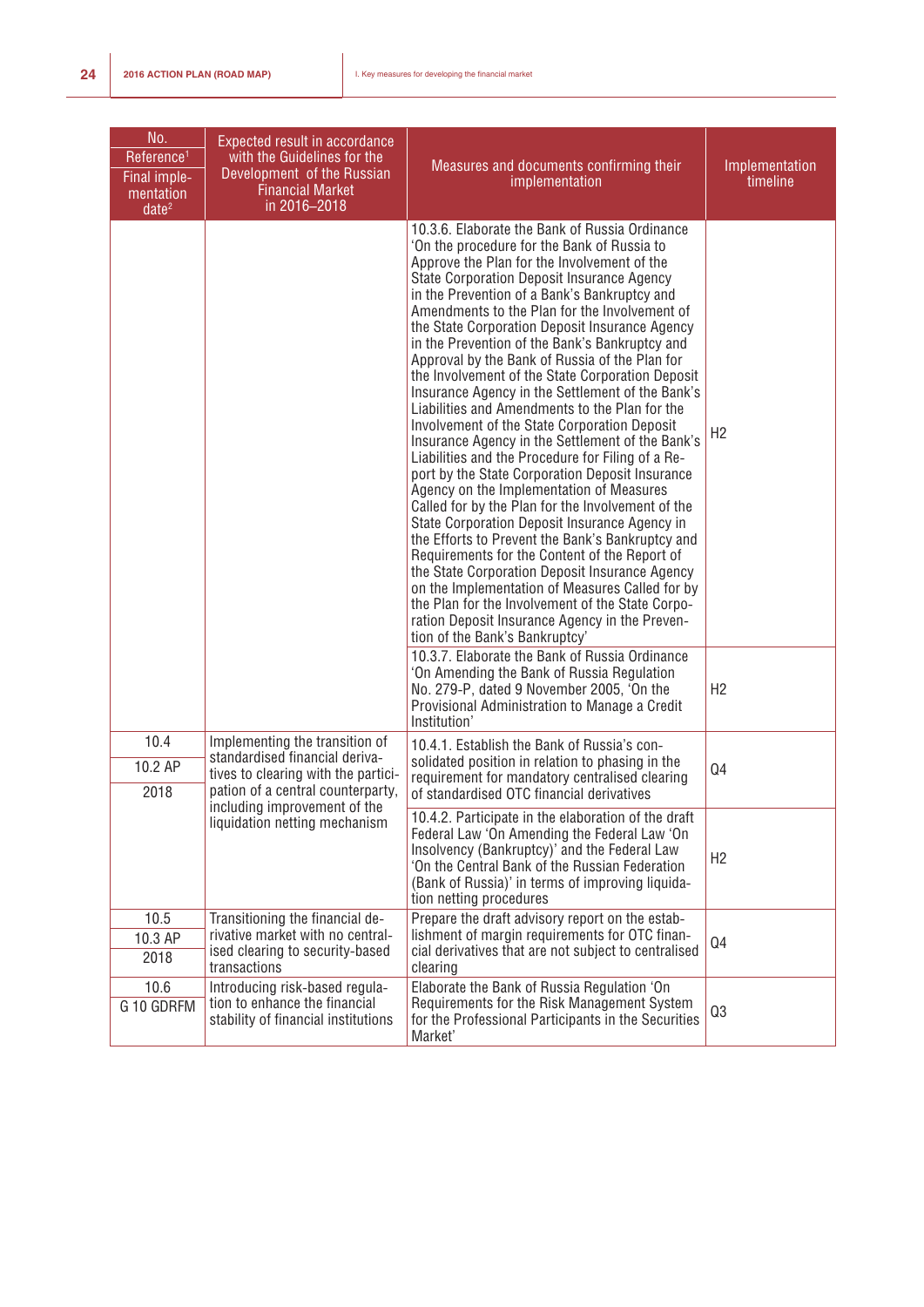| No.<br>Reference <sup>1</sup>                  | Expected result in accordance<br>with the Guidelines for the                                                                                                                                            | Measures and documents confirming their                                                                                                                                                                                                                                                                                                                                                                                                                                                                                                                                                                                                                                                                                                                                                                                                                              | Implementation |
|------------------------------------------------|---------------------------------------------------------------------------------------------------------------------------------------------------------------------------------------------------------|----------------------------------------------------------------------------------------------------------------------------------------------------------------------------------------------------------------------------------------------------------------------------------------------------------------------------------------------------------------------------------------------------------------------------------------------------------------------------------------------------------------------------------------------------------------------------------------------------------------------------------------------------------------------------------------------------------------------------------------------------------------------------------------------------------------------------------------------------------------------|----------------|
| Final imple-<br>mentation<br>date <sup>2</sup> | Development of the Russian<br><b>Financial Market</b><br>in 2016-2018                                                                                                                                   | implementation                                                                                                                                                                                                                                                                                                                                                                                                                                                                                                                                                                                                                                                                                                                                                                                                                                                       | timeline       |
|                                                |                                                                                                                                                                                                         | II. Measures for Developing Sectors of the Financial Market                                                                                                                                                                                                                                                                                                                                                                                                                                                                                                                                                                                                                                                                                                                                                                                                          |                |
|                                                |                                                                                                                                                                                                         | 11. Banking sector development objectives                                                                                                                                                                                                                                                                                                                                                                                                                                                                                                                                                                                                                                                                                                                                                                                                                            |                |
| 11.1<br>11.1 AP                                | Implementing internationally<br>recognised approaches to the<br>regulation of the banking sector<br>in Russian law in full with due                                                                     | 11.1.1. Elaborate the Bank of Russia Instruction<br>'On the Procedure for Applying Measures under<br>Article 74 of the Federal Law 'On the Central<br>Bank of the Russian Federation (Bank of Russia)                                                                                                                                                                                                                                                                                                                                                                                                                                                                                                                                                                                                                                                                | Q4             |
| 2018                                           | regard for the timeframes for                                                                                                                                                                           | to a Credit Institution'                                                                                                                                                                                                                                                                                                                                                                                                                                                                                                                                                                                                                                                                                                                                                                                                                                             |                |
|                                                | their phased implementation<br>stipulated by the Basel Commit-<br>tee on Banking Supervision                                                                                                            | 11.1.2. Elaborate the Bank of Russia Ordinance<br>'On Amending the Bank of Russia Regula-<br>tion No. 283-P, dated 20 March 2006, 'On the<br>Procedure for Making Loan Loss Provisions by<br>Credit Institutions', to clarify approaches to risk<br>assessment for assets managed by management<br>companies and add provisions (requirements)<br>similar to those contained in the Bank of Russia<br>Regulation No. 254-P, dated 26 March 2004, 'On<br>the Procedure for Making Loss Provisions by<br>Credit Institutions for Loans, Loan and Similar<br>Debts', on making provisions for emergencies<br>and the procedure for assessing the performance<br>of a legal entity counterparty as real                                                                                                                                                                  | Q3             |
|                                                |                                                                                                                                                                                                         | 11.1.3. Elaborate Bank of Russia Ordinance 'On<br>Amending Bank of Russia Regulation No. 254-P,<br>dated 26 March 2004, 'On the Procedure for<br>Making Loss Provisions by Credit Institutions for<br>Loans, Loan and Similar Debts' with regard to<br>including an extrapolation method for assessing<br>provisions for portfolios of homogeneous loans,<br>replacing the key refinancing rate with the key<br>rate of the Bank of Russia, adjusting the list of<br>Category I and II security (to exclude units and<br>the lending credit institution's own promissory<br>notes and goods in circulation) and classify<br>loans issued to borrowers for the purchase and<br>(or) repayment promissory notes (including<br>the lending credit institution's own promissory<br>notes) no higher than Category III<br>11.1.4. Elaborate the Bank of Russia Regulation | H2             |
|                                                |                                                                                                                                                                                                         | 'On Calculation of the Net Stable Funding Ratio<br>(Basel III)'                                                                                                                                                                                                                                                                                                                                                                                                                                                                                                                                                                                                                                                                                                                                                                                                      | H <sub>2</sub> |
| 11.2<br>11.2 AP<br>2016                        | Clarifying the approaches to<br>calculating equity (capital) of<br>credit institutions to prevent any<br>sources of fictitious capital from<br>being included in the calculation<br>of equity (capital) | 11.2.1. Publish the Bank of Russia Ordinance 'On<br>Amending Bank of Russia Regulation No. 395-P,<br>dated 28 December 2012, 'On the Methodology<br>for Measuring Bank Capital and Assessing its<br>Adequacy (Basel III)', based on the practical ap-<br>plication of Regulation 395-P                                                                                                                                                                                                                                                                                                                                                                                                                                                                                                                                                                               | H <sub>2</sub> |
|                                                |                                                                                                                                                                                                         | 11.2.2. Publish the Bank of Russia Ordinance 'On<br>Amending Bank of Russia Instruction No. 139-I.<br>dated 3 December 2012, On Banks' Required Ra-<br>tios', due to changes in the accounting procedure<br>for credit institutions starting 1 June 2016                                                                                                                                                                                                                                                                                                                                                                                                                                                                                                                                                                                                             | H <sub>2</sub> |
|                                                |                                                                                                                                                                                                         | 11.2.3. Prepare the draft Bank of Russia<br>Ordinance 'On Amending the Bank of Russia<br>Regulation No. 395-P, dated 28 December 2012,<br>'On the Methodology for Measuring Bank Capital<br>and Assessing its Adequacy (Basel III)', aimed<br>at preventing any sources of fictitious capital<br>from being included in the calculation of equity<br>(capital)                                                                                                                                                                                                                                                                                                                                                                                                                                                                                                       | H <sub>2</sub> |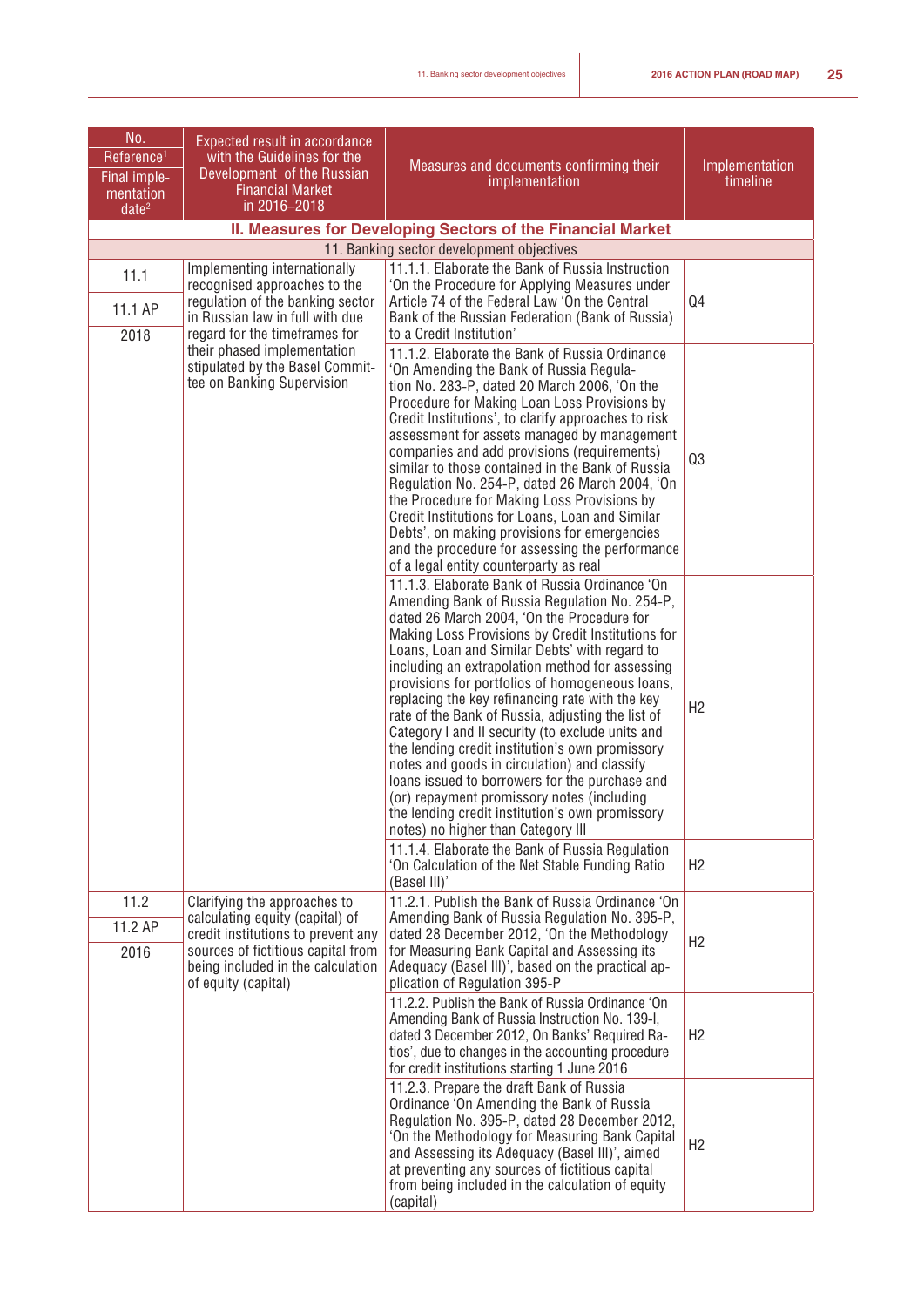| No.<br>Reference <sup>1</sup><br>Final imple-<br>mentation<br>$\overline{date^2}$ | <b>Expected result in accordance</b><br>with the Guidelines for the<br>Development of the Russian<br><b>Financial Market</b><br>in 2016-2018                                                                                                                                         | Measures and documents confirming their<br>implementation                                                                                                                                                                                                                                                                                                                                                              | Implementation<br>timeline   |
|-----------------------------------------------------------------------------------|--------------------------------------------------------------------------------------------------------------------------------------------------------------------------------------------------------------------------------------------------------------------------------------|------------------------------------------------------------------------------------------------------------------------------------------------------------------------------------------------------------------------------------------------------------------------------------------------------------------------------------------------------------------------------------------------------------------------|------------------------------|
| 11.3<br>G 3<br><b>GDRFM</b>                                                       | Improving the credit institution<br>licensing system                                                                                                                                                                                                                                 | 11.3.1. Participate in the elaboration of the<br>draft Federal Law providing for the financing of<br>measures to prevent the bankruptcy of a credit<br>institution, using the funds placed in it by its<br>shareholders/participants and persons exerting<br>significant influence on the credit institution's<br>decisions, and in the event said sources are<br>insufficient, by using the funds of major creditors  | Q4                           |
|                                                                                   |                                                                                                                                                                                                                                                                                      | 11.3.2. Elaborate the Bank of Russia Instruc-<br>tion 'On the Bank of Russia's Decision-Making<br>Procedure Regarding State Registration of<br>Credit Institutions and Issuing Banking Licences'<br>(updated version of Bank of Russia Instruction<br>No. 135-I, dated 2 April 2014)                                                                                                                                   | Q3                           |
| 11.4<br>11.3 AP<br>2018                                                           | Assessing the quality and<br>performance of internal capital<br>adequacy assessment by credit<br>institutions                                                                                                                                                                        | Elaborate the requirements for software imple-<br>menting the methodology for assessing the qual-<br>ity and results of performance by credit institu-<br>tions of the internal capital adequacy assessment<br>procedures established by the Bank of Russia                                                                                                                                                            | Q4                           |
| 11.5<br>11.4 AP<br>2016                                                           | Authorising the Bank of Russia<br>to carry out expert examination<br>of pledged items accepted by<br>credit institutions as collateral                                                                                                                                               | 11.5.1. Elaborate the Bank of Russia Regula-<br>tion on the procedure for expert examination of<br>pledged items accepted by credit institutions as<br>collateral for loans                                                                                                                                                                                                                                            | H <sub>2</sub>               |
|                                                                                   | for loans and require that credit<br>institutions consider the results<br>of such expert examination<br>when creating their provisions                                                                                                                                               | 11.5.2. Elaborate the draft Bank of Russia Regu-<br>lation on the procedure for visual inspection of<br>items pledged as collateral for credit institutions'<br>(branches') loans and review of the operations<br>of credit institutions' (branches') borrowers<br>and (or) pledgers by authorised representatives<br>(employees) of the Central Bank of the Russian<br>Federation (Bank of Russia)                    | H2                           |
| 11.6<br>11.5 AP<br>2017                                                           | Improving the laws of the Rus-<br>sian Federation regarding proce-<br>dures for bankruptcy prevention<br>of credit institutions, including by<br>vesting the Bank of Russia and<br>the Deposit Insurance Agency<br>with additional powers to review<br>the bank's financial standing | Participate in the elaboration of the draft Federal<br>Law 'On Amending the Federal Law On Insolvency<br>(Bankruptcy)' in terms of vesting the Bank of<br>Russia and the Deposit Insurance Agency with the<br>authority, when analysing the financial status of<br>credit institutions, to review the financial standing<br>of financial institutions which are members of the<br>same banking group (holding company) | H <sub>2</sub>               |
| 11.7<br>11.6 AP<br>2017                                                           | Updating the laws of the Rus-<br>sian Federation governing con-<br>sumer lending with regard to the<br>practical application of Federal<br>Law No. 353-FZ, dated 21 De-<br>cember 2013, 'On Consumer<br>Lending'                                                                     | Participate in the elaboration of the draft Federal<br>Law to remedy deficiencies in the application<br>of Federal Law No. 353-FZ, dated 21 December<br>2013, 'On Consumer Lending'                                                                                                                                                                                                                                    | H <sub>2</sub>               |
|                                                                                   |                                                                                                                                                                                                                                                                                      | 12. Payment systems and payment infrastructure development objectives                                                                                                                                                                                                                                                                                                                                                  |                              |
| 12.1<br>G 10 GDRFM                                                                | Improving the Bank of Russia<br>payment system                                                                                                                                                                                                                                       | 12.1.1. Elaborate the draft Federal Law 'On Amend-<br>ing the Federal Law 'On the National Payment Sys-<br>tem' and Certain Laws of the Russian Federation'<br>in terms of regulating important payment systems,<br>including the national payment card system                                                                                                                                                         | In the course of the<br>year |
|                                                                                   |                                                                                                                                                                                                                                                                                      | 12.1.2. Elaborate the Bank of Russia Ordinance<br>'On Amending Bank of Russia Regulation<br>No. 384-P, dated 29 June 2012, 'On the Bank of<br>Russia Payment System' in connection with the<br>need to set the amount above which the instruc-<br>tion is performed using the BESP system                                                                                                                              | H <sub>2</sub>               |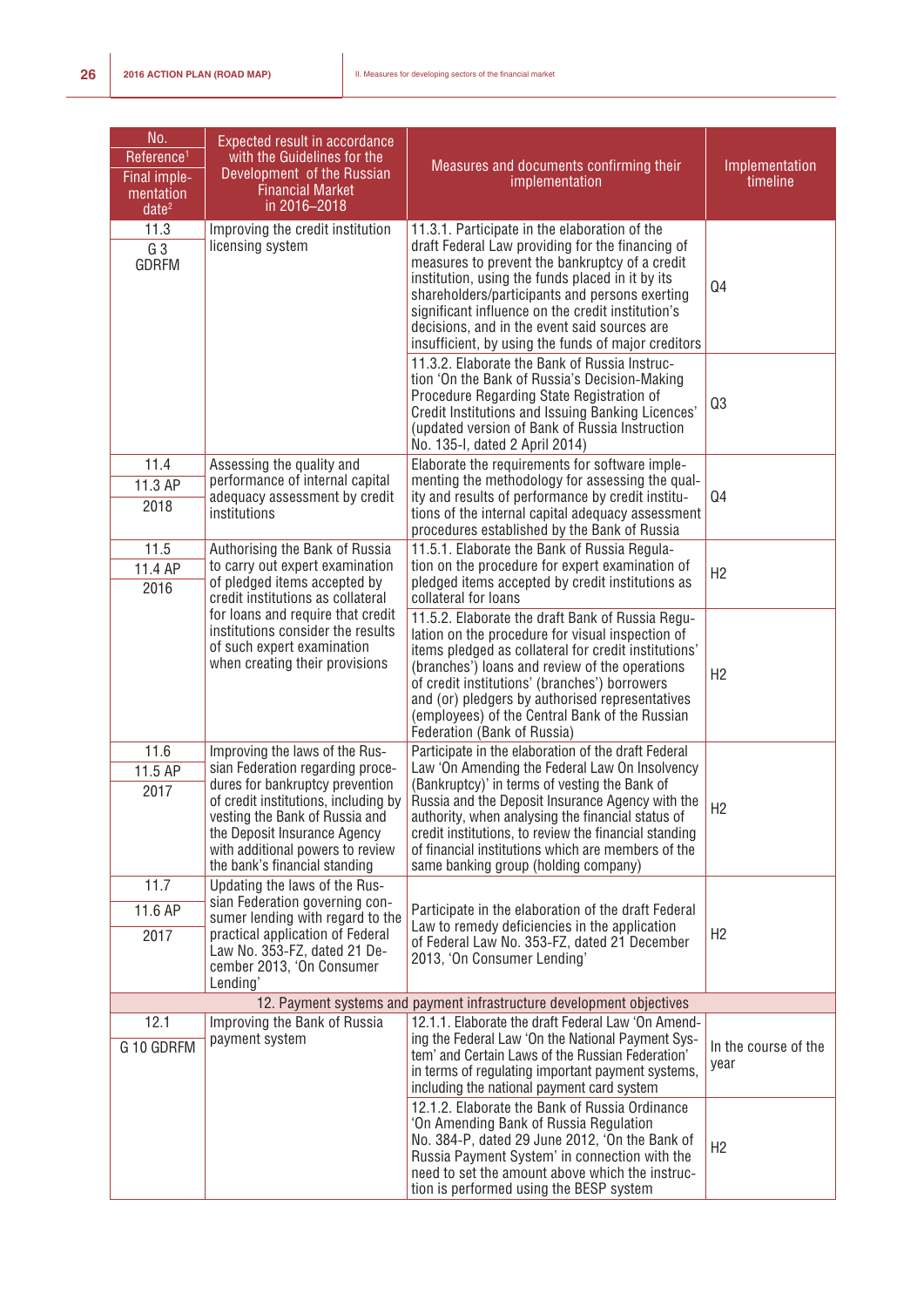| No.<br>Reference <sup>1</sup><br>Final imple-<br>mentation<br>date <sup>2</sup> | Expected result in accordance<br>with the Guidelines for the<br>Development of the Russian<br><b>Financial Market</b><br>in 2016-2018                                                                                                                                             | Measures and documents confirming their<br>implementation                                                                                                                                                                                                                                                                                                                | Implementation<br>timeline                                              |
|---------------------------------------------------------------------------------|-----------------------------------------------------------------------------------------------------------------------------------------------------------------------------------------------------------------------------------------------------------------------------------|--------------------------------------------------------------------------------------------------------------------------------------------------------------------------------------------------------------------------------------------------------------------------------------------------------------------------------------------------------------------------|-------------------------------------------------------------------------|
|                                                                                 |                                                                                                                                                                                                                                                                                   | 12.1.3. Elaborate the Bank of Russia Ordinance<br>'On Amending Bank of Russia Regulation<br>No. 303-P, dated 25 April 2007, 'On the Real-<br>Time Gross Settlement System of the Bank of<br>Russia'                                                                                                                                                                      | H2                                                                      |
|                                                                                 |                                                                                                                                                                                                                                                                                   | 12.1.4. Elaborate the Bank of Russia Ordinance<br>'On Amending Bank of Russia Regulation<br>No. 384-P, dated 29 June 2012, 'On the Bank of<br>Russia Payment System' in terms of managing<br>participation in e-message exchange                                                                                                                                         | H <sub>2</sub>                                                          |
|                                                                                 |                                                                                                                                                                                                                                                                                   | 12.1.5. Elaborate the Bank of Russia Ordi-<br>nance 'On Amending Bank of Russia Ordinance<br>No. 1822-U, dated 25 April 2007, 'On the Proce-<br>dure for Effecting Payments and Settlements in<br>the Bank of Russia Real-time Gross Settlement<br>System'                                                                                                               | H2                                                                      |
|                                                                                 |                                                                                                                                                                                                                                                                                   | 12.1.6. Elaborate the Bank of Russia Ordinance<br>'On Amending Bank of Russia Regulation<br>No. 406-P, dated 29 August 2013, 'On the Proce-<br>dure for Administering Certain Types of Budget<br>Revenues by the Central Bank of the Russian<br>Federation'                                                                                                              | In the course of the<br>year                                            |
|                                                                                 |                                                                                                                                                                                                                                                                                   | 12.1.7. Elaborate the Bank of Russia Regulation<br>on information security in the Bank of Russia<br>payment system                                                                                                                                                                                                                                                       | Q4                                                                      |
|                                                                                 |                                                                                                                                                                                                                                                                                   | 12.1.8. Elaborate the Bank of Russia Ordinance<br>'On Amending Bank of Russia Regulation<br>No. 382-P, dated 9 June 2012, 'On the Require-<br>ments to Protect Information Related to Funds<br>Transfers and on the Procedures for the Bank<br>of Russia to Control the Compliance with the<br>Requirements to Protect Information Related to<br><b>Funds Transfers'</b> | Q2                                                                      |
| 12.2                                                                            | Implementing a project to build                                                                                                                                                                                                                                                   | 12.2.1. Elaborate the Bank of Russia Regulation                                                                                                                                                                                                                                                                                                                          | Implementation                                                          |
| 12.1 AP<br>2018                                                                 | a new payment infrastructure<br>within the Bank of Russia pay-<br>ment system                                                                                                                                                                                                     | 'On the Bank of Russia Payment System' (an<br>updated version to implement the prospective<br>payment system of the Bank of Russia)                                                                                                                                                                                                                                      | deadlines in ac-<br>cordance with the<br>project plan                   |
|                                                                                 |                                                                                                                                                                                                                                                                                   | 12.2.2. Elaborate the Bank of Russia Regulation<br>on the security rules and requirements for infor-<br>mation security in the Bank of Russia payment<br>system (for the Bank of Russia payment system<br>participants)                                                                                                                                                  | Implementation<br>deadlines in ac-<br>cordance with the<br>project plan |
|                                                                                 |                                                                                                                                                                                                                                                                                   | 12.2.3. Elaborate the Bank of Russia Regulation<br>'On Payment for the Bank of Russia Services<br>within the Bank of Russia Payment System' (an<br>updated version to implement the prospective<br>payment system of the Bank of Russia)                                                                                                                                 | Implementation<br>deadlines in ac-<br>cordance with the<br>project plan |
| 12.3<br>12.2 AP                                                                 | Implementing mechanisms for<br>the completion of settlements in<br>the national currency of external                                                                                                                                                                              |                                                                                                                                                                                                                                                                                                                                                                          |                                                                         |
| 2018                                                                            | payment, settlement, and clear-<br>ing systems and allowing the<br>legal entities participating in or-<br>ganised trading and (or) clearing<br>operations to access the Bank of<br>Russia payment system for the<br>completion of settlements on<br>financial market transactions | Build an automated system to ensure opera-<br>tion of the prospective Bank of Russia payment<br>system (AS PPS)                                                                                                                                                                                                                                                          | Implementation<br>deadlines in ac-<br>cordance with the<br>project plan |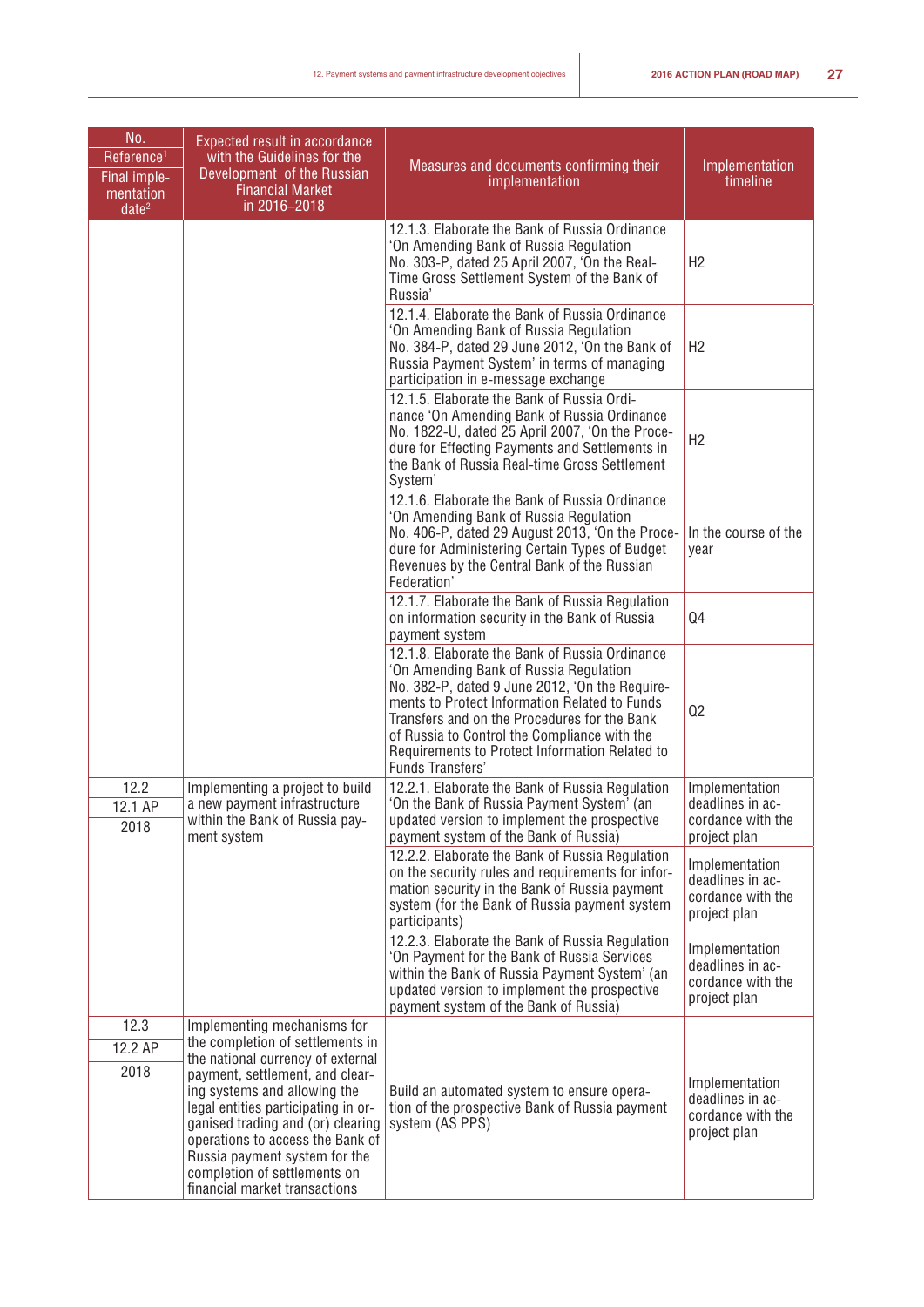| No.<br>Reference <sup>1</sup><br>Final imple-<br>mentation<br>date <sup>2</sup>                                              | <b>Expected result in accordance</b><br>with the Guidelines for the<br>Development of the Russian<br><b>Financial Market</b><br>in 2016-2018                                                                                                                                                                                 | Measures and documents confirming their<br>implementation                                                                                                                                                                                                                                                                                                                                                                                                           | Implementation<br>timeline                                              |
|------------------------------------------------------------------------------------------------------------------------------|------------------------------------------------------------------------------------------------------------------------------------------------------------------------------------------------------------------------------------------------------------------------------------------------------------------------------|---------------------------------------------------------------------------------------------------------------------------------------------------------------------------------------------------------------------------------------------------------------------------------------------------------------------------------------------------------------------------------------------------------------------------------------------------------------------|-------------------------------------------------------------------------|
| 12.4<br>12.3 AP<br>2 years after<br>introduction<br>of the new                                                               | Establishing national standards<br>for financial (payment) mes-<br>sages generated based on the<br>methodology of the ISO 20022<br>international standard, and                                                                                                                                                               | 12.4.1. Launch the project 'Implementation of<br>ISO 20022': creation of an Album of Interbank<br>Messages under ISO 20022 methodology ap-<br>plicable within the prospective Bank of Russia<br>payment system                                                                                                                                                                                                                                                      | Implementation<br>deadlines in ac-<br>cordance with the<br>project plan |
| infrastructure<br>of the Bank of<br>Russia pay-<br>ment system                                                               | implementing them in the Bank<br>of Russia payment system                                                                                                                                                                                                                                                                    | 12.4.2. Launch the project 'Implementation of<br>ISO 20022': creation of standards of financial<br>messages for the national payment system<br>generated under ISO 20022                                                                                                                                                                                                                                                                                            | Implementation<br>deadlines in ac-<br>cordance with the<br>project plan |
|                                                                                                                              |                                                                                                                                                                                                                                                                                                                              | 12.4.3. Elaborate guidelines for generating an<br>interagency classifier to ensure efficient informa-<br>tion exchange of financial messages using cur-<br>rent international message details in accordance<br>with ISO 20022                                                                                                                                                                                                                                       | Implementation<br>deadlines in ac-<br>cordance with the<br>project plan |
| 12.5<br>12.6 AP<br>After introduc-<br>tion of the<br>new infra-<br>structure of<br>the Bank of<br>Russia pay-<br>ment system | Analysing market demand and<br>defining terms of interaction<br>with the Bank of Russia payment<br>system for legal entities that are<br>participants of organised trad-<br>ing and (or) clearing to com-<br>plete settlements on financial<br>market transactions made by<br>professional securities market<br>participants | Prepare an advisory report 'On Options for Open-<br>ing Certain Account Types'                                                                                                                                                                                                                                                                                                                                                                                      | H <sub>2</sub>                                                          |
|                                                                                                                              |                                                                                                                                                                                                                                                                                                                              | 13. Securities market development objectives                                                                                                                                                                                                                                                                                                                                                                                                                        |                                                                         |
| 13.1<br>13.1 AP<br>2018                                                                                                      | Elaborating requirements for the<br>financial stability of professional<br>securities market participants in<br>terms of capital adequacy and                                                                                                                                                                                | 13.1.1. Participate in the elaboration of the draft<br>Federal Law 'On Amending Certain Laws of the<br>Russian Federation' to improve the regulation of<br>special brokerage accounts                                                                                                                                                                                                                                                                               | H <sub>2</sub>                                                          |
|                                                                                                                              | introduction of certain ratios                                                                                                                                                                                                                                                                                               | 13.1.2. Elaborate the Bank of Russia Regulation<br>'On the Procedure for Calculating the Capital of<br>Professional Securities Market Participants and<br>Applicants for a Professional Securities Market<br>Participant Licence'                                                                                                                                                                                                                                   | H2                                                                      |
|                                                                                                                              |                                                                                                                                                                                                                                                                                                                              | 13.1.3. Elaborate the Bank of Russia Regula-<br>tion stipulating the procedure for calculating the<br>liquidity ratio of professional securities market<br>participants involved in brokerage activity                                                                                                                                                                                                                                                              | Q4                                                                      |
| 13.2                                                                                                                         | Improving requirements for                                                                                                                                                                                                                                                                                                   |                                                                                                                                                                                                                                                                                                                                                                                                                                                                     |                                                                         |
| 13.3 AP<br>2017                                                                                                              | internal controls of professional<br>securities market participants,<br>as well as determining the<br>instances when internal audit is<br>mandatory for professional se-<br>curities market participants and<br>elaborating the requirements for<br>such audit                                                               | Develop the Bank of Russia Regulation 'On<br>Requirements for the Organisation and Imple-<br>mentation of Internal Control by Professional<br>Securities Market Participants' (reissue of FFMS<br>of Russia Order No. 12-32/pz-n, dated 24 May<br>2012)                                                                                                                                                                                                             | Q4                                                                      |
| 13.3                                                                                                                         | Improving requirements for                                                                                                                                                                                                                                                                                                   | 13.3.1. Participate in the elaboration of the draft                                                                                                                                                                                                                                                                                                                                                                                                                 |                                                                         |
| G 6 GDRFM                                                                                                                    | depository operations                                                                                                                                                                                                                                                                                                        | Federal Law 'On Amending Article 7.1 of the<br>Federal Law 'On the Securities Market' in terms<br>of establishing a mechanism for the refund of<br>payments to issuers under securities, where the<br>nominee holder responsible for mandatory cen-<br>tralised custody for reasons beyond its control<br>fails to perform the obligations to transfer securi-<br>ties to their depositors, who are nominee holders<br>for subsequent transfer to securities owners | H <sub>2</sub>                                                          |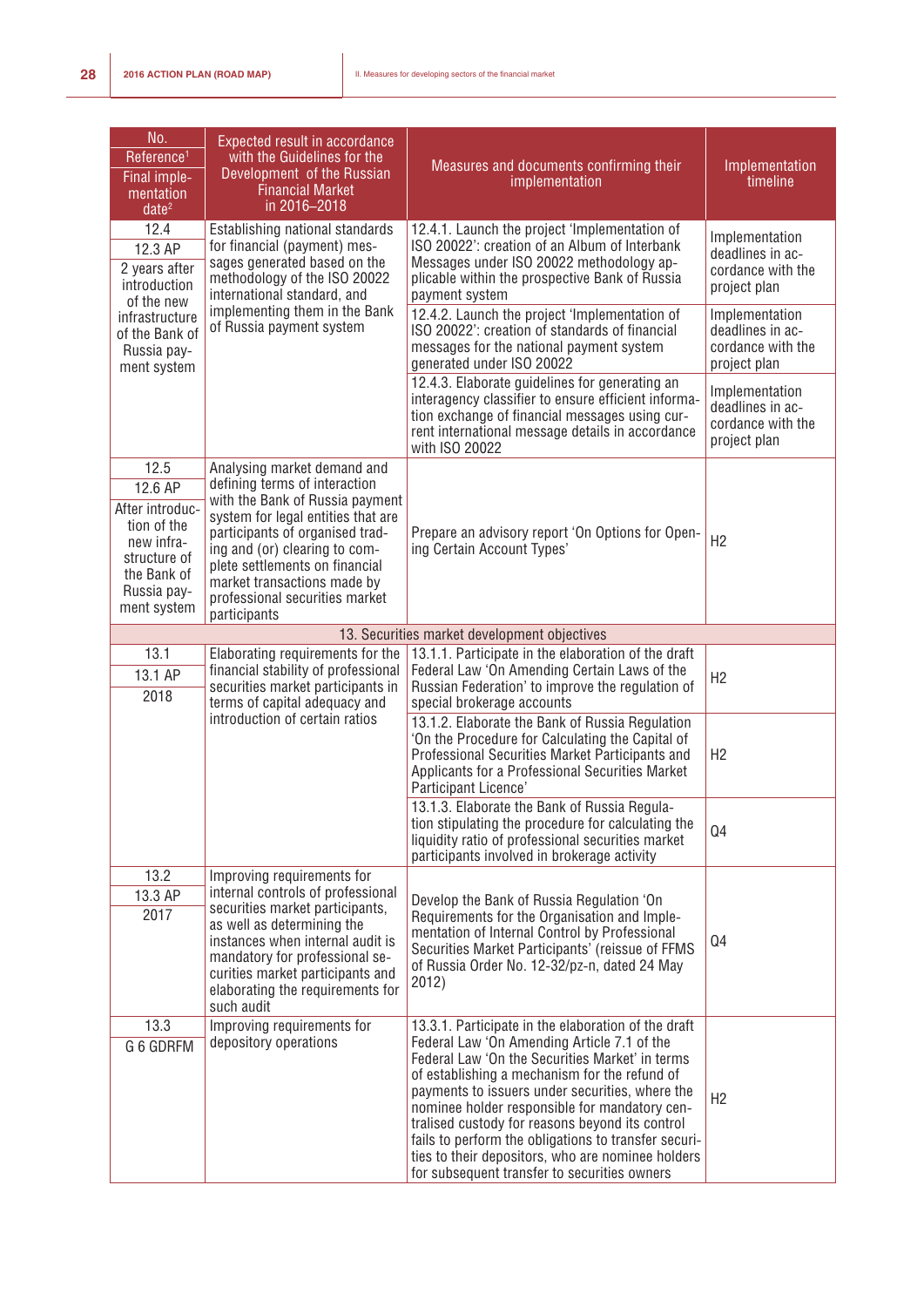| No.<br>Reference <sup>1</sup><br>Final imple-<br>mentation<br>date <sup>2</sup> | Expected result in accordance<br>with the Guidelines for the<br>Development of the Russian<br><b>Financial Market</b><br>in 2016-2018                  | Measures and documents confirming their<br>implementation                                                                                                                                                                                                                                                                                                                              | Implementation<br>timeline   |
|---------------------------------------------------------------------------------|--------------------------------------------------------------------------------------------------------------------------------------------------------|----------------------------------------------------------------------------------------------------------------------------------------------------------------------------------------------------------------------------------------------------------------------------------------------------------------------------------------------------------------------------------------|------------------------------|
|                                                                                 |                                                                                                                                                        | 13.3.2. Elaborate the Bank of Russia Regulation<br>'On the List, Procedure and Timing of Disclosure<br>to the Central Depository of Information Related<br>to the Exercise of Rights under Securities by the<br>Issuer (the Entity Bound by Securities) and the<br>Procedure for a Central Depository to Grant Ac-<br>cess to Such Information'                                        | H2                           |
| 13.4                                                                            | Elaborating the requirements                                                                                                                           |                                                                                                                                                                                                                                                                                                                                                                                        |                              |
| 13.6 AP<br>2016                                                                 | for maintenance of the register<br>of securities holders in terms of                                                                                   | Elaborate the Bank of Russia Regulation 'On<br>Unified Requirements for Maintenance of the                                                                                                                                                                                                                                                                                             | H <sub>2</sub>               |
|                                                                                 | document sharing, records sto-<br>rage and register transfer                                                                                           | Register of Securities Holders'                                                                                                                                                                                                                                                                                                                                                        |                              |
| 13.5<br>13.5 AP<br>2017                                                         | Improving the requirements for<br>internal controls and elaborating<br>the requirements for internal<br>audit of financial market infra-<br>structures | 13.5.1. Elaborate the Bank of Russia Regula-<br>tion 'On Requirements for the Organisation and<br>Implementation of Internal Controls and Audit<br>by Clearing Organisations and for Documents of<br>Clearing Organisations Establishing the Proce-<br>dure for Internal Controls and Audit' (reissue of<br>FFMS of Russia Order No. 13-72/pz-n, dated 13<br>August 2012)              | Q3                           |
|                                                                                 |                                                                                                                                                        | 13.5.2. Elaborate the Bank of Russia Regula-<br>tion 'On Requirements for the Organisation and<br>Implementation of Internal Controls and Audit by<br>Trade Organisers and for the Internal Documents<br>of Trade Organisers Establishing the Procedure<br>for Internal Controls and Audit' (reissue of FFMS<br>of Russia Order No. 13-53/pz-n, dated 25 June<br>2012)                 | Q <sub>4</sub>               |
|                                                                                 |                                                                                                                                                        | 13.5.3. Elaborate the Bank of Russia Regula-<br>tion 'On Requirements for the Organisation and<br>Implementation of Internal Controls and Audit<br>by the Central Depository and for the Internal<br>Documents of the Central Depository Establish-<br>ing the Procedure for Internal Controls and Audit'<br>(reissue of FFMS of Russia Order No. 12-82/pz-n,<br>dated 2 October 2012) | Q3                           |
| 13.6                                                                            | Improving the procedure for                                                                                                                            | Elaborate the Bank of Russia Regulation 'On the                                                                                                                                                                                                                                                                                                                                        |                              |
| 13.4 AP<br>2017                                                                 | maintenance of internal records<br>of securities operations and<br>transactions                                                                        | Procedure for Internal Controls of Transactions,<br>Including Forward Transactions, and Operations<br>with Securities by Professional Securities Market<br>Participants Involved in Brokerage and Dealer-<br>ship and Securities Management' (reissued<br>Order No. 32/108n, dated 11 December 2001, of<br>the FCSM of Russia and the Ministry of Finance<br>of Russia)                | Q4                           |
| 13.7                                                                            | Improving regulation and super-<br>vision of brokerage activities                                                                                      | Elaborate a concept for the development of<br>brokerage activities                                                                                                                                                                                                                                                                                                                     | Q4                           |
| G 6 0 GFR<br>13.8                                                               | Improving mechanisms for                                                                                                                               |                                                                                                                                                                                                                                                                                                                                                                                        |                              |
| G 3 GDRFM                                                                       | countering bad faith actions of<br>professional securities market<br>participants                                                                      | Prepare proposals related to determining the<br>Bank of Russia's position on binary option trad-<br>ing                                                                                                                                                                                                                                                                                | H2                           |
|                                                                                 |                                                                                                                                                        | 14. Insurance sector development objectives                                                                                                                                                                                                                                                                                                                                            |                              |
| 14.1                                                                            | Enhancing requirements for the<br>quality of organisations entering                                                                                    | 14.1.1. Participate in updating draft Federal Law<br>No. 939349-6 'On Amending the Law of the                                                                                                                                                                                                                                                                                          |                              |
| 14.1 AP<br>2017                                                                 | the insurance market                                                                                                                                   | <b>Russian Federation 'On the Insurance Business</b><br>in the Russian Federation' and Other Laws of the<br>Russian Federation' to improve the procedure for<br>licensing insurance organisations                                                                                                                                                                                      | In the course of the<br>year |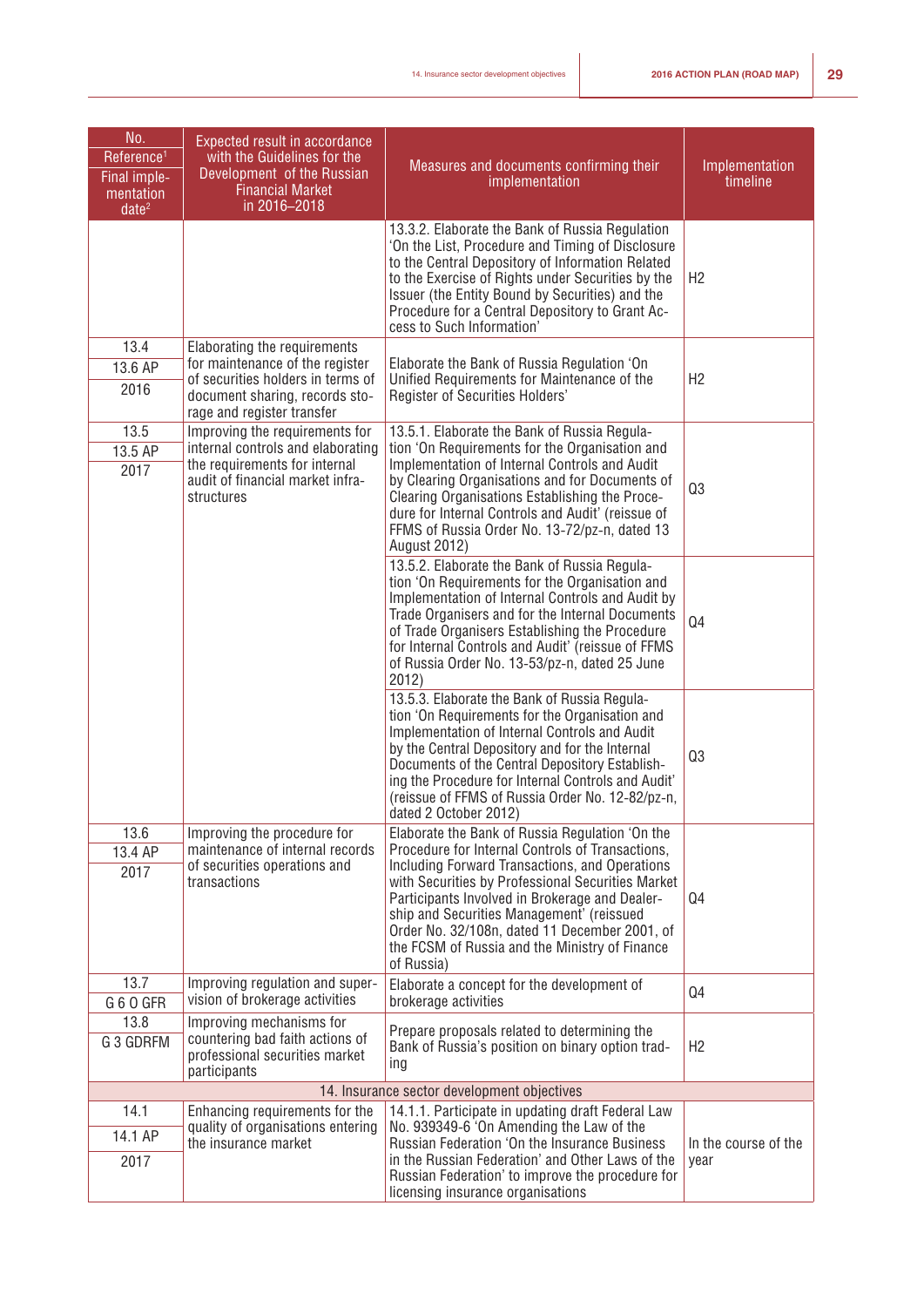| No.<br>Reference <sup>1</sup><br>Final imple-<br>mentation<br>date <sup>2</sup> | <b>Expected result in accordance</b><br>with the Guidelines for the<br>Development of the Russian<br><b>Financial Market</b><br>in 2016-2018                        | Measures and documents confirming their<br>implementation                                                                                                                                                                                                                                                                                                                       | Implementation<br>timeline           |
|---------------------------------------------------------------------------------|---------------------------------------------------------------------------------------------------------------------------------------------------------------------|---------------------------------------------------------------------------------------------------------------------------------------------------------------------------------------------------------------------------------------------------------------------------------------------------------------------------------------------------------------------------------|--------------------------------------|
|                                                                                 |                                                                                                                                                                     | 14.1.2. Elaborate the Bank of Russia Regulations<br>after the adoption of draft Federal Law 939349-6<br>'On Amending the Law of the Russian Federation<br>'On the Insurance Business in the Russian Federa-<br>tion' and Other Laws of the Russian Federation'                                                                                                                  | Upon performance<br>of Clause 14.1.1 |
| 14.2<br>14.2 AP                                                                 | Improving the requirements<br>for the financial stability and<br>solvency of insurers                                                                               | 14.2.1. Elaborate the Bank of Russia Ordinance<br>'On the Rules for Creating Insurance Provisions<br>for Insurance Other than Life Insurance'                                                                                                                                                                                                                                   | H2                                   |
| 2018                                                                            |                                                                                                                                                                     | 14.2.2. Elaborate the Bank of Russia Ordinance<br>'On the Rules for Creating Insurance Provisions<br>for Life Insurance'                                                                                                                                                                                                                                                        | H2                                   |
|                                                                                 |                                                                                                                                                                     | 14.2.3. Elaborate the Bank of Russia Ordi-<br>nance 'On Amending Bank of Russia Ordinance<br>No. 3743-U, dated 28 July 2015, 'On the Pro-<br>cedure of Calculating by an Insurance Company<br>of a Regulatory Ratio of Its Capital and Incurred<br>Liabilities'                                                                                                                 | H2                                   |
| 14.3<br>G 6 GDRFM                                                               | Improving the requirements for<br>the assets in which the insur-<br>ance reserves and equity (capi-<br>tal) of insurers are invested                                | 14.3.1. Elaborate the Bank of Russia Ordi-<br>nance 'On Amending Bank of Russia Ordinance<br>No. 3444-U, dated 16 November 2014, 'On the<br>Procedure for Investing Insurance Reserve Funds<br>and the List of Assets Eligible for Investment'                                                                                                                                  | H2                                   |
|                                                                                 |                                                                                                                                                                     | 14.3.2. Elaborate the Bank of Russia Ordi-<br>nance 'On Amending Bank of Russia Ordinance<br>No. 3445-U, dated 16 November 2014, 'On the<br>Procedure for Investing Insurer's Capital and the<br>List of Assets Eligible for Investment'                                                                                                                                        | H2                                   |
| 14.4                                                                            | Improving the insurance laws                                                                                                                                        | 14.4.1. Participate in updating draft Federal Law                                                                                                                                                                                                                                                                                                                               |                                      |
| 14.12 AP<br>2018                                                                | in terms of developing an<br>insurance mechanism to assist<br>citizens in recovering (acquir-<br>ing) property lost in fires, floods<br>and other natural disasters | No. 694881-6 'On Amending Certain Laws of the<br>Russian Federation to Streamline the Mechanism<br>for Assisting Citizens in Recovering (Acquiring)<br>Property Lost in Fires, Floods and other Natural<br>Disasters'                                                                                                                                                           | H2                                   |
|                                                                                 |                                                                                                                                                                     | 14.4.2. Elaborate the Bank of Russia Regulations<br>after adoption of draft Federal Law No. 694881-6<br>aimed at implementation of the statutory mecha-<br>nism for homeowners' insurance, including<br>establishing the peculiarities of insuring homes<br>against risks that are required by law to be<br>included in homeowners' insurance agreements                        | Upon performance<br>of Clause 14.4.1 |
| 14.5                                                                            | Improving the laws of the Rus-<br>sian Federation on insolvency                                                                                                     | Elaborate the Bank of Russia Regulations in<br>connection with the adoption of Federal Law                                                                                                                                                                                                                                                                                      |                                      |
| 14.10 AP                                                                        | (bankruptcy) with regard to                                                                                                                                         | No. 222-FZ, dated 23 June 2016, 'On Amending                                                                                                                                                                                                                                                                                                                                    | H2                                   |
| 2017                                                                            | insurance companies                                                                                                                                                 | Certain Laws of the Russian Federation' to autho-<br>rise the Deposit Insurance Agency to conduct<br>bankruptcy proceedings of insurance companies                                                                                                                                                                                                                              |                                      |
| 14.6<br>14.5 AP<br>2018                                                         | Improving OSAGO regulation                                                                                                                                          | 14.6.1. Participate in the elaboration of the draft<br>Federal Law to introduce a new OSAGO insu-<br>rance rate factor which takes drivers' liability for<br>traffic offenses into account                                                                                                                                                                                      | H <sub>2</sub>                       |
|                                                                                 |                                                                                                                                                                     | 14.6.2. Participate in the elaboration of the draft<br>Federal Law 'On Amending the Federal Law On<br>Compulsory Motor Third Party Liability Insu-<br>rance' (to improve the procedure for OSAGO<br>performance, including the procedure for<br>compensation of damages caused to a vehicle by<br>means of having the damaged vehicle repaired at<br>an automobile repair shop) | H2                                   |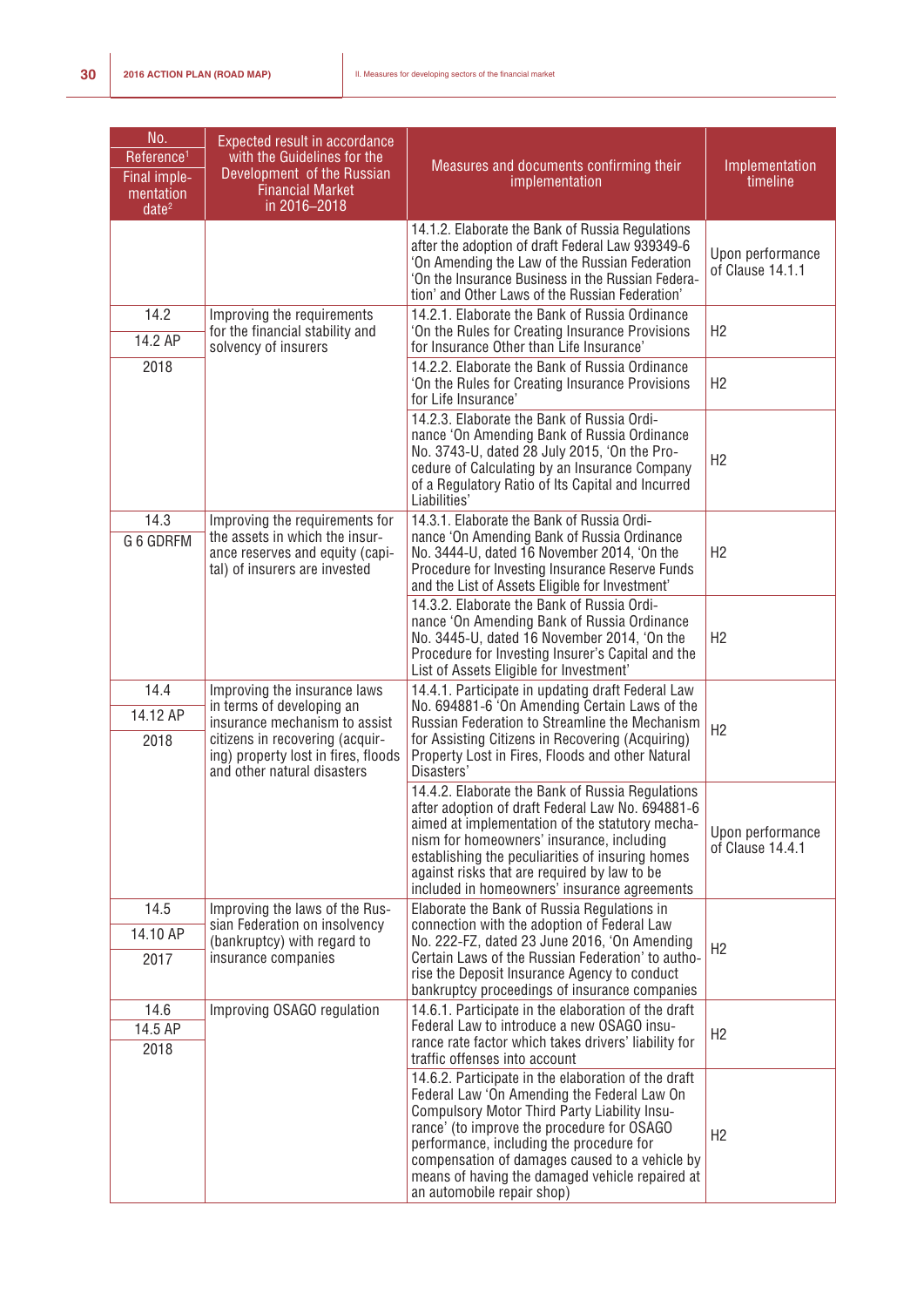| No.<br>Reference <sup>1</sup><br>Final imple-<br>mentation<br>date <sup>2</sup> | Expected result in accordance<br>with the Guidelines for the<br>Development of the Russian<br><b>Financial Market</b><br>in 2016-2018 | Measures and documents confirming their<br>implementation                                                                                                                                                                                                                                                                                                                                                                                                                                                                               | Implementation<br>timeline |
|---------------------------------------------------------------------------------|---------------------------------------------------------------------------------------------------------------------------------------|-----------------------------------------------------------------------------------------------------------------------------------------------------------------------------------------------------------------------------------------------------------------------------------------------------------------------------------------------------------------------------------------------------------------------------------------------------------------------------------------------------------------------------------------|----------------------------|
|                                                                                 |                                                                                                                                       | 14.6.3. Elaborate the Bank of Russia Ordinance<br>'On Amending Bank of Russia Regulation<br>No. 431-P, dated 19 September 2014, 'On the<br>Rules of Compulsory Third Party Liability Insu-<br>rance of Vehicle Owners' (to change the duration<br>of insurance agreements and issue dates of<br>insurance policies and improve the form of the<br>insurance policy)                                                                                                                                                                     | H2                         |
|                                                                                 |                                                                                                                                       | 14.6.4. Elaborate the Bank of Russia Ordinance<br>'On the Procedure for Monitoring Maintenance<br>Inspection Operators by Professional Insurers'<br>Associations'                                                                                                                                                                                                                                                                                                                                                                       | H2                         |
|                                                                                 |                                                                                                                                       | 14.6.5. Elaborate the Bank of Russia Ordi-<br>nance 'On Amending Bank of Russia Regula-<br>tion No. 432-P, dated 19 September 2014, 'On<br>the Single Method for Estimating the Cost of<br>Restorative Repairs of the Damaged Vehicle'<br>(to determine the procedure for calculating the<br>amount of loss of commodity value)                                                                                                                                                                                                         | H <sub>2</sub>             |
|                                                                                 |                                                                                                                                       | 14.6.6. Elaborate the Bank of Russia Ordi-<br>nance 'On Amending Bank of Russia Ordinance<br>No. 3384-U, dated 19 September 2014, 'On the<br>Limits of Insurance Tariff Base Rates and Ratios,<br>Requirements for the Insurance Tariff Structure,<br>and the Procedure for Their Application by Insu-<br>rers when Calculating the Insurance Premium for<br>Compulsory Motor Third Party Liability Insu-<br>rance' (as part of BMS reform)                                                                                             | H <sub>2</sub>             |
|                                                                                 |                                                                                                                                       | 14.6.7. Elaborate the Bank of Russia Regulation<br>stipulating the requirements for the continuous<br>and ongoing operation of the official websites of<br>the Russian Association of Motor Insurers and<br>insurers for the purpose of concluding OSAGO<br>agreements as electronic documents                                                                                                                                                                                                                                          | H2                         |
|                                                                                 |                                                                                                                                       | 14.6.8. Elaborate the Bank of Russia Ordinance<br>'On Amending Bank of Russia Regulation<br>No. 431-P, dated 19 September 2014, 'On the<br>Rules of Compulsory Third Party Liability Insu-<br>rance of Vehicle Owners' (in accordance with<br>Federal Law No. 214-FZ, dated 23 June 2016,<br>'On Amending the Federal Law On Compulsory<br>Motor Third Party Liability Insurance', to ensure<br>the uninterrupted conclusion of electronic<br>OSAGO agreements and improve the procedure<br>for inspections of the vehicles of victims) | H <sub>2</sub>             |
|                                                                                 |                                                                                                                                       | 14.6.9. Prepare amendments to Bank of Russia<br>Ordinance No. 3648-U, dated 24 May 2015,<br>'On Requirements for Electronic Document and<br>Electronic Information Exchange in Compulsory<br>Motor Insurance Operations' (to ensure the<br>uninterrupted conclusion of electronic OSAGO<br>agreements)                                                                                                                                                                                                                                  | H <sub>2</sub>             |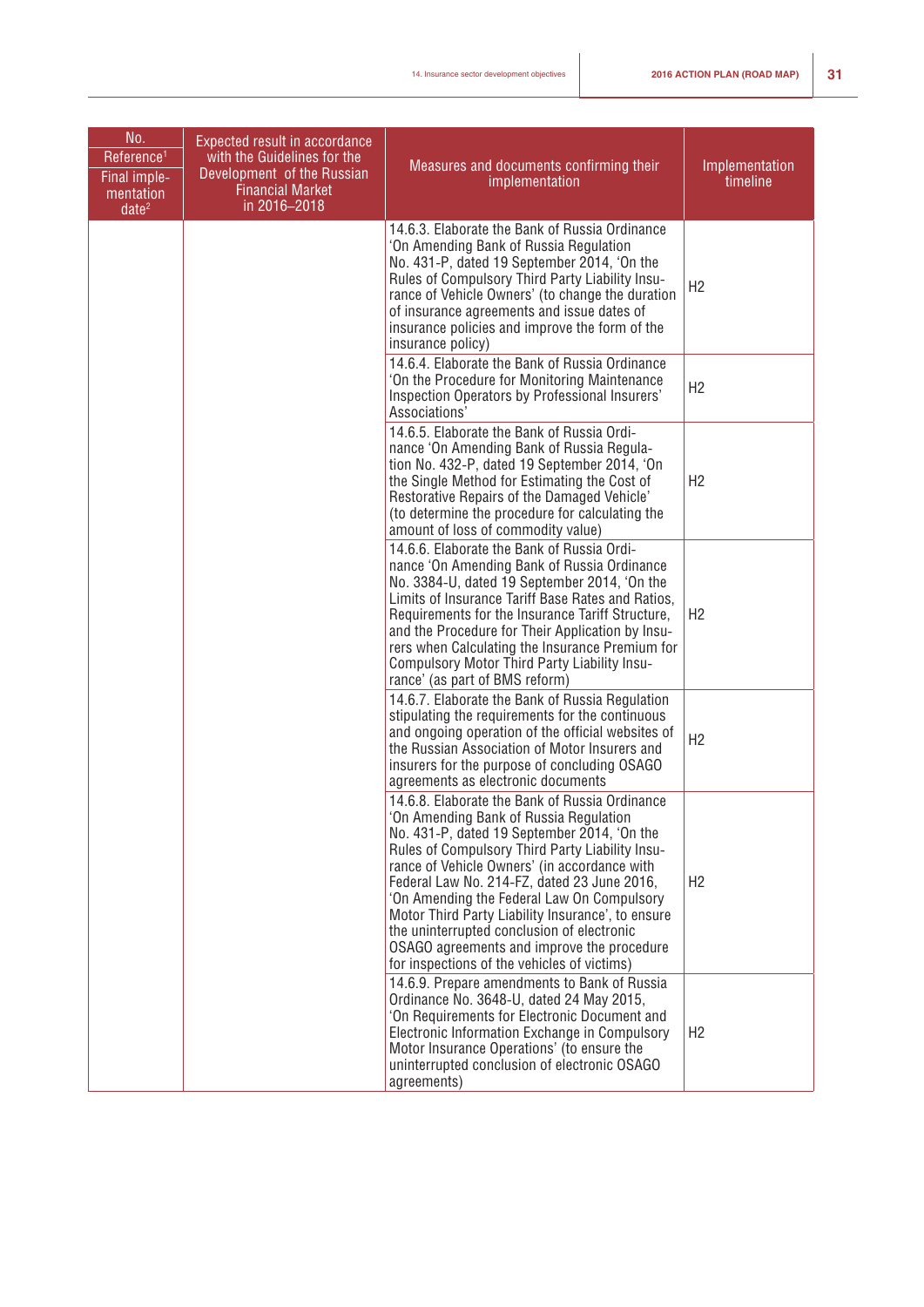| No.<br>Reference <sup>1</sup><br>Final imple-<br>mentation<br>date <sup>2</sup> | <b>Expected result in accordance</b><br>with the Guidelines for the<br>Development of the Russian<br><b>Financial Market</b><br>in 2016-2018                                                                                                                 | Measures and documents confirming their<br>implementation                                                                                                                                                                                                                                                                                                                                                                                                                                                                                                                     | Implementation<br>timeline |
|---------------------------------------------------------------------------------|--------------------------------------------------------------------------------------------------------------------------------------------------------------------------------------------------------------------------------------------------------------|-------------------------------------------------------------------------------------------------------------------------------------------------------------------------------------------------------------------------------------------------------------------------------------------------------------------------------------------------------------------------------------------------------------------------------------------------------------------------------------------------------------------------------------------------------------------------------|----------------------------|
| 14.7<br>14.9 AP<br>2018                                                         | Improving regulation of certain<br>types of compulsory insurance<br>(other than OSAGO)                                                                                                                                                                       | 14.7.1. Participate in updating draft Federal<br>Law No. 734926-6 'On Amending the Federal<br>Law on Industrial Safety of Hazardous Industrial<br>Facilities' and the Federal Law 'On Compulsory<br>Liability Insurance of the Owner of a Hazardous<br>Facility Against Damage Resulting from an Emer-<br>gency Situation in the Hazardous Facility' (to ex-<br>clude fuel stations intended for fuelling vehicles<br>with natural gas from the category of hazardous<br>industrial facilities and include them in the list of<br>facilities subject to compulsory insurance) | H <sub>2</sub>             |
|                                                                                 |                                                                                                                                                                                                                                                              | 14.7.2. Elaborate the Bank of Russia Regulation<br>'On the Rules for Compulsory Liability Insurance<br>of the Owner of a Hazardous Facility Against<br>Damage Resulting from an Emergency Situation<br>in the Hazardous Facility'                                                                                                                                                                                                                                                                                                                                             | Q3                         |
|                                                                                 |                                                                                                                                                                                                                                                              | 14.7.3. Elaborate the Bank of Russia Ordinance<br>'On the Maximum Insurance Tariffs for Com-<br>pulsory Insurance of a Carrier's Civil Liability<br>for Damage to the Life, Health and Property of<br>Passengers Depending on the Type of Vehicle<br>and Transportation and Factors Affecting the<br>Level of Risk'                                                                                                                                                                                                                                                           | H <sub>2</sub>             |
|                                                                                 |                                                                                                                                                                                                                                                              | 14.7.4. Elaborate the Bank of Russia Ordi-<br>nance 'On Amending Bank of Russia Ordinance<br>No. 3739-U, dated 23 July 2015, 'On Insurance<br>Tariffs, Structure of Insurance Tariffs, Procedure<br>of Using them by Insurers to Calculate Insurance<br>Premiums in Compulsory Third Party Liability<br>Insurance of Hazardous Facility Owners for Caus-<br>ing Harm, Resulting from an Accident at the<br>Hazardous Facility'                                                                                                                                                | Q3                         |
| 14.8<br>14.7 AP<br>2017                                                         | Improving regulation of the<br>unified automated system (Insu-<br>rance History Bureau) contain-<br>ing information on voluntary<br>insurance of land vehicles (other<br>than railroad vehicles) and vol-<br>untary motor third party liability<br>insurance | Participate in the elaboration of the draft Fede-<br>ral Law to improve regulation of the unified<br>automated system (Insurance History Bureau)<br>containing information on voluntary insurance of<br>road vehicles (other than railroad vehicles) and<br>voluntary motor third party liability insurance                                                                                                                                                                                                                                                                   | Q <sub>4</sub>             |
| 14.9<br>G 6 GDRFM                                                               | Improving supervision of the<br>insurance market, including<br>supervision of systemically                                                                                                                                                                   | 14.9.1. Elaborate and implement a set of mea-<br>sures aimed at ensuring the financial stability of<br>systemically important insurance companies                                                                                                                                                                                                                                                                                                                                                                                                                             | H2                         |
|                                                                                 | important companies and insu-<br>rance groups                                                                                                                                                                                                                | 14.9.2. Elaborate the concept of supervision of<br>systemically important insurance companies                                                                                                                                                                                                                                                                                                                                                                                                                                                                                 | H <sub>2</sub>             |
|                                                                                 |                                                                                                                                                                                                                                                              | 14.9.3. Elaborate the concept of insurance group<br>supervision                                                                                                                                                                                                                                                                                                                                                                                                                                                                                                               | H2                         |
| 14.10<br>G 10 GDRFM                                                             | Elaborating requirements cor-<br>responding to the approaches of<br>risk-based supervision as part<br>of Solvency II                                                                                                                                         | 14.10.1. Elaborate information messages on the<br>action plan of the Bank of Russia for introducing<br>Solvency II principles for the insurance sector of<br>the Russian Federation                                                                                                                                                                                                                                                                                                                                                                                           | H2                         |
|                                                                                 |                                                                                                                                                                                                                                                              | 14.10.2. Elaborate the Bank of Russia guidelines<br>to organise the internal control system in insu-<br>rance companies                                                                                                                                                                                                                                                                                                                                                                                                                                                       | H2                         |
|                                                                                 |                                                                                                                                                                                                                                                              | 14.10.3. Elaborate approaches to the risk ma-<br>nagement system in insurance companies                                                                                                                                                                                                                                                                                                                                                                                                                                                                                       | H <sub>2</sub>             |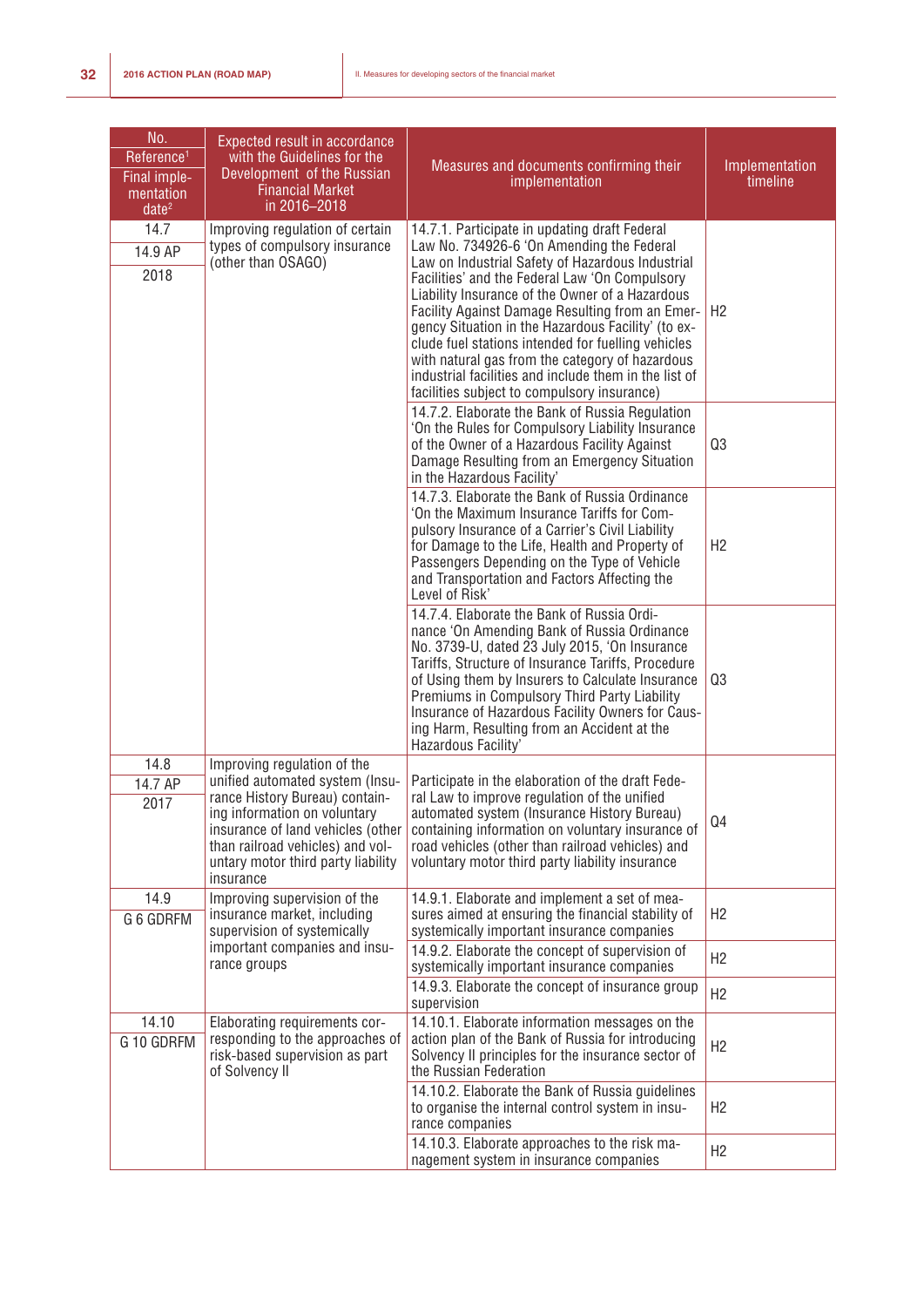| No.<br>Reference <sup>1</sup>                  | <b>Expected result in accordance</b><br>with the Guidelines for the                                                                                                           |                                                                                                                                                                                                                                                                                                                                                                                                                                 |                              |
|------------------------------------------------|-------------------------------------------------------------------------------------------------------------------------------------------------------------------------------|---------------------------------------------------------------------------------------------------------------------------------------------------------------------------------------------------------------------------------------------------------------------------------------------------------------------------------------------------------------------------------------------------------------------------------|------------------------------|
| Final imple-<br>mentation<br>date <sup>2</sup> | Development of the Russian<br><b>Financial Market</b><br>in 2016-2018                                                                                                         | Measures and documents confirming their<br>implementation                                                                                                                                                                                                                                                                                                                                                                       | Implementation<br>timeline   |
| 14.11                                          | Improving approaches to imple-                                                                                                                                                | Participate in updating the Federal Law 'On                                                                                                                                                                                                                                                                                                                                                                                     |                              |
| G 6 GDRFM                                      | mentation of control functions<br>of the specialised depository<br>institute in the insurance market                                                                          | Amending Article 26.2 of the Federal Law of the<br>Russian Federation 'On the Insurance Business<br>in the Russian Federation' to improve operations<br>of specialised depositories                                                                                                                                                                                                                                             | In the course of the<br>year |
| 14.12                                          | Improving the insurance market                                                                                                                                                |                                                                                                                                                                                                                                                                                                                                                                                                                                 |                              |
| 14.8 AP                                        | infrastructure and regulating                                                                                                                                                 | Participate in the elaboration of the draft Federal                                                                                                                                                                                                                                                                                                                                                                             |                              |
| 2017                                           | the activities of underwriters,<br>adjusters and other parties<br>providing services related to the<br>assessment of insured items,<br>insurance risks, damages and<br>losses | Law to improve the infrastructure of the insu-<br>rance market and regulate the operations of un-<br>derwriters, adjusters and other persons perform-<br>ing services related to assessment of insured<br>items, insurance risks, damage and losses                                                                                                                                                                             | In the course of the<br>year |
| 14.13                                          | Improving the mechanism for                                                                                                                                                   |                                                                                                                                                                                                                                                                                                                                                                                                                                 |                              |
| 14.6 AP                                        | countering bad faith activities of                                                                                                                                            | Elaborate and implement a set of measures<br>aimed at countering bad faith actions in the                                                                                                                                                                                                                                                                                                                                       | In the course of the         |
| On an ongoing<br>basis                         | insurance companies involved in<br>compulsory insurance                                                                                                                       | insurance market                                                                                                                                                                                                                                                                                                                                                                                                                | year                         |
| 14.14                                          | Implementing measures to                                                                                                                                                      | Prepare proposals for countering fraud in the                                                                                                                                                                                                                                                                                                                                                                                   |                              |
| G 3 GDRFM                                      | counter fraud in the insurance<br>market                                                                                                                                      | insurance market                                                                                                                                                                                                                                                                                                                                                                                                                | H2                           |
| 14.15                                          | Improving the system for insur-                                                                                                                                               | Prepare proposals for elaborating the system for                                                                                                                                                                                                                                                                                                                                                                                |                              |
| G 2 GDRFM                                      | ing non-financial assets when<br>establishing new companies<br>(start-ups)                                                                                                    | insuring non-financial assets when establishing<br>new companies (start-ups)                                                                                                                                                                                                                                                                                                                                                    | H2                           |
|                                                |                                                                                                                                                                               | 15. Collective Investment and trust management sector development objectives                                                                                                                                                                                                                                                                                                                                                    |                              |
| 15.1                                           | Establishing the liability of a                                                                                                                                               | Participate in updating draft Federal Law                                                                                                                                                                                                                                                                                                                                                                                       |                              |
| 15.3 AP                                        | fund for managing the pension<br>savings to the detriment of the                                                                                                              | No. 1013586-6 'On Amending Certain Laws of<br>the Russian Federation Related to the Regula-                                                                                                                                                                                                                                                                                                                                     |                              |
| 2017                                           | insured                                                                                                                                                                       | tion of Non-governmental Pension Funds' (to<br>improve the award system for non-governmental<br>pension funds, management companies and<br>specialised depositories and establish the liability<br>of non-governmental pension funds and exclude<br>the obligation of non-governmental pension<br>funds to re-assess assets in which pension sav-<br>ings are invested or pension reserves are placed<br>at their market value) | H <sub>2</sub>               |
| 15.2                                           | Elaborating a risk management                                                                                                                                                 | 15.2.1. Elaborate the Bank of Russia Ordinance                                                                                                                                                                                                                                                                                                                                                                                  |                              |
| 15.4 AP<br>2018                                | system for non-governmental<br>pension funds                                                                                                                                  | 'On Requirements for Calculating the Equity of<br>Management Companies of Investment Funds,<br>Unit Investment Funds and Non-governmental<br>Pension Funds'                                                                                                                                                                                                                                                                     | Q3                           |
|                                                |                                                                                                                                                                               | 15.2.2. Elaborate the Bank of Russia Ordinance<br>'On Requirements for the Risk Management<br>System for Non-governmental Pension Funds'                                                                                                                                                                                                                                                                                        | Q3                           |
| 15.3                                           | Expanding the investment areas                                                                                                                                                | Elaborate the Bank of Russia Ordinance 'On                                                                                                                                                                                                                                                                                                                                                                                      |                              |
| 15.5 AP                                        | for investment funds in terms of<br>asset composition and structure                                                                                                           | the Asset Content and Structure in Joint-Stock                                                                                                                                                                                                                                                                                                                                                                                  | Q3                           |
| 2016                                           |                                                                                                                                                                               | Investment Funds and Unit Investment Funds'                                                                                                                                                                                                                                                                                                                                                                                     |                              |
| 15.4                                           | Enhancing the appeal of invest-<br>ment funds and confidence in                                                                                                               | Participate in updating the draft Federal Law<br>'On Amending the Federal Law 'On Investment                                                                                                                                                                                                                                                                                                                                    |                              |
| 15.7 AP                                        | such a financing method                                                                                                                                                       | Funds' to enable unit investment funds to allot                                                                                                                                                                                                                                                                                                                                                                                 |                              |
| 2018                                           |                                                                                                                                                                               | assets included in such unit investment funds                                                                                                                                                                                                                                                                                                                                                                                   | H2                           |
|                                                |                                                                                                                                                                               | and pay current revenues from units in the unit<br>investment fund'                                                                                                                                                                                                                                                                                                                                                             |                              |
| 15.5                                           | Shifting to more flexible creation                                                                                                                                            | 15.5.1. Participate in the elaboration of the draft                                                                                                                                                                                                                                                                                                                                                                             |                              |
| 15.6 AP                                        | of trust management rules for<br>individual investors                                                                                                                         | Federal Law on more flexible creation of trust<br>management rules for individual investors                                                                                                                                                                                                                                                                                                                                     | H <sub>2</sub>               |
| 2017                                           |                                                                                                                                                                               |                                                                                                                                                                                                                                                                                                                                                                                                                                 |                              |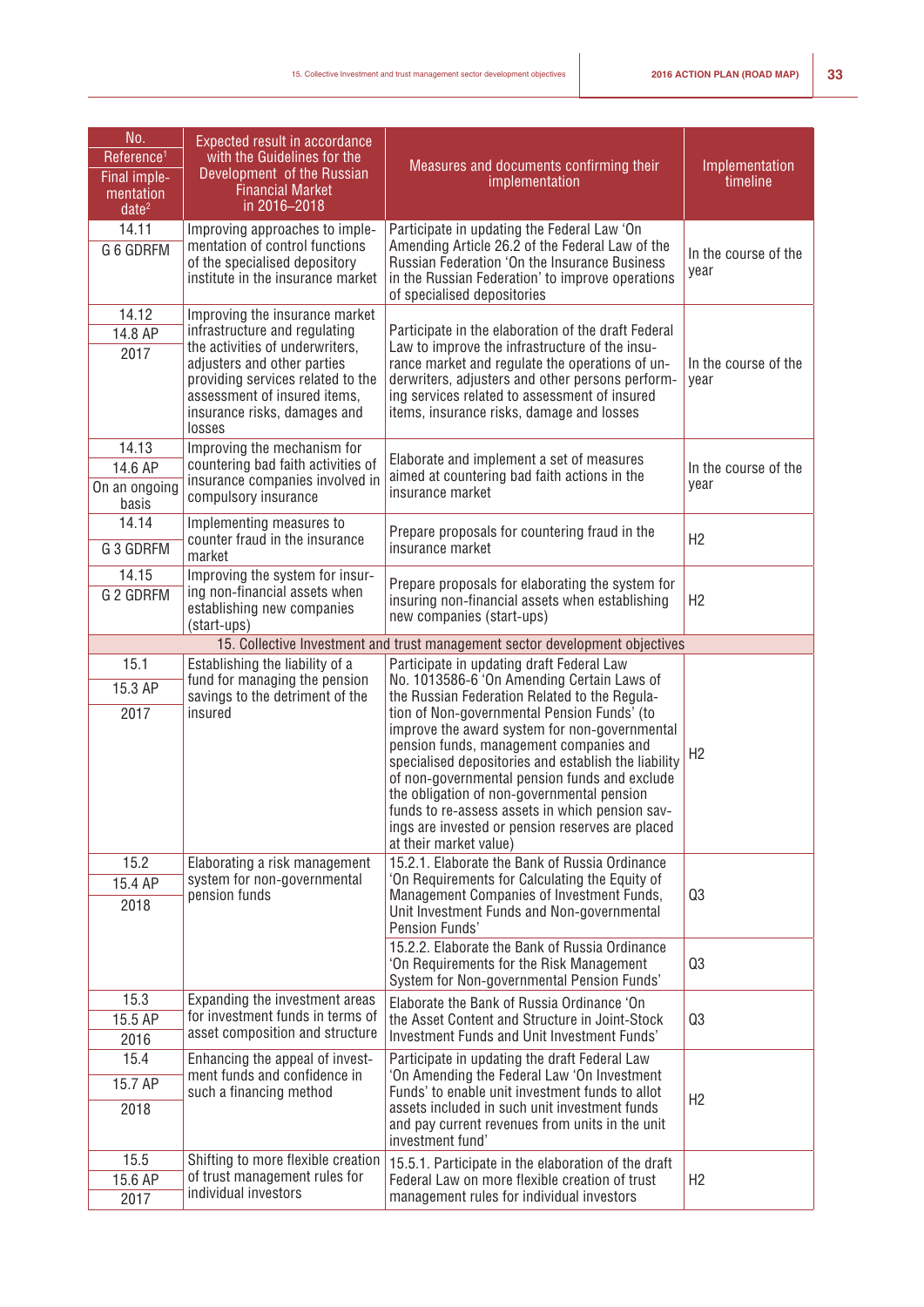| No.<br>Reference <sup>1</sup><br>Final imple-<br>mentation<br>date <sup>2</sup> | Expected result in accordance<br>with the Guidelines for the<br>Development of the Russian<br><b>Financial Market</b><br>in 2016-2018                      | Measures and documents confirming their<br>implementation                                                                                                                                                                                                                                                                     | Implementation<br>timeline |
|---------------------------------------------------------------------------------|------------------------------------------------------------------------------------------------------------------------------------------------------------|-------------------------------------------------------------------------------------------------------------------------------------------------------------------------------------------------------------------------------------------------------------------------------------------------------------------------------|----------------------------|
|                                                                                 |                                                                                                                                                            | 15.5.2. Participate in the elaboration of the draft<br>Federal Law 'On Amending the Federal Law On<br>Investment Funds' to abolish registration of trust<br>management rules for investment funds whose<br>investment units are intended for qualified inves-<br>tors                                                         | H <sub>2</sub>             |
| 15.6<br>15.1 AP<br>2017                                                         | Updating the procedure for<br>assessing the value of securi-<br>ties held to maturity in which<br>pension savings are invested for<br>supervisory purposes | Participate in the elaboration of a concept of<br>the Federal Law aimed at changing the legal<br>framework for accounting securities as held to<br>maturity                                                                                                                                                                   | H <sub>2</sub>             |
| 15.7<br>15.2 AP<br>2017                                                         | Changing the system for remu-<br>neration and payment for the<br>services of parties to compul-<br>sory pension insurance                                  | Participate in preparing a concept of the Federal<br>Law aimed at changing the system of remunera-<br>tion and payment for services related to the<br>parties to compulsory pension insurance                                                                                                                                 | H2                         |
| 15.8<br>15.8 AP<br>2016                                                         | Elaborating the standards,<br>criteria and rules for collective<br>investment in real estate and<br>mortgage securities                                    | Elaborate the Bank of Russia Regulation to<br>update the rules for collective investment in the<br>real estate market                                                                                                                                                                                                         | H2                         |
| 15.9<br>G 2 GDRFM                                                               | Enhancing the competitiveness<br>of unit investment funds invest-<br>ing assets in foreign currency<br>assets                                              | Elaborate a set of measures aimed at balancing<br>the competitiveness of unit investment funds<br>that invest assets in foreign currency assets<br>compared with foreign currency deposits                                                                                                                                    | H2                         |
|                                                                                 |                                                                                                                                                            | 16. Microfinance sector development objectives                                                                                                                                                                                                                                                                                |                            |
| 16.1<br>16.1 AP<br>2017                                                         | Elaborating the requirements<br>for financial stability of microfi-<br>nance institutions                                                                  | 16.1.1. Elaborate the Bank of Russia Ordinance<br>'On the Organisation and Implementation by the<br>Bank of Russia Regional Divisions of Off-site<br>Supervision of Microfinance Organisations,<br>Credit Consumer Cooperatives, Agricultural<br>Credit Consumer Cooperatives, Pawnshops and<br>Housing Savings Cooperatives' | H2                         |
|                                                                                 |                                                                                                                                                            | 16.1.2. Elaborate the Bank of Russia Regula-<br>tion on economic ratios for microcredit lending<br>companies                                                                                                                                                                                                                  | H2                         |
|                                                                                 |                                                                                                                                                            | 16.1.3. Elaborate the Bank of Russia Regulation<br>on economic ratios for microfinance companies                                                                                                                                                                                                                              | H <sub>2</sub>             |
|                                                                                 |                                                                                                                                                            | 16.1.4. Approve the base standards for self-<br>regulatory organisations of credit consumer<br>cooperatives and microfinance organisations to<br>manage risks and perform transactions in the fi-<br>nancial market (for MFOs and CCCs) and handle<br>corporate governance (for CCCs)                                         | H <sub>2</sub>             |
| 16.2<br>16.2 AP<br>2017                                                         | Elaborating the requirements<br>for the risk management system<br>of microfinance market partici-<br>pants                                                 | Elaborate the Bank of Russia Regulation for de-<br>termining the procedure for defining materiality<br>guidelines for inaccurate reporting data                                                                                                                                                                               | H <sub>2</sub>             |
| 16.3                                                                            | Transforming the existing sys-<br>tem of liability of self-regulatory                                                                                      | Participate in the elaboration of the draft Federal                                                                                                                                                                                                                                                                           |                            |
| 16.3 AP                                                                         | entities to unit holders of credit                                                                                                                         | Law in terms of transforming the existing system<br>of liability of self-regulatory organisations to unit                                                                                                                                                                                                                     |                            |
| 2017                                                                            | consumer cooperatives into a<br>unified system to guarantee the<br>integrity of personal savings in<br>the credit cooperative market                       | holders of credit consumer cooperatives into a<br>unified system for guaranteeing the integrity of<br>personal savings in the credit cooperative market                                                                                                                                                                       | H <sub>2</sub>             |
| 16.4<br>16.4 AP<br>2017                                                         | Improving the corporate gover-<br>nance standards in the credit<br>cooperative sector, includ-<br>ing extending the principle of<br>cooperative community  | Participate in the elaboration of the draft Federal<br>Law to improve corporate governance standards<br>in the credit cooperative sector, including ex-<br>tending the principle of cooperative community                                                                                                                     | H <sub>2</sub>             |